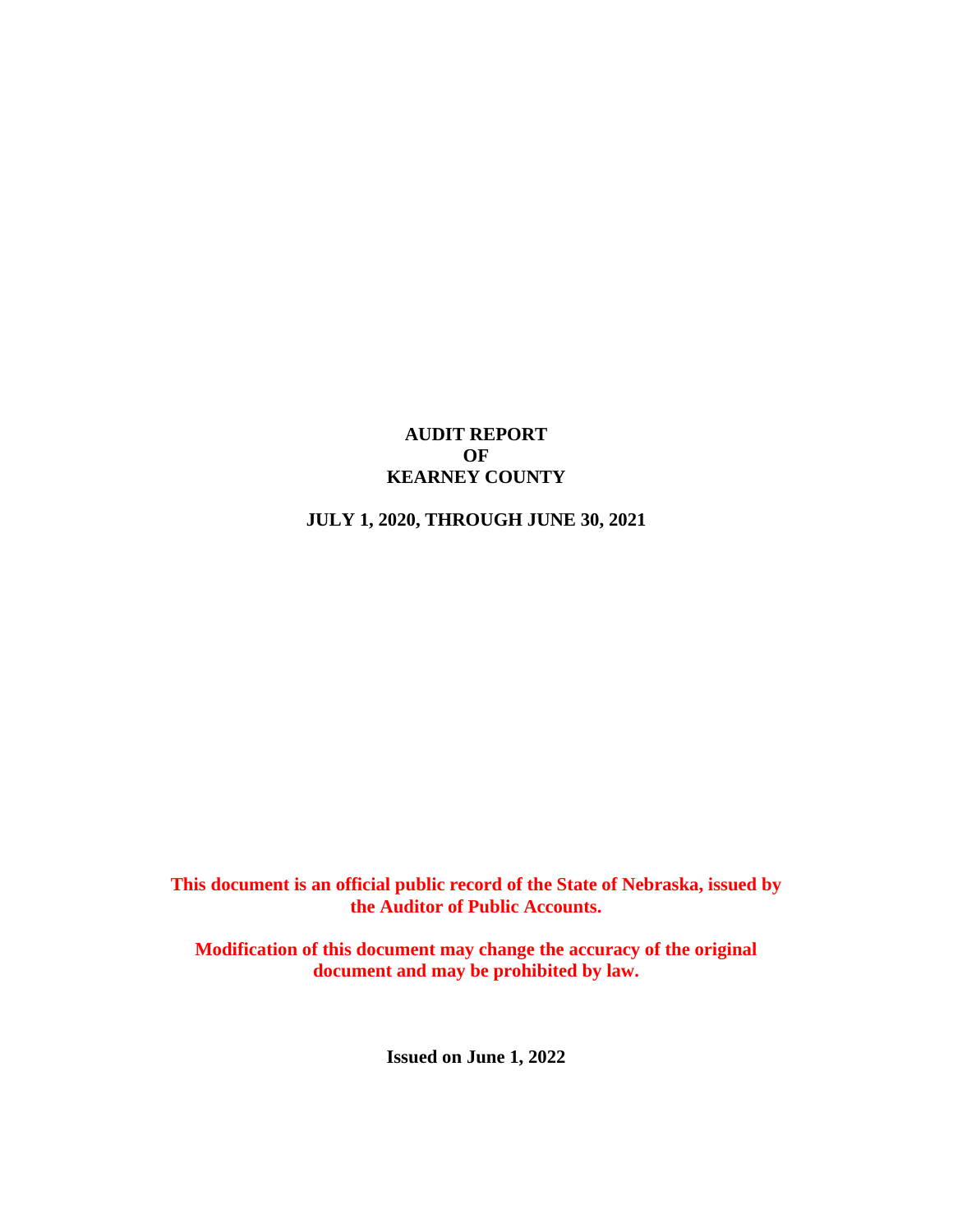### **TABLE OF CONTENTS**

|                                                                           | Page      |
|---------------------------------------------------------------------------|-----------|
| <b>List of County Officials</b>                                           |           |
| <b>Financial Section</b>                                                  |           |
| Independent Auditor's Report                                              | $2 - 4$   |
| <b>Basic Financial Statements:</b>                                        |           |
| Government-Wide Financial Statements:                                     |           |
| <b>Statement of Net Position - Cash Basis</b>                             | 5         |
| <b>Statement of Activities - Cash Basis</b>                               | 6         |
| <b>Fund Financial Statements:</b>                                         |           |
| <b>Statement of Cash Basis Assets and Fund Balances -</b>                 |           |
| Governmental Funds                                                        | 7         |
| Statement of Cash Receipts, Disbursements, and Changes in Cash            |           |
| <b>Basis Fund Balances - Governmental Funds</b>                           | 8         |
| Statement of Cash Receipts, Disbursements, and Changes in Cash            |           |
| <b>Basis Fund Balances - Fiduciary Funds</b>                              | 9         |
| <b>Notes to Financial Statements</b>                                      | $10 - 18$ |
| <b>Combining Statements and Schedules:</b>                                |           |
| Budgetary Comparison Schedule - Budget and Actual - General Fund          | $19 - 20$ |
| Budgetary Comparison Schedule - Budget and Actual - Major Funds           | $21 - 22$ |
| Budgetary Comparison Schedule - Budget and Actual - Nonmajor Funds        | $23 - 25$ |
| Combining Statement of Receipts, Disbursements, and Changes               |           |
| in Cash Basis Fund Balances - Nonmajor Funds                              | $26 - 28$ |
| Schedule of Office Activities                                             | 29        |
| Schedule of Taxes Certified and Collected for All Political Subdivisions  |           |
| in the County                                                             | 30        |
| <b>Government Auditing Standards Section</b>                              |           |
| Independent Auditor's Report on Internal Control Over Financial Reporting |           |
| and on Compliance and Other Matters Based on an Audit of Financial        |           |
| Statements Performed in Accordance with Government Auditing Standards     | $31 - 32$ |
|                                                                           |           |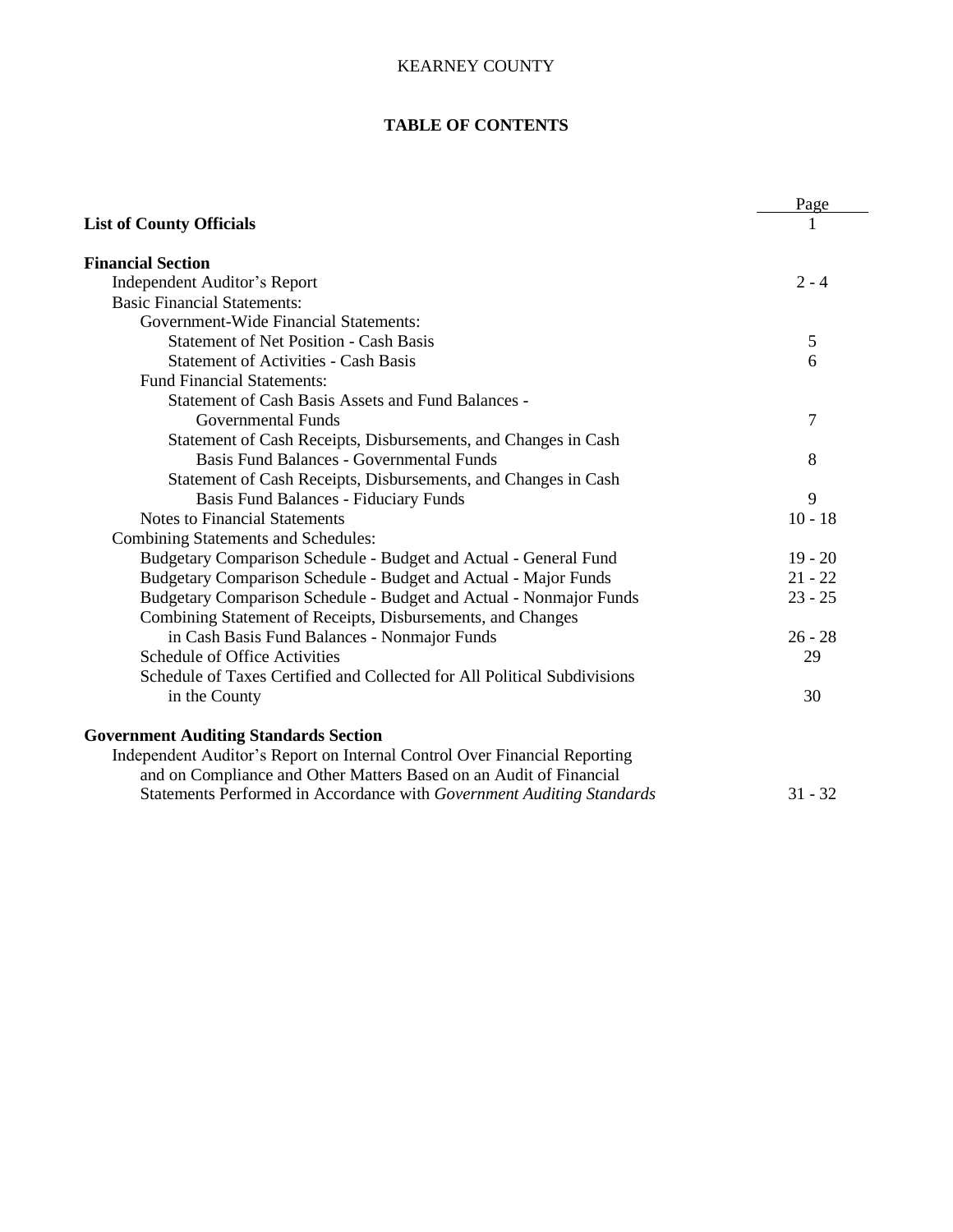### KEARNEY COUNTY 424 N. Colorado Ave. Minden, NE 68959

## **LIST OF COUNTY OFFICIALS**

At June 30, 2021

|                               |                        | Term      |
|-------------------------------|------------------------|-----------|
| Title                         | Name                   | Expires   |
| <b>Board of Supervisors</b>   | <b>Brent Stewart</b>   | Jan. 2023 |
|                               | Richard Schwenka       | Jan. 2023 |
|                               | <b>James Miller</b>    | Jan. 2025 |
|                               | <b>Robert Swanson</b>  | Jan. 2023 |
|                               | <b>Ross Bruning</b>    | Jan. 2025 |
|                               | Wayne Anderson         | Jan. 2023 |
|                               | <b>Larry Landstrom</b> | Jan. 2025 |
| Assessor                      | Jennifer Pittner       | Jan. 2023 |
| Attorney                      | Melodie Bellamy        | Jan. 2023 |
| Clerk                         | Myra Johnson           | Jan. 2023 |
| <b>Election Commissioner</b>  |                        |           |
| <b>Register of Deeds</b>      |                        |           |
| Clerk of the District Court   | Jill Fritson           | Jan. 2023 |
| Sheriff                       | <b>Scott White</b>     | Jan. 2023 |
| Treasurer                     | <b>Jody Payne</b>      | Jan. 2023 |
| <b>Public Defender</b>        | <b>Tom Lieske</b>      | Jan. 2023 |
| Surveyor                      | Joshua Grummert        | Appointed |
| Veterans' Service Officer     | Philip Heun            | Appointed |
| Weed Superintendent           | Joe Anderson           | Appointed |
| Planning & Zoning             |                        |           |
| Floodplain Administrator      |                        |           |
| <b>Highway Superintendent</b> | Randall Smith          | Appointed |
| <b>Emergency Manager</b>      | Craig Lupkes           | Appointed |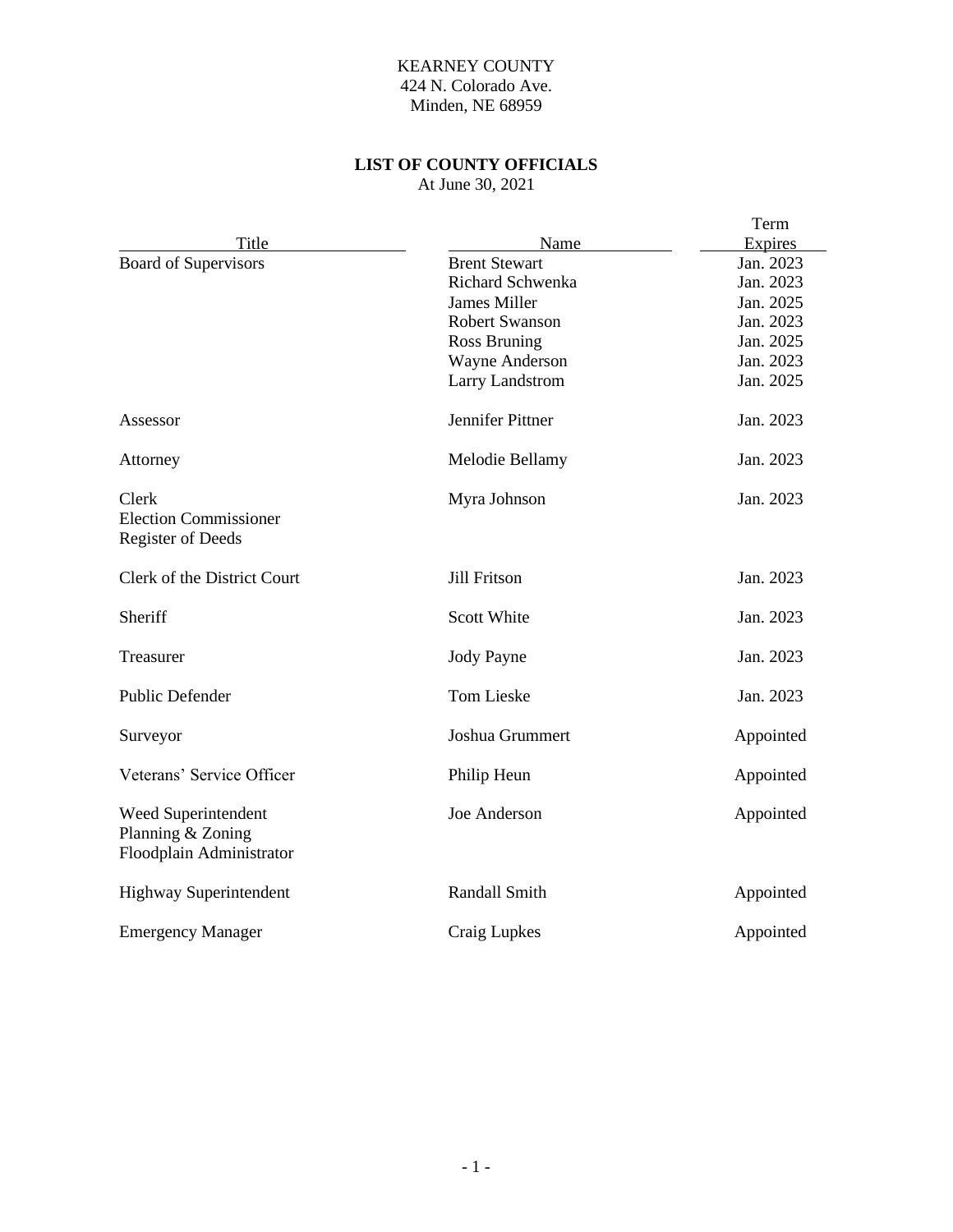

# **NEBRASKA AUDITOR OF PUBLIC ACCOUNTS**

Charlie Janssen Charlie.Janssen@nebraska.gov State Auditor PO Box 98917 State Capitol, Suite 2303 Lincoln, Nebraska 68509 402-471-2111, FAX 402-471-3301 auditors.nebraska.gov

## KEARNEY COUNTY

## **INDEPENDENT AUDITOR'S REPORT**

Board of Supervisors Kearney County, Nebraska

## **Report on the Financial Statements**

We have audited the accompanying cash-basis financial statements of the governmental activities, each major fund, and the aggregate remaining fund information of Kearney County, as of and for the year ended June 30, 2021, and the related notes to the financial statements, which collectively comprise the basic financial statements of the County's primary government, as listed in the table of contents.

## **Management's Responsibility for the Financial Statements**

Management is responsible for the preparation and fair presentation of these financial statements in accordance with the cash basis of accounting described in Note 1. This includes determining that the cash basis of accounting is an acceptable basis for the preparation of the financial statements in the circumstances. Management is also responsible for the design, implementation, and maintenance of internal control relevant to the preparation and fair presentation of financial statements that are free from material misstatement, whether due to fraud or error.

## **Auditor's Responsibility**

Our responsibility is to express opinions on these financial statements based on our audit. We conducted our audit in accordance with auditing standards generally accepted in the United States of America and the standards applicable to financial audits contained in *Government Auditing Standards*, issued by the Comptroller General of the United States. Those standards require that we plan and perform the audit to obtain reasonable assurance about whether the financial statements are free from material misstatement.

An audit involves performing procedures to obtain audit evidence about the amounts and disclosures in the financial statements. The procedures selected depend on the auditor's judgment, including the assessment of the risks of material misstatement of the financial statements, whether due to fraud or error. In making those risk assessments, the auditor considers internal control relevant to the County's preparation and fair presentation of the financial statements in order to design audit procedures that are appropriate in the circumstances, but not for the purpose of expressing an opinion on the effectiveness of the County's internal control. Accordingly, we express no such opinion. An audit also includes evaluating the appropriateness of accounting policies used and the reasonableness of significant accounting estimates made by management, as well as evaluating the overall presentation of the financial statements.

We believe that the audit evidence we have obtained is sufficient and appropriate to provide a basis for our opinions.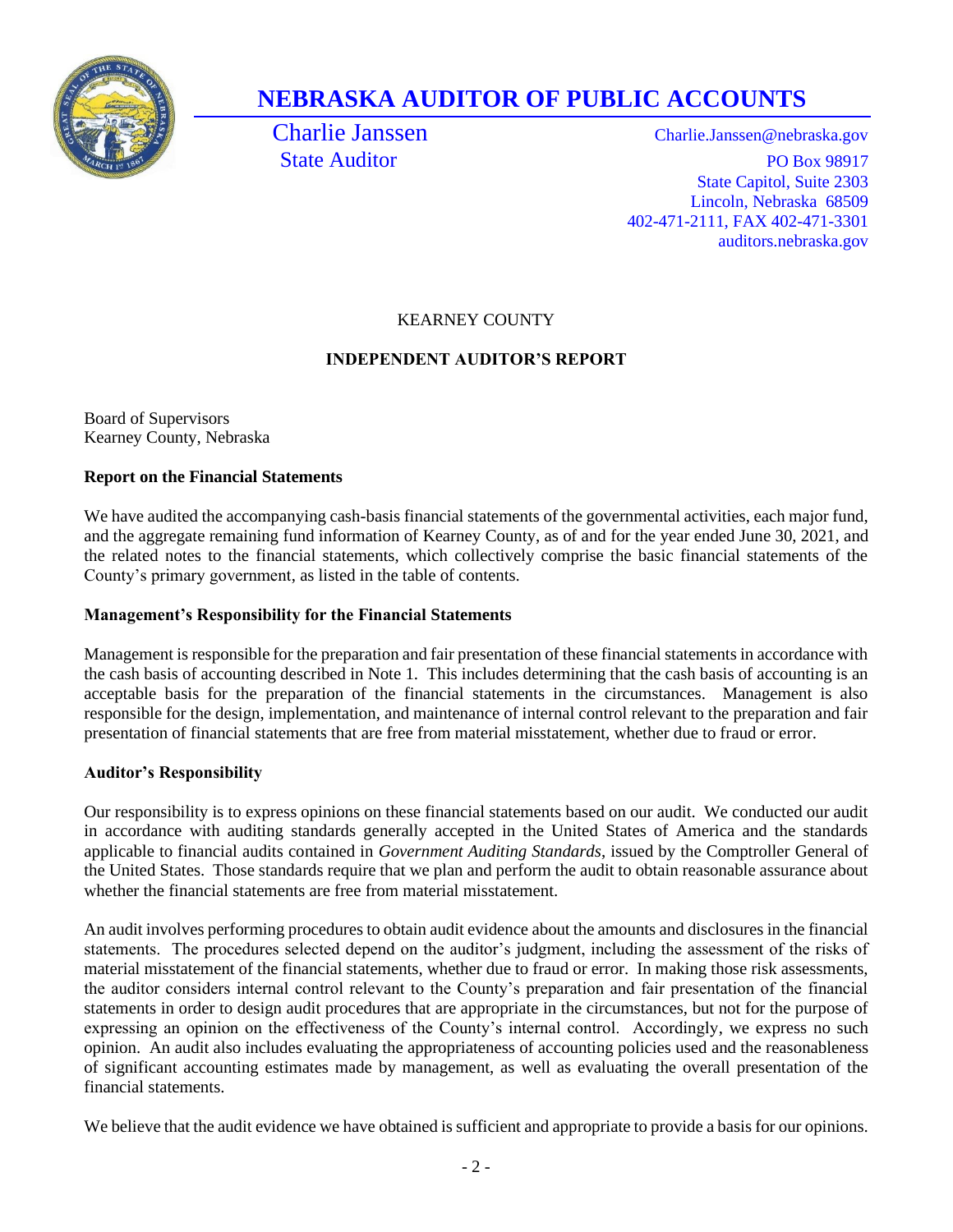#### **Summary of Opinions**

| <b>Opinion Unit</b>                         | <b>Type of Opinion</b> |
|---------------------------------------------|------------------------|
| <b>Governmental Activities</b>              | Unmodified             |
| Discretely Presented Component Unit         | Adverse                |
| <b>Major Funds</b>                          | Unmodified             |
| <b>Aggregate Remaining Fund Information</b> | Unmodified             |

#### **Basis for Adverse Opinion on the Discretely Presented Component Unit**

The financial statements do not include financial data for the County's legally separate component unit. Accounting principles generally accepted in the United States of America require the financial data for that component unit to be reported with the financial data of the County's primary government unless the County also issues financial statements for the financial reporting entity that include the financial data for its component units. The County has not issued such reporting entity financial statements. The amount by which this departure would affect the assets, net position, receipts, and disbursements of the government-wide financial statements has not been determined.

#### **Adverse Opinion**

In our opinion, because of the significance of the matter discussed in the "Basis for Adverse Opinion on the Discretely Presented Component Unit" paragraph, the financial statements referred to above do not present fairly the financial position of the discretely presented component unit of Kearney County, as of June 30, 2021, or the change in financial position thereof for the year ended in accordance with accounting principles generally accepted in the United States of America.

#### **Unmodified Opinions**

In our opinion, the financial statements referred to previously present fairly, in all material respects, the respective cash-basis financial position of the governmental activities, each major fund, and aggregate remaining fund information of Kearney County, as of June 30, 2021, and the respective changes in cash-basis financial position for the year then ended in conformity with the basis of accounting described in Note 1.

#### **Emphasis of Matters – Basis of Accounting**

We draw attention to Note 1 of the financial statements, which describes the basis of accounting. The financial statements are prepared on the cash basis of accounting, which is a basis of accounting other than accounting principles generally accepted in the United States of America. Our opinions are not modified with respect to this matter.

#### **Report on Supplementary Information**

Our audit was conducted for the purpose of forming opinions on the financial statements as a whole, which collectively comprise the County's basic financial statements. The combining nonmajor fund financial statement, budgetary comparison information, schedule of office activity, and schedule of taxes certified and collected are presented for purposes of additional analysis and are not a required part of the basic financial statements.

The combining nonmajor fund financial statement, budgetary comparison information, schedule of office activity, and schedule of taxes certified and collected, pages 19-30, are the responsibility of management and were derived from, and relate directly to, the underlying accounting and other records used to prepare the basic financial statements. Such information has been subjected to the auditing procedures applied in the audit of the basic financial statements and certain additional procedures, including comparing and reconciling such information directly to the underlying accounting and other records used to prepare the basic financial statements or to the basic financial statements themselves, and other additional procedures in accordance with auditing standards generally accepted in the United States of America. In our opinion, the information is fairly stated in all material respects in relation to the basic financial statements as a whole on the basis of accounting described in Note 1.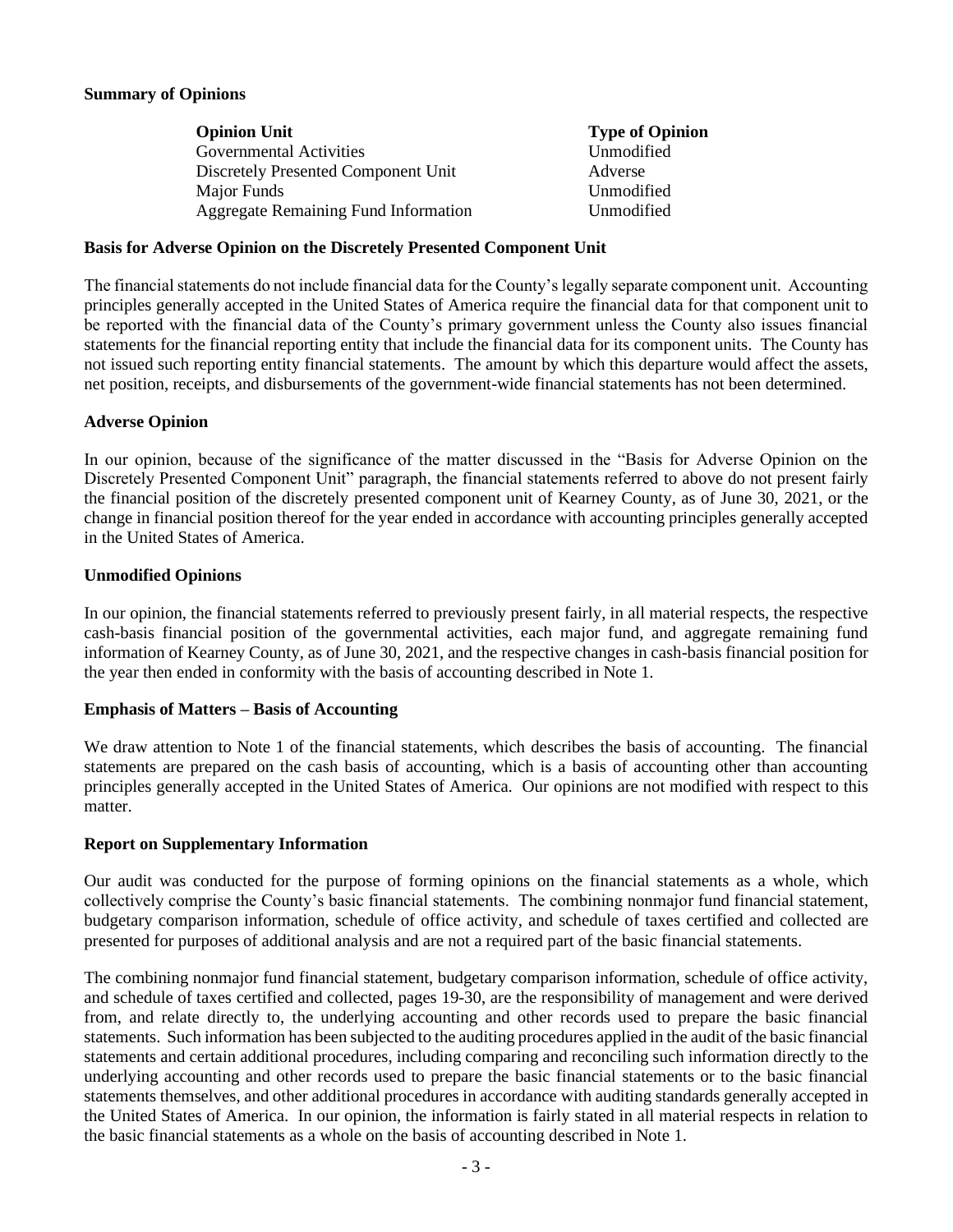#### **Other Reporting Required by Government Auditing Standards**

In accordance with *Government Auditing Standards*, we have also issued our report dated May 31, 2022, on our consideration of Kearney County's internal control over financial reporting and on our tests of its compliance with certain provisions of laws, regulations, contracts, and grant agreements and other matters. The purpose of that report is to describe the scope of our testing of internal control over financial reporting and compliance and the results of that testing, and not to provide an opinion on the internal control over financial reporting or on compliance. That report is an integral part of an audit performed in accordance with *Government Auditing Standards* and considering Kearney County's internal control over financial reporting and compliance.

Mark Aery

Mark Avery, CPA May 31, 2022 Assistant Deputy Auditor Lincoln, Nebraska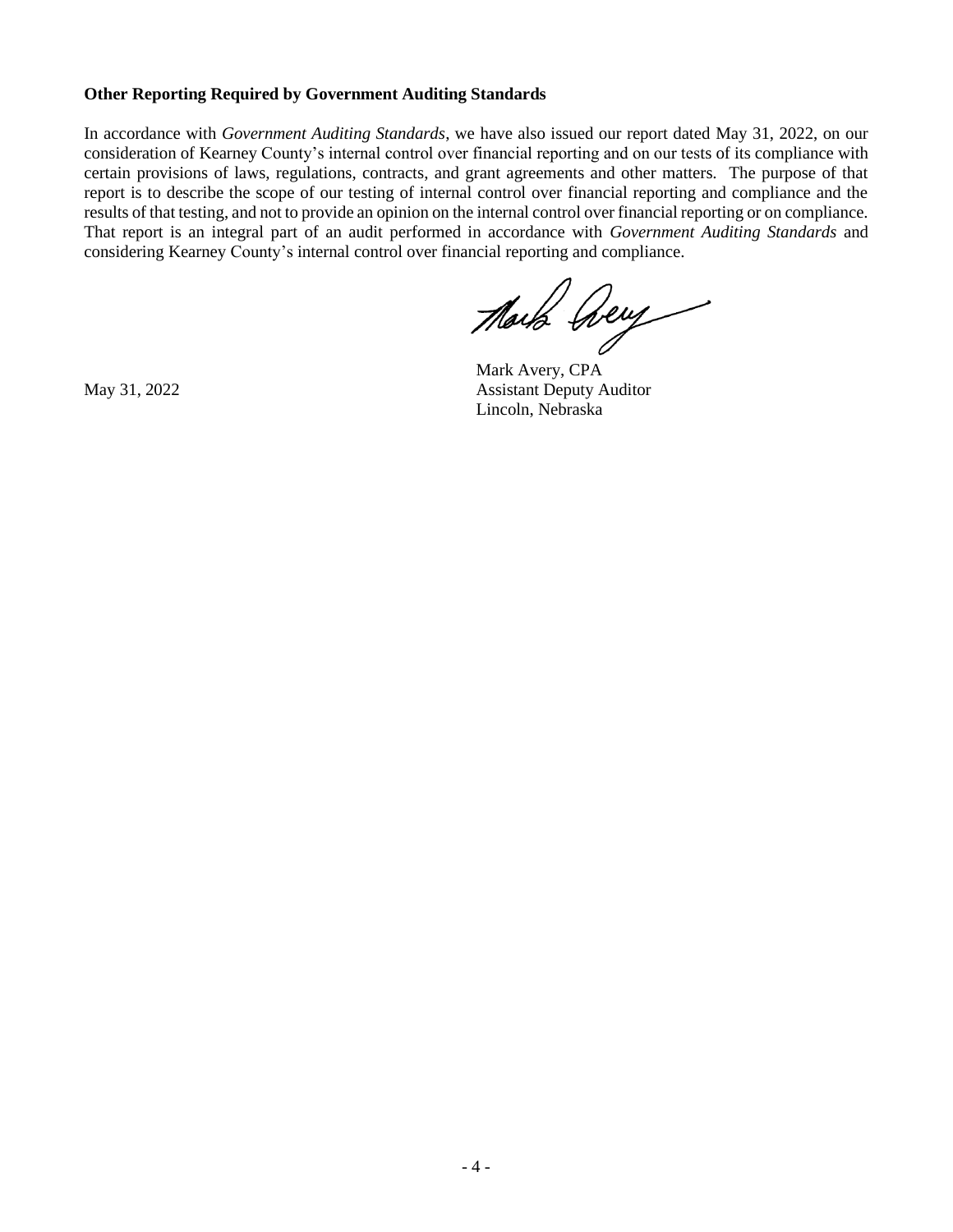## KEARNEY COUNTY STATEMENT OF NET POSITION - CASH BASIS

June 30, 2021

|                                      | Governmental<br>Activities |           |  |  |
|--------------------------------------|----------------------------|-----------|--|--|
| <b>ASSETS</b>                        |                            |           |  |  |
| Cash and Cash Equivalents (Note 1.D) | \$                         | 6,866,753 |  |  |
| <b>TOTAL ASSETS</b>                  | \$                         | 6,866,753 |  |  |
|                                      |                            |           |  |  |
| <b>NET POSITION</b>                  |                            |           |  |  |
| Restricted for:                      |                            |           |  |  |
| <b>Visitor Promotion</b>             | \$                         | 19,158    |  |  |
| 911 Emergency Services               |                            | 219,783   |  |  |
| Drug Education                       |                            | 1,121     |  |  |
| Preservation of Records              |                            | 4,862     |  |  |
| Debt Service                         |                            | 255,234   |  |  |
| <b>Federal Relief</b>                |                            | 630,789   |  |  |
| <b>Hospital Services</b>             |                            | 3,105     |  |  |
| Unrestricted                         |                            | 5,732,701 |  |  |
| <b>TOTAL NET POSITION</b>            | \$                         | 6,866,753 |  |  |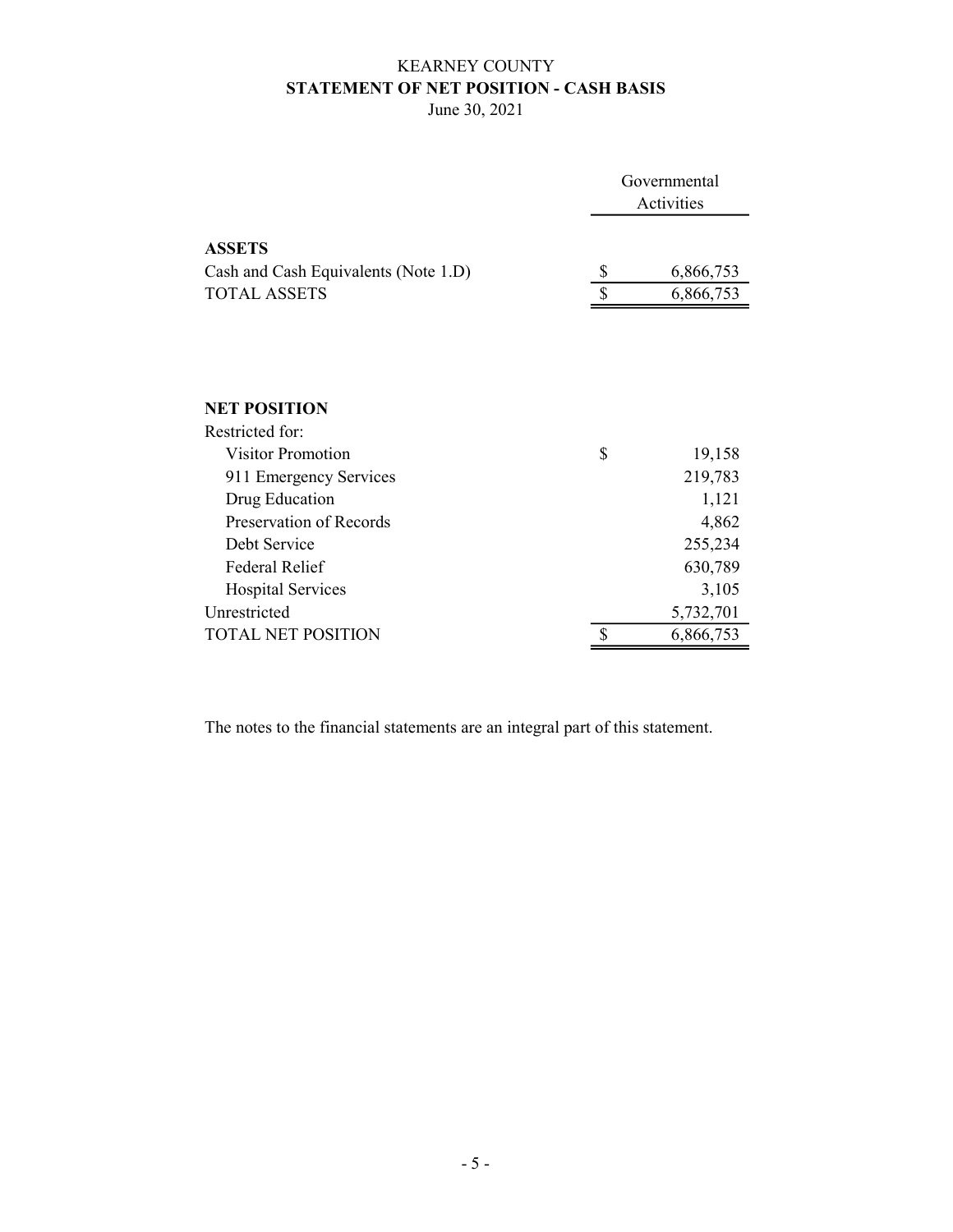## KEARNEY COUNTY STATEMENT OF ACTIVITIES - CASH BASIS

| For the Year Ended June 30, 2021 |  |  |  |  |  |
|----------------------------------|--|--|--|--|--|
|----------------------------------|--|--|--|--|--|

|                                      |    |                                            | Program Cash Receipts |              |           |               |              | Net (Disbursement) |
|--------------------------------------|----|--------------------------------------------|-----------------------|--------------|-----------|---------------|--------------|--------------------|
|                                      |    |                                            |                       | Fees, Fines, | Operating |               | Receipts and |                    |
|                                      |    | Cash                                       |                       | and Charges  |           | Grants and    | Changes in   |                    |
| <b>Functions:</b>                    |    | Disbursements                              |                       | for Services |           | Contributions |              | Net Position       |
| <b>Governmental Activities:</b>      |    |                                            |                       |              |           |               |              |                    |
| General Government                   | \$ | (2,249,346)                                | \$                    | 358,407      | \$        | 684,515       | \$           | (1,206,424)        |
| Public Safety                        |    | (1,346,750)                                |                       | 23,779       |           | 6,552         |              | (1,316,419)        |
| Public Works                         |    | (2,239,780)                                |                       | 3,791        |           | 1,492,452     |              | (743, 537)         |
| <b>Health and Sanitation</b>         |    | (406, 341)                                 |                       | (45)         |           |               |              | (406, 386)         |
| Public Assistance                    |    | (44, 345)                                  |                       |              |           |               |              | (44,345)           |
| Debt Payments                        |    | (893, 573)                                 |                       | (96)         |           |               |              | (893, 669)         |
| <b>Total Governmental Activities</b> | S  | (7,180,135)                                | \$                    | 385,836      | \$        | 2,183,519     |              | (4,610,780)        |
|                                      |    | General Receipts:                          |                       |              |           |               |              |                    |
|                                      |    | Taxes                                      |                       |              |           |               |              | 5,196,182          |
|                                      |    | Grants and Contributions Not Restricted to |                       |              |           |               |              |                    |
|                                      |    | Specific Programs                          |                       |              |           |               |              | 685,107            |

 Investment Income 28,345 Licenses and Permits 38,093 Miscellaneous 45,409 Total General Receipts 5,993,136

Increase in Net Position 1,382,356

Net Position - Beginning of year 5,484,397<br>Net Position - End of year 5,484,397

The notes to the financial statements are an integral part of this statement.

Net Position - End of year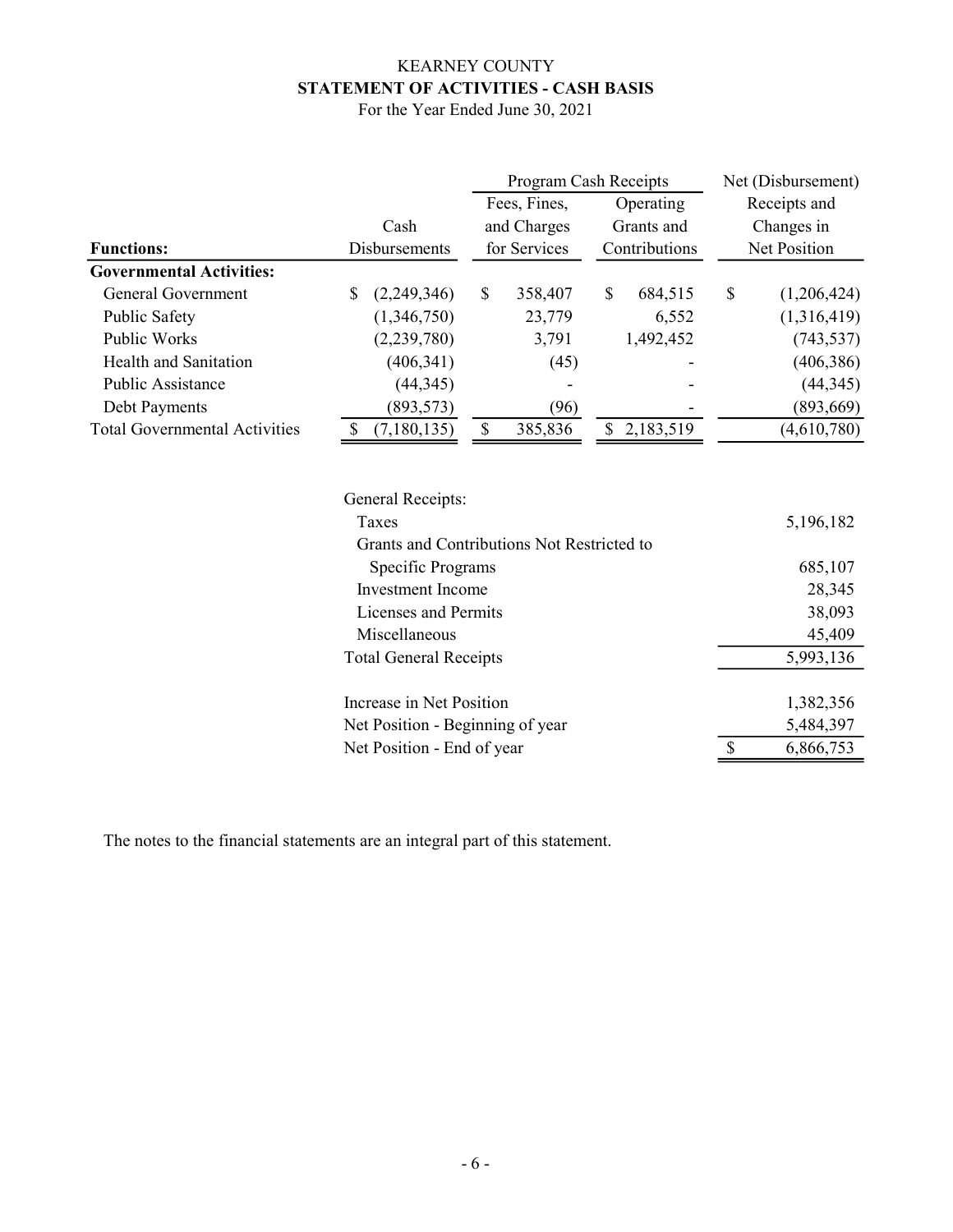## KEARNEY COUNTY STATEMENT OF CASH BASIS ASSETS AND FUND BALANCES GOVERNMENTAL FUNDS

June 30, 2021

|                                      |              |             | Inheritance    | Hospital         | Nonmajor        | Total<br>Governmental |
|--------------------------------------|--------------|-------------|----------------|------------------|-----------------|-----------------------|
|                                      | General Fund | Road Fund   | Fund           | <b>Bond Fund</b> | Funds           | Funds                 |
| <b>ASSETS</b>                        |              |             |                |                  |                 |                       |
| Cash and Cash Equivalents (Note 1.D) | \$1,219,592  | \$1,615,843 | \$2,736,076    | \$255,234        | \$<br>1,040,008 | \$<br>6,866,753       |
| <b>TOTAL ASSETS</b>                  | 1,219,592    | \$1,615,843 | \$2,736,076    | \$255,234        | \$<br>1,040,008 | 6,866,753<br>\$       |
| <b>FUND BALANCES</b>                 |              |             |                |                  |                 |                       |
| Restricted for:                      |              |             |                |                  |                 |                       |
| <b>Visitor Promotion</b>             |              |             |                |                  | 19,158          | 19,158                |
| 911 Emergency Services               |              |             |                |                  | 219,783         | 219,783               |
| Drug Education                       |              |             |                |                  | 1,121           | 1,121                 |
| Preservation of Records              |              |             |                |                  | 4,862           | 4,862                 |
| Debt Service                         |              |             | $\blacksquare$ | 255,234          |                 | 255,234               |
| Federal Relief                       |              |             |                |                  | 630,789         | 630,789               |
| <b>Hospital Services</b>             |              |             |                |                  | 3,105           | 3,105                 |
| Committed to:                        |              |             |                |                  |                 |                       |
| Law Enforcement                      |              |             |                |                  | 5,646           | 5,646                 |
| Road Maintenance                     |              | 1,615,843   |                |                  |                 | 1,615,843             |
| Aid and Assistance                   |              |             |                |                  | 22,827          | 22,827                |
| Unemployment                         |              |             |                |                  | 15,799          | 15,799                |
| Economic Development                 |              |             |                |                  | 116,918         | 116,918               |
| Assigned to:                         |              |             |                |                  |                 |                       |
| Other Purposes                       |              |             | 2,736,076      |                  |                 | 2,736,076             |
| Unassigned                           | 1,219,592    |             |                |                  |                 | 1,219,592             |
| TOTAL CASH BASIS FUND BALANCES       | \$1,219,592  | \$1,615,843 | \$2,736,076    | \$255,234        | \$<br>1,040,008 | \$<br>6,866,753       |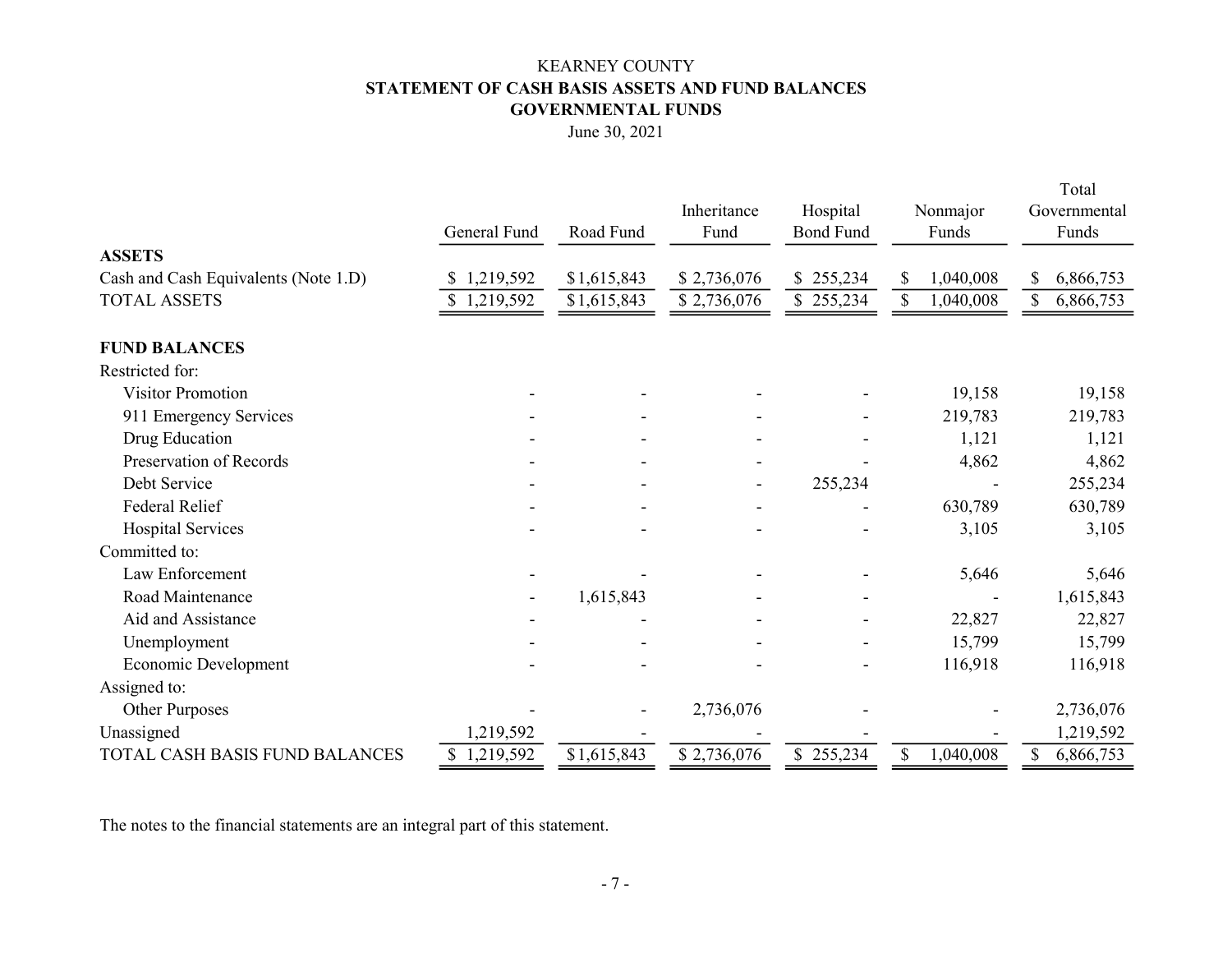## KEARNEY COUNTY STATEMENT OF CASH RECEIPTS, DISBURSEMENTS, AND CHANGES IN CASH BASIS FUND BALANCES GOVERNMENTAL FUNDS

For the Year Ended June 30, 2021

|                                    |               |              |               |                  |              | Total           |
|------------------------------------|---------------|--------------|---------------|------------------|--------------|-----------------|
|                                    | General       |              | Inheritance   | Hospital         | Nonmajor     | Governmental    |
|                                    | Fund          | Road Fund    | Fund          | <b>Bond Fund</b> | Funds        | Funds           |
| <b>RECEIPTS</b>                    |               |              |               |                  |              |                 |
| Taxes                              | \$3,248,126   | $\mathbb{S}$ | 596,063<br>\$ | \$<br>783,808    | 568,185<br>S | 5,196,182<br>S  |
| Licenses and Permits               | 38,093        |              |               |                  |              | 38,093          |
| <b>Investment</b> Income           | 28,055        |              |               |                  | 290          | 28,345          |
| Intergovernmental                  | 414,287       | 1,612,792    |               | 85,710           | 755,837      | 2,868,626       |
| Charges for Services               | 374,594       | 3,791        |               | (96)             | 7,547        | 385,836         |
| Miscellaneous                      | 29,340        | 16,069       |               |                  |              | 45,409          |
| <b>TOTAL RECEIPTS</b>              | 4,132,495     | 1,632,652    | 596,063       | 869,422          | 1,331,859    | 8,562,491       |
| <b>DISBURSEMENTS</b>               |               |              |               |                  |              |                 |
| General Government                 | 2,107,887     |              | 137,972       |                  | 3,487        | 2,249,346       |
| Public Safety                      | 802,382       |              | 272,489       |                  | 271,879      | 1,346,750       |
| Public Works                       | 35,434        | 2,204,346    |               |                  |              | 2,239,780       |
| Health and Sanitation              |               |              |               |                  | 406,341      | 406,341         |
| Public Assistance                  | 44,345        |              |               |                  |              | 44,345          |
| Debt Service:                      |               |              |               |                  |              |                 |
| Principal Payments                 |               |              |               | 685,000          |              | 685,000         |
| <b>Interest and Fiscal Charges</b> |               |              |               | 208,573          |              | 208,573         |
| <b>TOTAL DISBURSEMENTS</b>         | 2,990,048     | 2,204,346    | 410,461       | 893,573          | 681,707      | 7,180,135       |
| EXCESS (DEFICIENCY) OF RECEIPTS    |               |              |               |                  |              |                 |
| <b>OVER DISBURSEMENTS</b>          | 1,142,447     | (571, 694)   | 185,602       | (24, 151)        | 650,152      | 1,382,356       |
| <b>OTHER FINANCING</b>             |               |              |               |                  |              |                 |
| <b>SOURCES (USES)</b>              |               |              |               |                  |              |                 |
| Transfers in                       |               | 1,122,919    |               |                  | 26,094       | 1,149,013       |
| Transfers out                      | (1, 122, 919) |              |               |                  | (26,094)     | (1,149,013)     |
| TOTAL OTHER FINANCING              |               |              |               |                  |              |                 |
| <b>SOURCES (USES)</b>              | (1, 122, 919) | 1,122,919    |               |                  |              |                 |
| Net Change in Fund Balances        | 19,528        | 551,225      | 185,602       | (24, 151)        | 650,152      | 1,382,356       |
| <b>CASH BASIS FUND</b>             |               |              |               |                  |              |                 |
| <b>BALANCES - BEGINNING</b>        | 1,200,064     | 1,064,618    | 2,550,474     | 279,385          | 389,856      | 5,484,397       |
| <b>CASH BASIS FUND</b>             |               |              |               |                  |              |                 |
| <b>BALANCES - ENDING</b>           | \$1,219,592   | \$1,615,843  | \$2,736,076   | 255,234<br>\$    | \$1,040,008  | 6,866,753<br>\$ |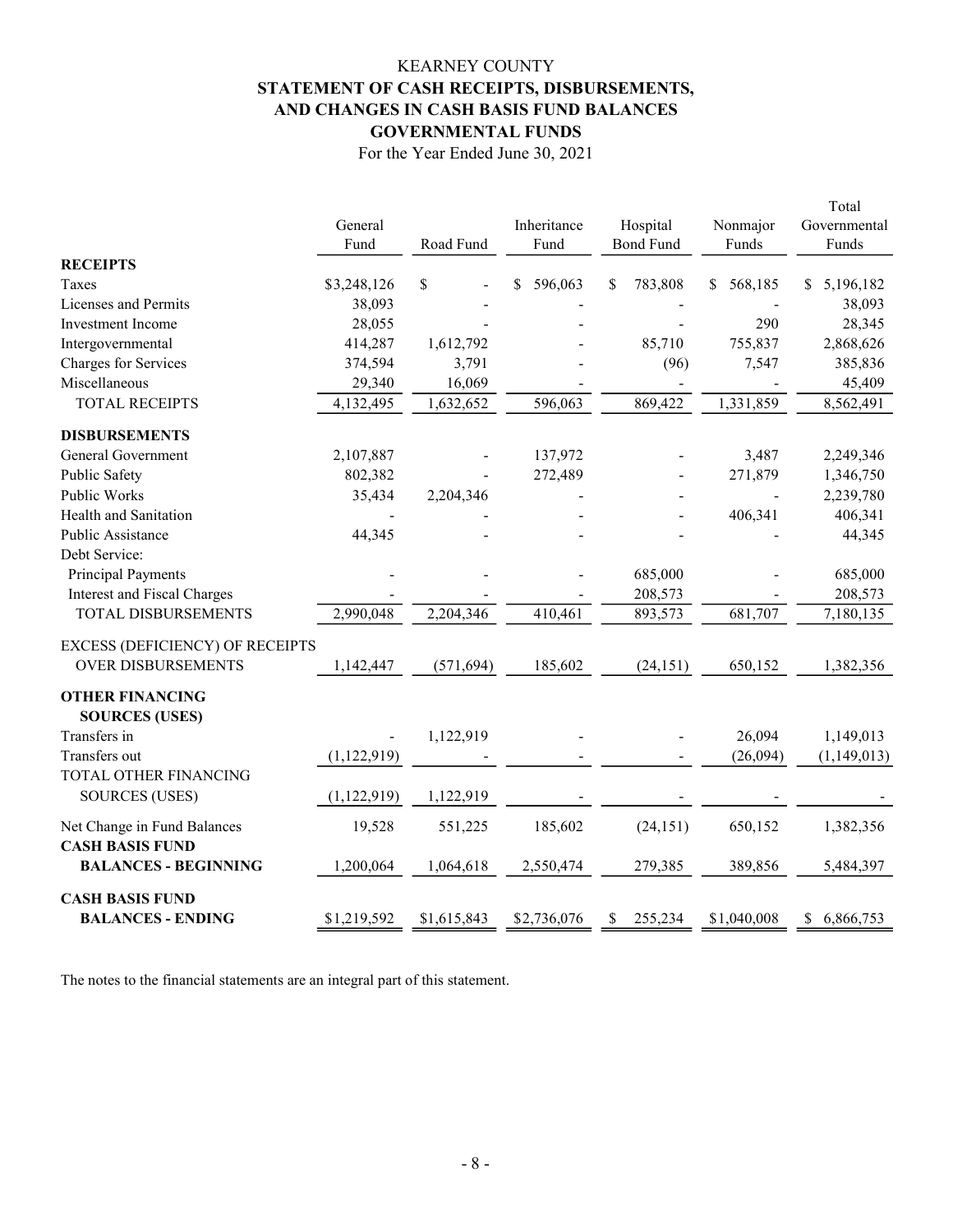## KEARNEY COUNTY STATEMENT OF CASH RECEIPTS, DISBURSEMENTS, AND CHANGES IN CASH BASIS FUND BALANCES FIDUCIARY FUNDS

For the Year Ended June 30, 2021

|                                        | Custodial               |        |              |              |               |              |                      |
|----------------------------------------|-------------------------|--------|--------------|--------------|---------------|--------------|----------------------|
|                                        | <b>Fund Balances</b>    |        |              |              |               |              | Custodial            |
|                                        | July 1, 2020            |        |              |              |               |              | <b>Fund Balances</b> |
|                                        | (as restated)           |        | Receipts     |              | Disbursements |              | June 30, 2021        |
|                                        |                         |        |              |              |               |              |                      |
| <b>ASSETS</b>                          |                         |        |              |              |               |              |                      |
| Cash and Cash Equivalents              | $\mathbb{S}$<br>678,391 |        | \$24,986,632 | $\mathbb{S}$ | 25,146,649    | $\mathbb{S}$ | 518,374              |
| <b>LIABILITIES</b>                     |                         |        |              |              |               |              |                      |
| Due to other governments               |                         |        |              |              |               |              |                      |
| State - Collected by County Treasurer  | 293,967                 |        | 2,293,853    |              | 2,419,153     |              | 168,667              |
| State - Collected by Other Offices     |                         | 3,084  | 103,877      |              | 106,634       |              | 327                  |
| Schools                                | 220,972                 |        | 16,938,330   |              | 16,980,085    |              | 179,217              |
| <b>Educational Service Units</b>       |                         | 2,906  | 281,006      |              | 281,809       |              | 2,103                |
| <b>Technical College</b>               |                         | 18,026 | 1,730,042    |              | 1,735,169     |              | 12,899               |
| <b>Natural Resource Districts</b>      |                         | 4,162  | 409,505      |              | 410,576       |              | 3,091                |
| <b>Fire Districts</b>                  |                         | 3,421  | 456,021      |              | 456,140       |              | 3,302                |
| Municipalities                         |                         | 35,880 | 1,786,016    |              | 1,789,730     |              | 32,166               |
| <b>Agricultural Society</b>            |                         | 520    | 64,614       |              | 64,592        |              | 542                  |
| <b>Drainage Districts</b>              |                         | 11,622 | 16,932       |              | 15,548        |              | 13,006               |
| Townships                              |                         | 1,964  | 22,849       |              | 22,000        |              | 2,813                |
| Fort Kearny Board                      |                         | 45,669 | 8,610        |              | 555           |              | 53,724               |
| Others - Collected by County Treasurer |                         | 25,508 | 560,693      |              | 567,818       |              | 18,383               |
| Others - Collected by Other Offices    |                         | 10,690 | 314,284      |              | 296,840       |              | 28,134               |
| <b>TOTAL LIABILITIES</b>               | 678,391                 |        | 24,986,632   |              | 25,146,649    |              | 518,374              |
| <b>TOTAL NET POSITION</b>              | \$                      |        | \$           |              |               | \$           |                      |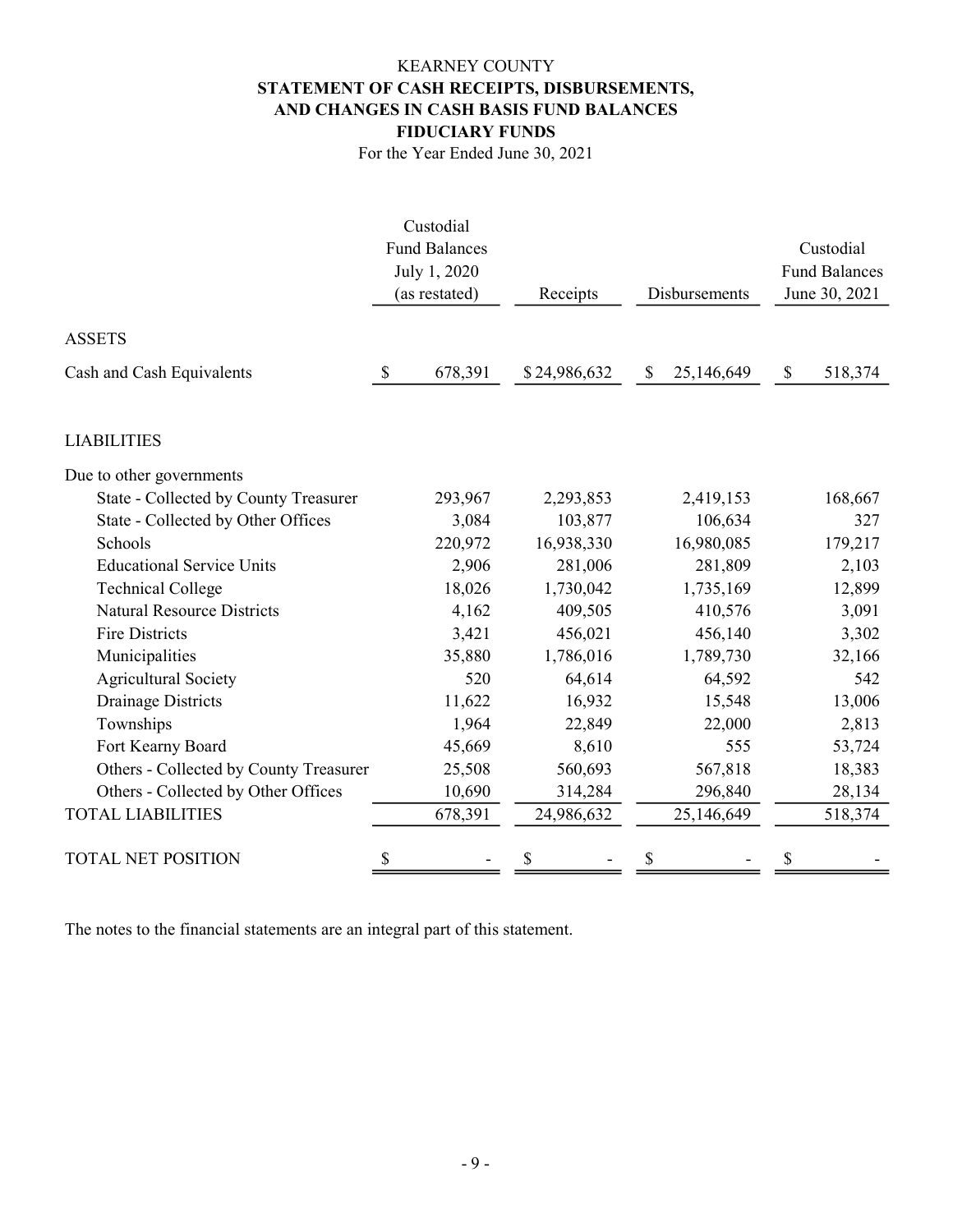#### **NOTES TO FINANCIAL STATEMENTS**

For the Fiscal Year Ended June 30, 2021

#### **1. Summary of Significant Accounting Policies**

The following is a summary of the significant accounting policies utilized in the accounting system of Kearney County.

#### **A. Reporting Entity**

Kearney County, Nebraska, (County) is a governmental entity established under and governed by the laws of the State of Nebraska (State). The County is managed by county officials who are elected on a political ballot for four-year terms. As a political subdivision of the State, the County is exempt from State and Federal income taxes. The financial statements include all funds of the County that are not legally separate. The County has also considered all potential component units for which it is financially accountable, as well as other organizations that are either fiscally dependent on the County or maintain a significant relationship with the County, such that exclusion would be misleading or incomplete. The Governmental Accounting Standards Board (GASB) has set forth criteria to be considered in determining financial accountability. These criteria include appointing a voting majority of an organization's governing body, and (1) the ability of the County to impose its will on that organization, or (2) the potential for the organization to provide specific financial benefits to, or impose specific financial burdens on, the County. The County is also considered financially accountable if an organization is fiscally dependent on and there is potential for the organization to provide specific financial benefits to, or impose specific financial burdens on, the County regardless of whether the organization has (1) a separately elected governing board, (2) a governing board appointed by a higher level of government, or (3) a jointly appointed board.

**Component Unit.** These financial statements present the County (the primary government). The Kearney County Health Services (Hospital) is a component unit of the County because of the significance of its operational and financial relationships with the County. The financial statements do not include the data of the Hospital necessary for reporting in conformity with generally accepted accounting principles (GAAP). Complete financial statements of the Hospital can be obtained from the Hospital's administrative office.

#### **Joint Organization.**

Behavioral Health Region III – The County has entered into an agreement with surrounding counties and the Nebraska Department of Health and Human Services to provide services to carry out the provisions of the Nebraska Behavioral Health Services Act (Act). Agreements were established under the authority of the Interlocal Cooperation Act for services to be provided under the Act. Region III (Region) consists of the following counties: Blaine, Loup, Garfield, Wheeler, Custer, Valley, Greeley, Sherman, Howard, Buffalo, Hall, Phelps, Kearney, Adams, Clay, Furnas, Harlan, Hamilton, Merrick, Franklin, Webster, and Nuckolls.

The governing board for the Region includes representatives from the participating county boards. Each county contributes to the financial support of the Region activities based on formulas developed by the Region governing board and as required by the Act. Funding is provided by a combination of Federal, State, local, and private funding. The County contributed \$17,133 toward the operation of the Region during fiscal year 2021. In the event of the termination of the agreement, assets would be disposed of in accordance with the terms of the agreement. The Nebraska Department of Health and Human Services requires the Region to be audited annually in accordance with State statute. Financial information for the Region is available in those audit reports.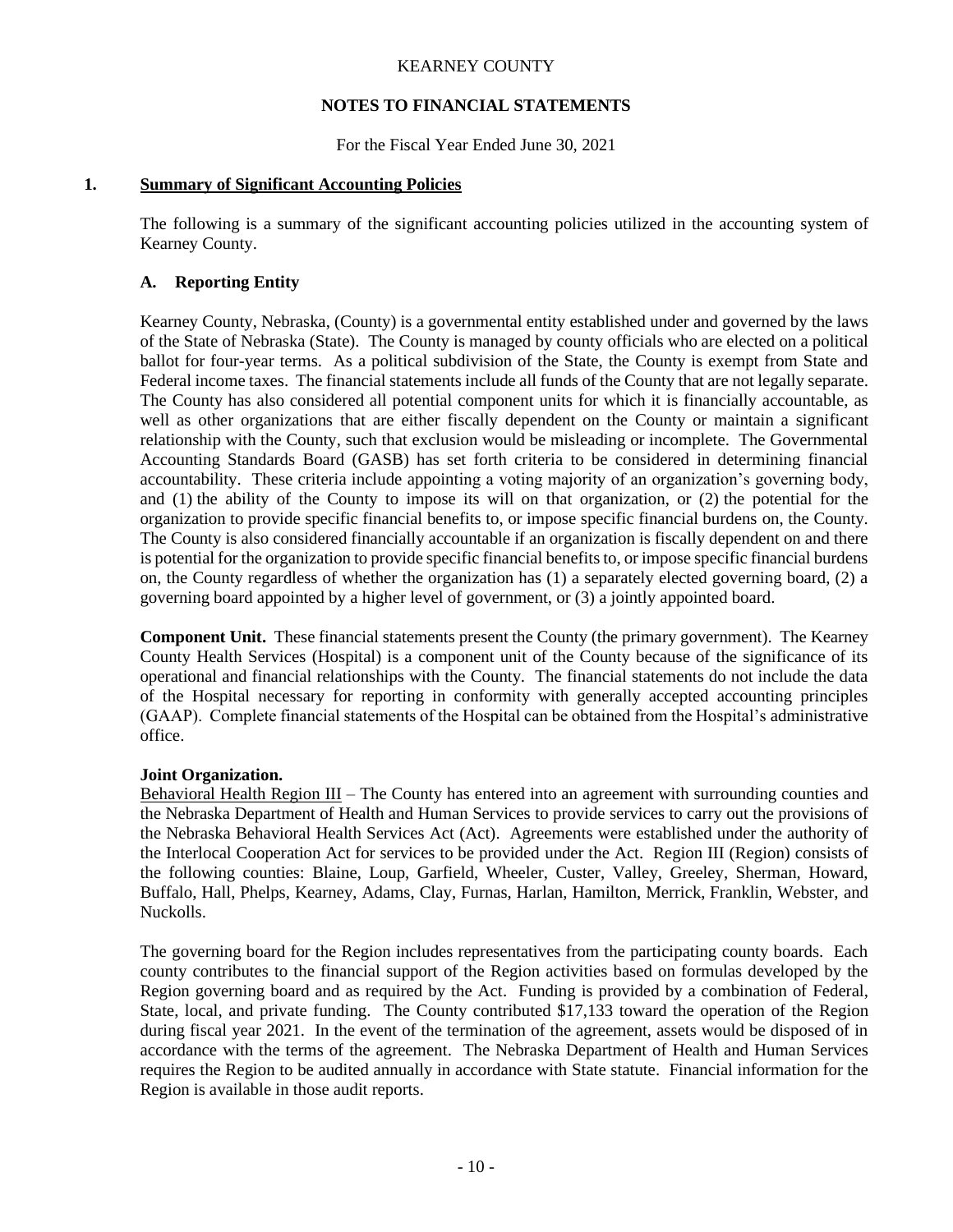## **NOTES TO FINANCIAL STATEMENTS**

(Continued)

#### **1. Summary of Significant Accounting Policies** (Continued)

Health Department – The County has entered into an agreement with the Two Rivers Public Health Department (Department) to provide public health services. The agreement was established under authority of the Interlocal Cooperation Act for services to be provided per Neb. Rev. Stat. §§ 71-1626 to 71-1636 (Reissue 2018).

The Department's governing board is established by statute and includes representatives from the participating county boards and the health profession. Funding is provided by a combination of Federal, State, local, and private funding. The County did not contribute toward the operation of the Department during fiscal year 2021. In the event of the termination of the agreement, assets would be disposed of in accordance with the terms of the agreement. The Department is audited in accordance with Neb. Rev. Stat. § 84-304(4) (Supp. 2021). Financial information for the Department is available in that report.

Fort Kearny Preservation, Restoration and Development Board – As explained in "Buffalo Tales," Volume 11, No. 6, and Volume 23, No. 3, published by the Buffalo County Historical Society, local citizens formed the Fort Kearny Memorial Association in 1922 for "the perpetuation and preservation of the Old Fort Kearny Site as a patriotic and historic park and the marking of same by suitable monuments." The Memorial Association was replaced by the Fort Kearny Preservation, Restoration and Development Board (FKPRD Board), as decreed by Governor Ralph Brooks. Contributions continue to be collected by the FKPRD Board and deposited with the Kearney County Treasurer. Withdrawals are made by warrant requests signed by the authorized members of the current board. As of June 30, 2021, the County Treasurer was holding \$53,724 for the FKPRD Board.

#### **B. Basis of Presentation**

**Government-Wide Financial Statements.** The Statement of Net Position - Cash Basis and Statement of Activities - Cash Basis display information about the activities of the County and are in the format of government-wide statements, as required by GASB Statement Number 34. These statements include all the financial activities of the County, except for fiduciary activities and the Hospital. Internal activities in these statements were considered immaterial and have not been eliminated. Governmental Generally Accepted Accounting Principles (GAAP) requires internal activity to be eliminated to minimize double counting. The County reports governmental activities only. Governmental activities are generally financed through taxes, intergovernmental receipts, and other nonexchange transactions. The County is reported separately from certain legally separate component units for which the primary government is financially accountable. The Statement of Net Position presents the County's non-fiduciary assets in two categories:

**Restricted.** This category results when constraints are externally imposed on net asset use by creditors, grantors, or contributors, or imposed by law through constitutional provisions or enabling legislation. When both restricted and unrestricted resources are available for use, it is the County's policy to use restricted resources first, then the unrestricted resources as they are needed.

**Unrestricted.** This category represents resources that do not meet the definition of the preceding category. Unrestricted resources often have constraints on resources that are imposed by management, but those constraints can be removed or modified.

The statement of activities demonstrates the degree to which the direct disbursement of a given function or segment is offset by program receipts. Direct disbursements are those that are clearly identifiable with a specific function or segment. Program receipts include the following: 1) charges to customers or applicants who purchase, use, or directly benefit from goods, services, or privileges provided by a given function or segment; and 2) grants and contributions that are restricted to meeting the operational or capital requirements of a particular function or segment. Taxes and other items not properly included among program receipts are reported instead as general receipts.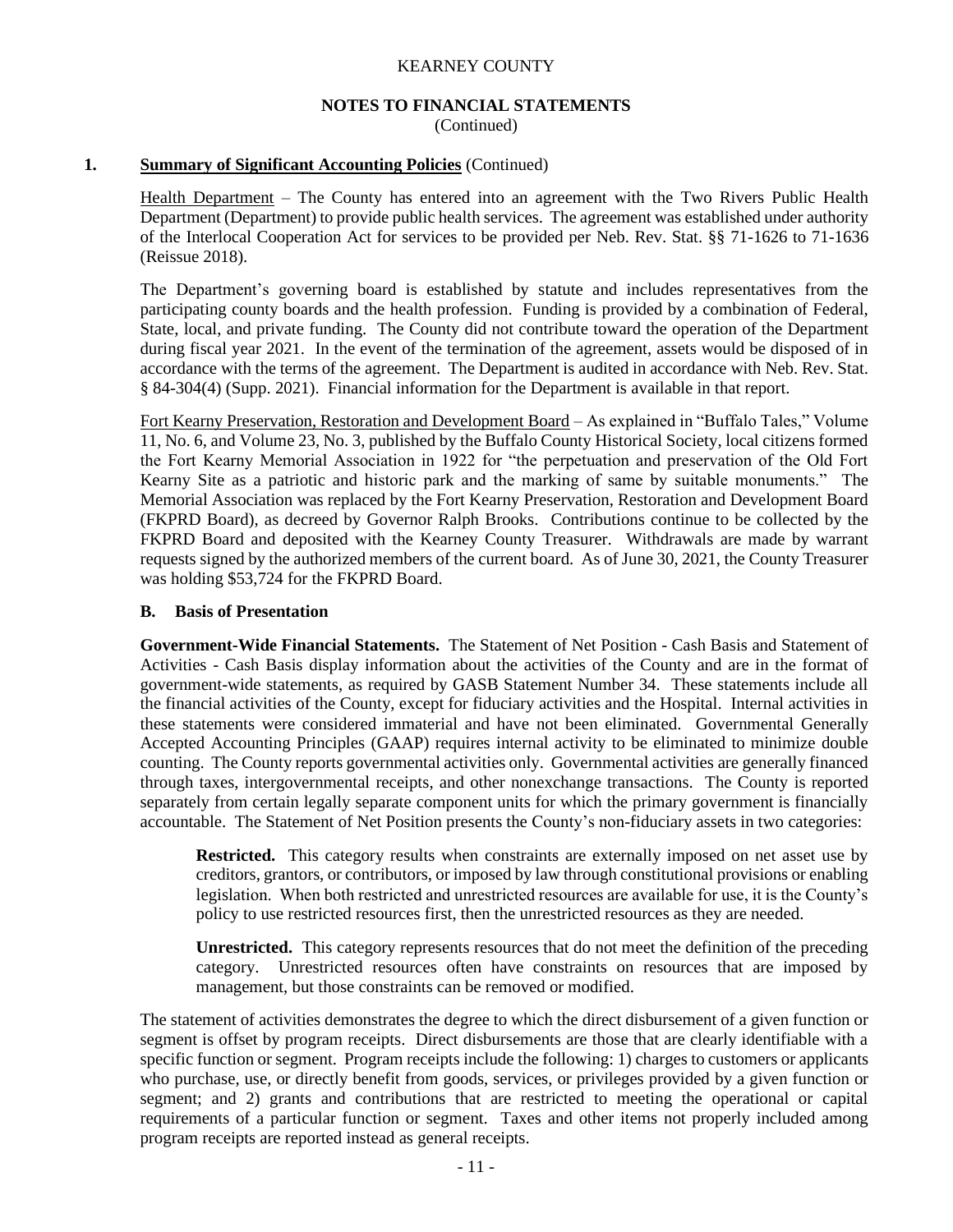## **NOTES TO FINANCIAL STATEMENTS**

(Continued)

#### **1. Summary of Significant Accounting Policies** (Continued)

**Fund Financial Statements.**The fund financial statements provide information about the County's funds, including its fiduciary funds. GAAP requires separate statements by fund category – governmental, proprietary, and fiduciary. The County uses only the governmental and fiduciary fund categories. The County Board is the highest level of decision-making authority and has the authority, by resolution, to establish, modify, or rescind the commitment or assignment of a fund balance to a specific purpose. When resources for a specific purpose are available in more than one fund balance classification, the County's policy is to use resources in the following order: restricted, committed, assigned, and unassigned. The emphasis of fund financial statements is on major governmental funds. All remaining governmental funds are aggregated and reported as nonmajor funds.

The County reports the following major governmental funds:

**General Fund.**This is the County's primary operating fund. It accounts for financial resources of the general government, except those required to be accounted for in another fund.

**Road Fund.** This fund is used to account for costs associated with the repair and maintenance of roads and bridges and is primarily funded by State tax receipts.

**Inheritance Fund.** This fund is used to account for the receipts generated from inheritance taxes and is used for various projects.

**Hospital Bond Fund.** This fund is used to account for the resources for, and the payment of, longterm debt principal, interest, and related costs.

The County reports the following additional non-major governmental fund types:

**Special Revenue Funds.** These funds account for the proceeds from a specific receipt source that is restricted to disbursements for a specified purpose.

**Custodial Funds.**These funds account for assets held by the County as an agent for various local governments.

The County designates fund balances as follows:

**Restricted.** The fund balance is restricted by external impositions, such as creditors, grantors, or laws or regulations of other governments.

**Committed.** The fund balance has been designated by the County Board for a specific purpose.

**Assigned.** The fund balance has not been designated by the County Board for a specific purpose, but it has been separated based on the type of revenue.

**Unassigned.** This portion of the General Fund is not restricted, committed, or assigned for a specific purpose.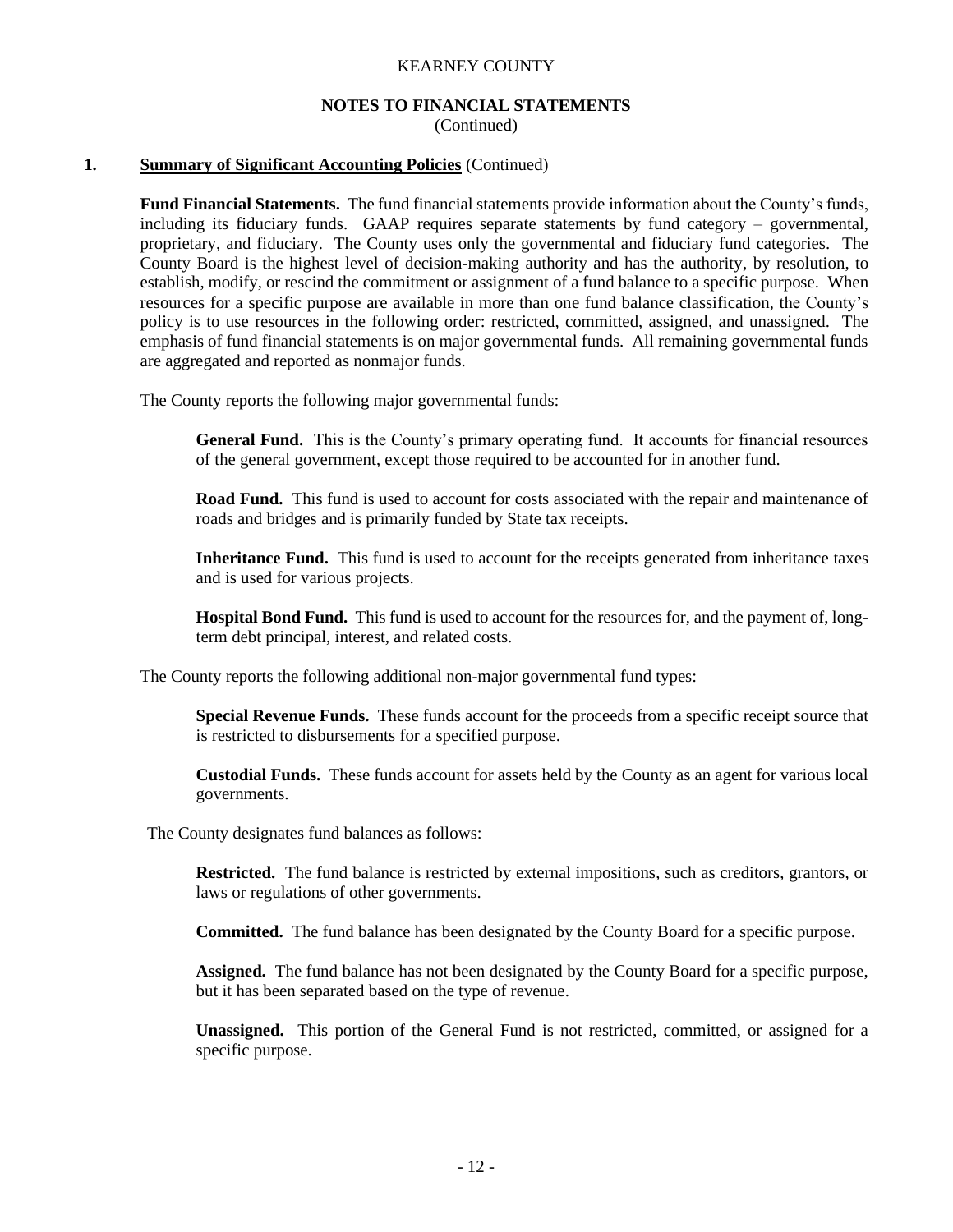### **NOTES TO FINANCIAL STATEMENTS**

(Continued)

#### **1. Summary of Significant Accounting Policies** (Continued)

#### **C. Measurement Focus, Basis of Accounting**

The accounting and financial reporting treatment applied to a fund is determined by its measurement focus and basis of accounting. The accounting records of the County are maintained and the government-wide financial statements were reported on the basis of cash receipts and disbursements. As such, the measurement focus includes only those assets and fund balances arising from cash transactions on the Statement of Net Position - Cash Basis and the Statement of Activities - Cash Basis. Receipts are recognized when received, and disbursements are recognized when warrants are paid. This differs from governmental GAAP, which requires the government-wide and fiduciary fund financial statements to be reported using the economic resources measurement focus and the accrual basis of accounting. Under this measurement focus and basis of accounting, receipts are recorded when earned, and disbursements are recorded when a liability is incurred, regardless of the timing of related cash flows.

The governmental fund financial statements were also reported on the cash receipt and disbursement basis of accounting. As such, the same measurement focus and basis of accounting were used, as described above. This differs from governmental GAAP, which requires governmental fund financial statements to be reported using the current financial resources measurement focus and the modified accrual basis of accounting. Under this measurement focus and basis of accounting, receipts are recognized as soon as they are both measurable and available. Receipts are considered to be available when they are collectible within the current period or soon enough thereafter to pay liabilities of the current period. Disbursements are generally recorded when a liability is incurred, as under accrual accounting. However, disbursements related to compensated absences, and claims and judgments are recorded only when payment is due.

#### **D. Assets and Net Position**

**Cash and Cash Equivalents.** The County's cash and cash equivalents are considered to be cash on hand, certificates of deposits, and demand deposits.

**Investments.** The types of investments in which the County is authorized to invest funds are enumerated in Neb. Rev. Stat. § 77-2315, § 77-2340, and § 77-2341 (Reissue 2018) and generally include U.S. Government obligations and securities, which are authorized by the Nebraska Investment Council.

**Capital Assets.** Under the cash receipts and disbursements basis of accounting, capital assets are not capitalized in the funds used to acquire or construct them. Instead, capital acquisitions are reflected as disbursements in governmental funds. GAAP requires capital assets, which would include property, plant, equipment, and infrastructure assets (e.g., roads, bridges, sidewalks, and similar items), to be reported in the applicable governmental activities columns in the government-wide financial statements.

Depreciation expenses on capital assets were not recorded on the cash basis financial statements. Under GAAP, depreciation expenses would be recorded in the Statement of Activities. The cost of normal maintenance and repairs that does not add to the value of the asset or extend asset life is not capitalized.

**Compensated Absences.** Vested or accumulated vacation leave that is liquidated with expendable available financial resources is reported as a disbursement of the County funds as paid. Upon termination, employees are paid for any unused vacation. Under the receipts and disbursements basis of accounting, the liabilities for compensated absences are not reported since they do not represent liabilities arising from cash transactions. Under GAAP, the compensated absences liability would be reported in the government-wide financial statements and would be recorded in accordance with the County's policy, which is to recognize the expense and accrued liability when vacation and compensatory leave is earned.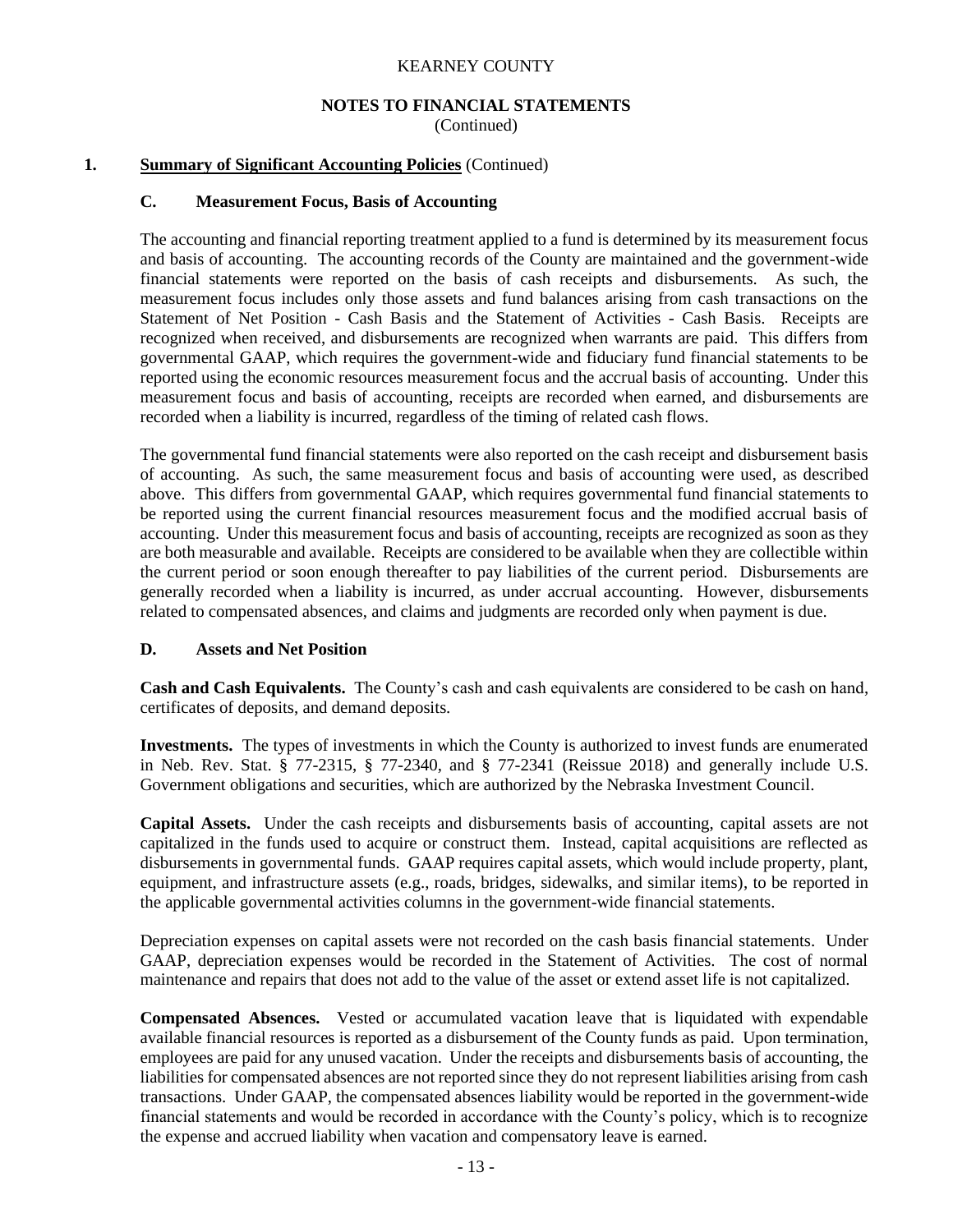### **NOTES TO FINANCIAL STATEMENTS**

(Continued)

#### **1. Summary of Significant Accounting Policies** (Concluded)

**Restricted Net Position.** When both restricted and unrestricted resources are available for use, it is the County's policy to use restricted resources first, then the unrestricted resources, as they are needed. Net position is reported as restricted when constraints placed on its use are either externally imposed or imposed by law through constitutional provisions or enabling legislation. The government-wide statement of net position reports \$1,134,052 of restricted net position, which is fully restricted by enabling legislation.

**Budgetary Process.** The County adopts an annual budget in accordance with the statutory requirements of the Nebraska Budget Act. The budget is prepared on the cash receipts and disbursements basis of accounting. The budget contains only those receipts actually received by the County Treasurer. The County does not utilize an encumbrance accounting system. All appropriated spending authority lapses at the end of the fiscal year.

On or before August 1, the County budget-making authority prepares and transmits a budget for each County fund to the County Board. The budget includes the requirements, the outstanding warrants, the operating reserves to be maintained, the cash on hand at the close of the preceding fiscal year, the receipts from sources other than taxation, and the amount to be raised by taxation. The County Board must hold at least one public hearing on the proposed budget. On or before September 20, the County Board adopts the budget and appropriates the amounts specified in the budget for the departments, offices, activities, and funds of the County.

The County Board is authorized to transfer budgeted amounts between departments within any fund through resolution; however, if revisions are made that alter the total disbursements of any fund, an additional public hearing must be held. The legal level of budgetary control for the General Fund is at the function level, and the special revenue fund types are at the fund level. The County Board is also authorized to budget for the transfer of money between County funds.

#### **2. Deposits and Investments**

The County has generally pooled the cash resources of the various funds for investment purposes. Interest earned on pooled funds is credited to the County General Fund in accordance with Neb. Rev. Stat. § 77- 2315 (Reissue 2018).

At year end, the County's carrying amount of deposits was \$6,866,753 for County funds and \$518,374 for Fiduciary funds. The bank balances for all funds totaled \$7,454,071. For purposes of classifying categories of custodial risk, the bank balances of the County's deposits, as of June 30, 2021, were either entirely insured or collateralized with securities held by the County's agent in the County's name.

## **3. Taxes**

Property taxes are levied by the County Board on or before October 15 of each year for all political subdivisions in the County. Real estate and personal property taxes are due and attach as an enforceable lien on January 1 following the levy date, and they become delinquent in two equal installments on May 1 and September 1. Motor vehicle taxes are due when application is made for registration of a motor vehicle.

Counties are permitted by the State Constitution to levy a tax of up to \$.50/\$100 of assessed valuation for general governmental services other than the payment of principal and interest on bonded debt. Counties may levy taxes in addition to the 50-cent limitation upon a vote of the people.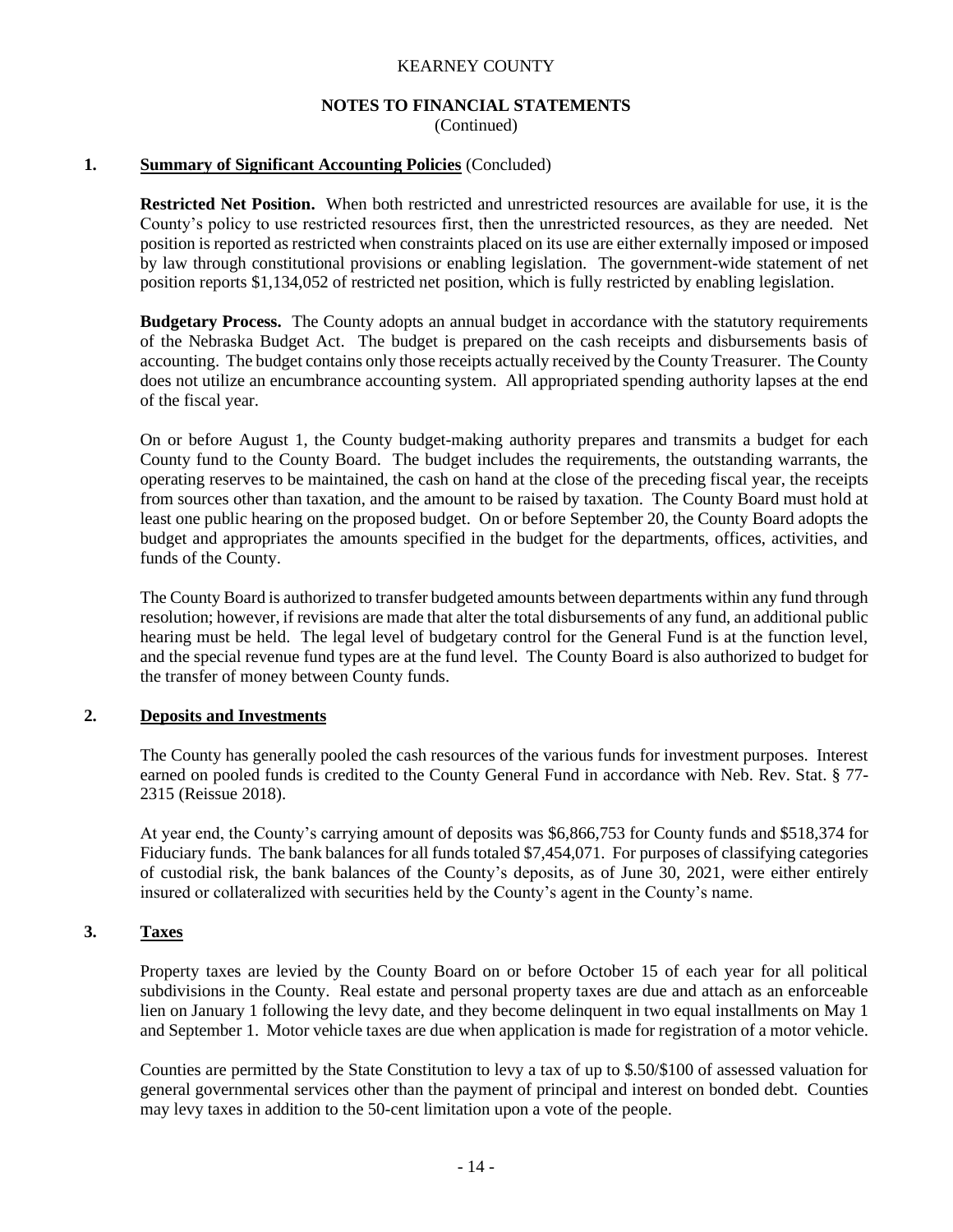#### **NOTES TO FINANCIAL STATEMENTS**

(Continued)

#### **3. Taxes** (Concluded)

The levy set in October 2020, for the 2020 taxes, which will be materially collected in May and September 2021, was set at \$.252713/\$100 of assessed valuation. The levy set in October 2019, for the 2019 taxes, which were materially collected in May and September 2020, was set at \$.221797/\$100 of assessed valuation. The amount collected for the motor vehicle tax is outlined in State statute.

Additionally, there is currently a statutory lid limitation, which limits taxation to the prior year's level, with provisions for growth. The lid may be increased by 1% upon the approval of a three-fourths majority of the County Board.

The tax receipts classification also contains collections from the assessment of inheritance taxes, 911 surcharges, and lodging taxes.

#### **4. Retirement System**

The Retirement System for Nebraska Counties (Plan) is a multiple-employer plan administered by the Public Employees Retirement Board in accordance with the provisions of the County Employees Retirement Act. The Plan consists of a defined contribution option and a cash balance benefit. The cash balance benefit is a type of defined benefit plan. The Plan provisions are established under Neb. Rev. Stat. §§ 23-2301 through 23-2334 (Reissue 2012, Cum. Supp. 2020) and may be amended through legislative action.

Participation in the Plan is required of all full-time employees. Part-time (working less than one-half of the regularly scheduled hours) employees may elect voluntary participation upon reaching age 18. Part-time elected officials may exercise the option to join.

County employees and elected officials contribute 4.5% of their total compensation. In addition, the County contributes an amount equal to 150% of the employee's contribution. The contribution rates are established by § 23-2307 and § 23-2308 and may be amended through legislative action. The employee's and employer's contributions are kept in separate accounts. The employee's account is fully vested. The employer's account is fully vested after three years of participation in the system or credit for participation in another governmental plan prior to actual contribution to the Plan. Non-vested County contributions are forfeited upon termination. Forfeitures are used to cover a portion of the pension plan's administrative expenses. Prior service benefits are paid directly by the County to the retired employee. The Plan's financial statements, including pension costs and obligations, are audited annually and can be obtained from the State of Nebraska Public Employees Retirement System.

A supplemental retirement plan was established on January 1, 2003, for the benefit of all present and future commissioned law enforcement personnel employed by the County. Employees contribute 1% of their salary, and the County contributes an amount equal to 100% of the employee's contribution. In a defined contribution plan, benefits depend solely on amounts contributed to the Plan plus investment earnings.

For the year ended June 30, 2021, 60 employees contributed \$112,055, and the County contributed \$166,237. Contributions included \$3,691 in cash contributions towards the supplemental law enforcement plan for seven law enforcement employees. Lastly, the County paid \$1,557 directly to 16 retired employees for prior service benefits.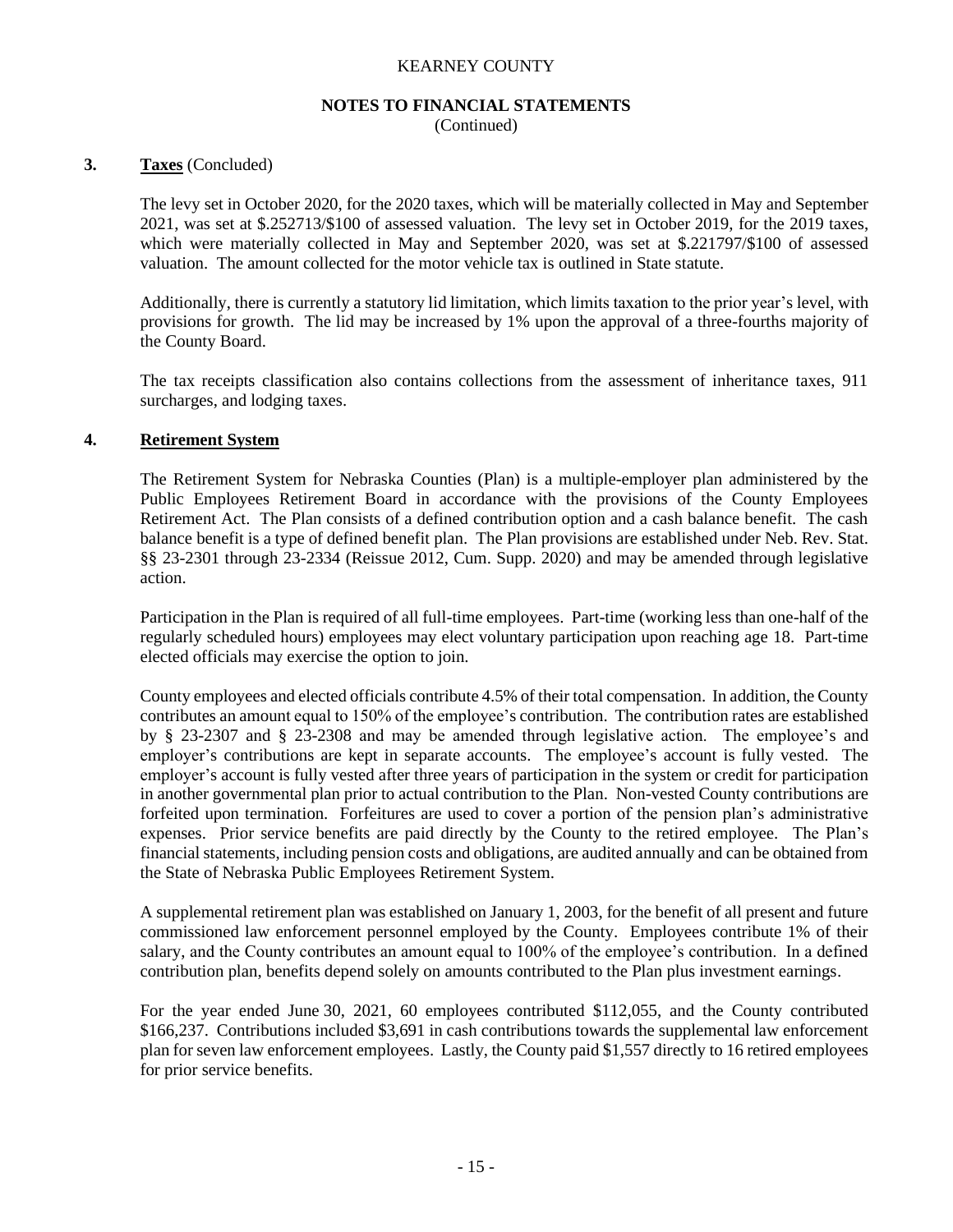#### **NOTES TO FINANCIAL STATEMENTS**

(Continued)

#### **5. Risk Management**

The County is exposed to various risks of loss related to the following: torts; theft of, damage to, and destruction of assets; errors and omissions; injuries to employees; and natural disasters. The County is a member of the Nebraska Intergovernmental Risk Management Association (NIRMA), a public entity risk pool currently operating as a common risk management and insurance program for 104 counties and local governments throughout Nebraska.

The County pays an annual deposit premium, as calculated by the administrator of the pool. The premium is based on the losses and exposures of each County and the entire pool. If the pool becomes insolvent or otherwise unable to discharge its legal liabilities and obligations, the County may be assessed for an additional contribution. Each county remains liable for such assessments, regardless of the county's withdrawal from participation or the termination of the agreement, as well as for liabilities of the pool incurred during the county's period of membership.

The agreement with NIRMA requires the risk pool to provide coverage for up to a maximum amount per occurrence and purchase commercial insurance for claims in excess of coverage provided. In the event of a liability exceeding the commercial insurance, the County would be responsible for funding the excess amount.

|                                |    | <b>NIRMA</b> |                         | Maximum                 |  |
|--------------------------------|----|--------------|-------------------------|-------------------------|--|
|                                |    | Coverage     | Coverage                |                         |  |
| <b>General Liability Claim</b> |    | 300,000      |                         | 5,000,000               |  |
| Workers' Compensation Claim    | \$ | 550,000      | <b>Statutory Limits</b> |                         |  |
| <b>Property Damage Claim</b>   | S  | 250,000      |                         | Insured Value at        |  |
|                                |    |              |                         | <b>Replacement Cost</b> |  |

The County has not paid any additional assessments to the pool or paid out any amounts that exceeded coverage provided by the pool in the last three fiscal years. There were no significant reductions in insurance coverage from the prior year coverage.

#### **6. Interfund Transfers**

Interfund transfers for the year ended June 30, 2021, consisted of the following:

|                     | <b>Transfers from</b> |        |             |  |  |  |
|---------------------|-----------------------|--------|-------------|--|--|--|
|                     | Nonmajor<br>General   |        |             |  |  |  |
| <b>Transfers to</b> | Fund                  | Funds  | Total       |  |  |  |
| Road Fund           | \$1,122,919           |        | 1,122,919   |  |  |  |
| Nonmajor Funds      |                       | 26,094 | 26,094      |  |  |  |
| Total               | 1,122,919             | 26,094 | \$1,149,013 |  |  |  |

Transfers are used to move unrestricted receipts collected in the General Fund to finance various programs accounted for in other funds in accordance with budgetary authorizations.

In the year ended June 30, 2021, the County made a one-time transfer of \$25,756 from the 911 Wireless Service Fund to the Central Communications Fund to pay for the wages of the dispatch employees. Additionally, the County made a one-time transfer of \$338 from the 911 Wireless Service Fund to the 911 Wireless Service Holding Fund to set aside 911 funds for future 911 projects, in accordance with requirements of the Nebraska Public Service Commission.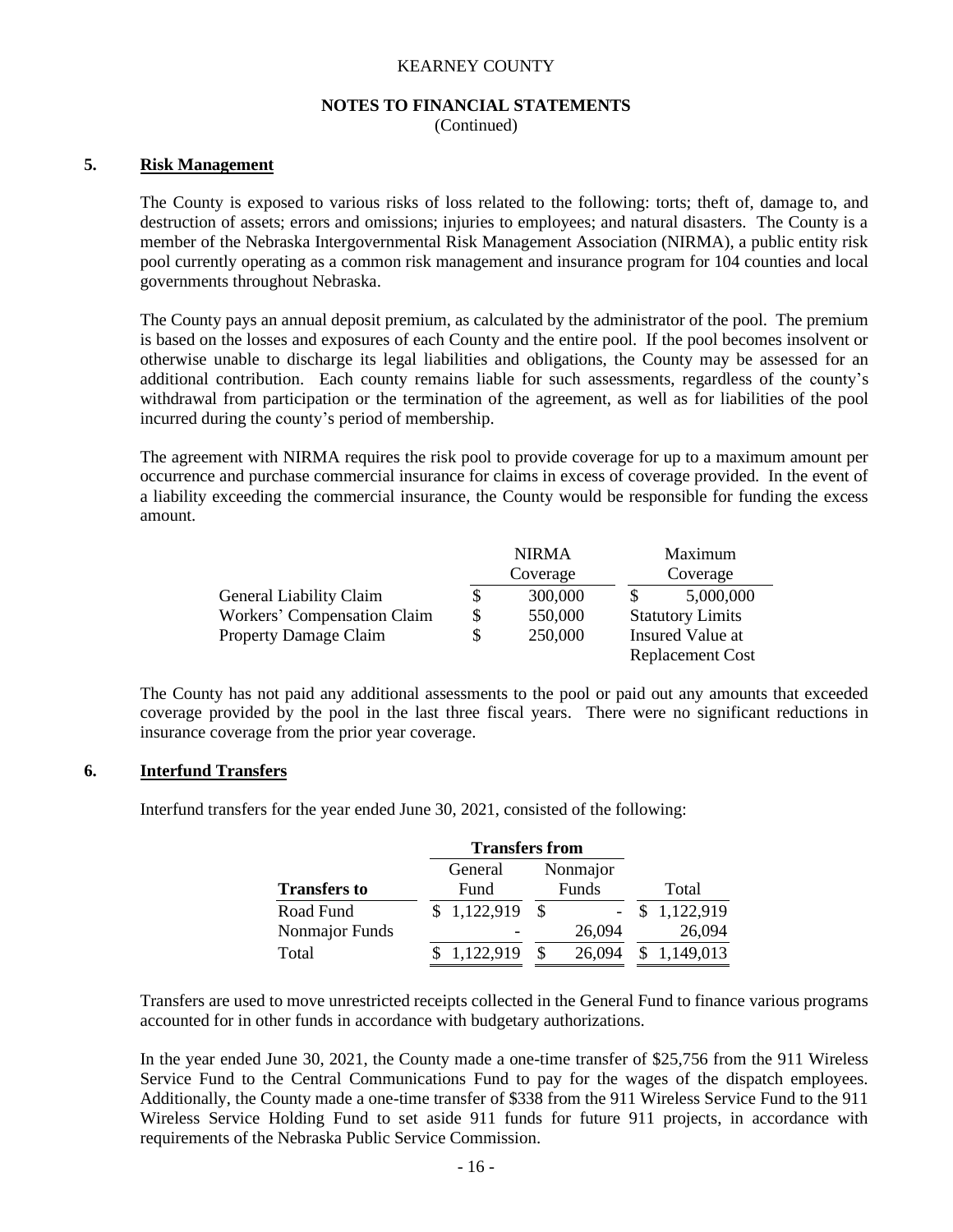### **NOTES TO FINANCIAL STATEMENTS**

(Continued)

#### **7. Long-Term Obligations**

#### Bonds

**Series 2012 General Obligation Bond.** The County issued bonds on January 17, 2012, in the amount of \$1,140,000 for the purpose of paying the costs of refunding Series 2009 General Obligation Bonds originally issued for paying the costs of improvements, additions, and equipment for the County's existing hospital facilities. The bond payable balance as of June 30, 2021, was \$430,000. The County has the ability to levy taxes as necessary to cover the annual required principal and interest payments over the term of these bonds. Future tax resources will be used to pay off the bonds.

| <b>Future Payments:</b> |                       |   |        |       |         |  |
|-------------------------|-----------------------|---|--------|-------|---------|--|
| Year                    | Principal<br>Interest |   |        | Total |         |  |
| 2022                    | \$<br>105,000         | S | 8,422  | S     | 113,422 |  |
| 2023                    | 105,000               |   | 6,244  |       | 111,244 |  |
| 2024                    | 110,000               |   | 3,850  |       | 113,850 |  |
| 2025                    | 110,000               |   | 1,293  |       | 111,293 |  |
| <b>Total Payments</b>   | 430,000               |   | 19,809 | \$    | 449,809 |  |

**Series 2019 General Obligation Bond.** The County issued bonds on December 30, 2019, in the amount of \$5,585,000 for the purpose of paying the costs of refunding Series 2014 General Obligation Bonds originally issued for paying the costs of constructing renovations, improvements, and additions to, and providing equipment for the County's existing hospital facilities. The bond payable balance as of June 30, 2021, was \$5,585,000. The County has the ability to levy taxes as necessary to cover the annual required principal and interest payments over the term of these bonds. Future tax resources will be used to pay off the bonds.

| <b>Future Payments:</b> |                 |               |               |
|-------------------------|-----------------|---------------|---------------|
| Year                    | Principal       | Interest      | Total         |
| 2022                    | \$<br>560,000   | \$<br>185,000 | \$<br>745,000 |
| 2023                    | 580,000         | 162,600       | 742,600       |
| 2024                    | 605,000         | 139,400       | 744,400       |
| 2025                    | 630,000         | 115,200       | 745,200       |
| 2026                    | 650,000         | 96,300        | 746,300       |
| 2027-2030               | 2,560,000       | 184,950       | 2,744,950     |
| <b>Total Payments</b>   | \$<br>5,585,000 | \$<br>883,450 | 6,468,450     |

#### **8. Notes Receivable**

In 1997, the County received a Community Development Block Grant from the Nebraska Department of Economic Development (DED) in the amount of \$200,000. Over the years, the amount was loaned to various businesses, which in turn, repaid the money to the County. The DED program has now ended, and any money left in the Fund or still being returned to the County is being used as a match to projects approved by DED. The County had one loan that was still being repaid with an interest rate of 4.125%. The business owed the County \$9,207 as of June 30, 2021. On February 8, 2022, the County Board forgave the remaining balance of the loan, totaling \$5,028. Information about the loan is available at the City of Minden.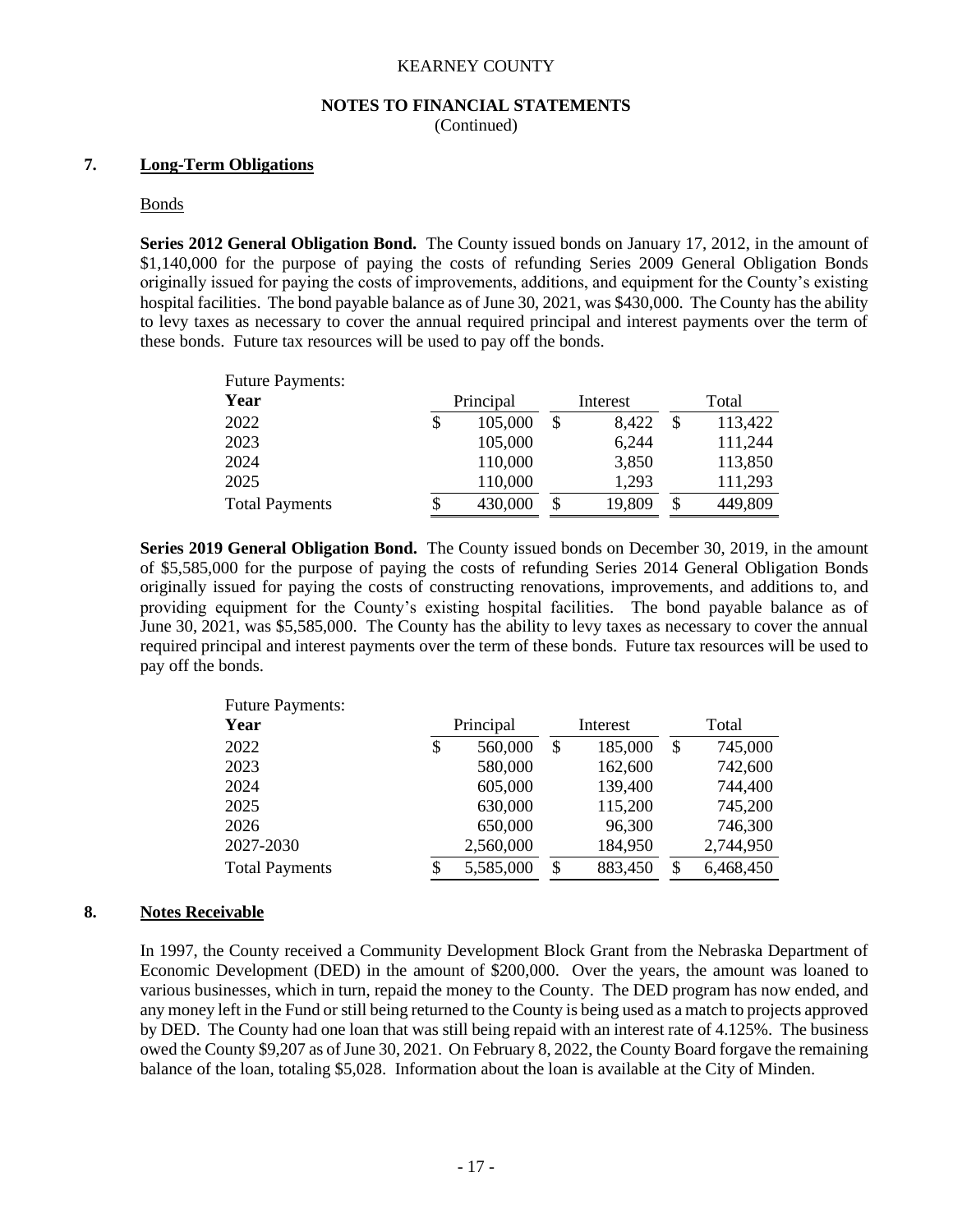#### **NOTES TO FINANCIAL STATEMENTS**

(Concluded)

#### **9. Prior-Period Adjustment**

The beginning balances were increased by \$13,774 on the Fiduciary Fund Statement of Cash Receipts, Disbursements, and Changes in Cash Basis Fund Balances from the balances reported in the County's fiscal year 2020 financial statements. These adjustments were made to report the monies held by County officials other than the County Treasurer.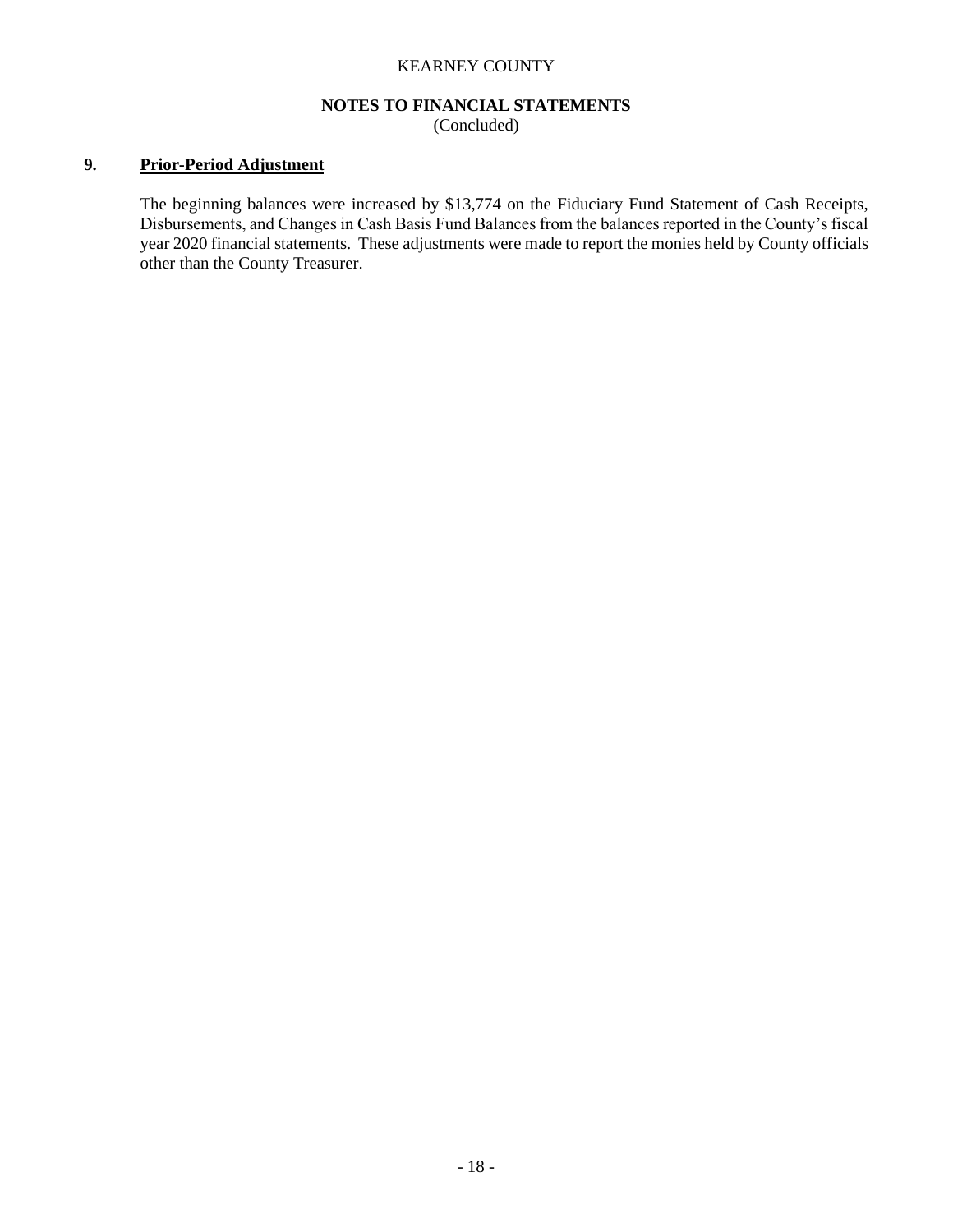## KEARNEY COUNTY BUDGETARY COMPARISON SCHEDULE - BUDGET AND ACTUAL GENERAL FUND

For the Year Ended June 30, 2021

|                                     |               |               |             | Variance with       |
|-------------------------------------|---------------|---------------|-------------|---------------------|
|                                     |               |               |             | <b>Final Budget</b> |
|                                     | Original      | Final         |             | Positive            |
|                                     | <b>Budget</b> | <b>Budget</b> | Actual      | (Negative)          |
| <b>RECEIPTS</b>                     |               |               |             |                     |
| Taxes                               | \$3,511,650   | \$3,511,650   | \$3,248,126 | \$<br>(263, 524)    |
| Licenses and Permits                | 22,450        | 22,450        | 38,093      | 15,643              |
| <b>Investment</b> Income            | 25,175        | 25,175        | 28,055      | 2,880               |
| Intergovernmental                   | 127,645       | 127,645       | 414,287     | 286,642             |
| <b>Charges for Services</b>         | 333,575       | 333,575       | 374,594     | 41,019              |
| Miscellaneous                       | 15,000        | 15,000        | 29,340      | 14,340              |
| <b>TOTAL RECEIPTS</b>               | 4,035,495     | 4,035,495     | 4,132,495   | 97,000              |
| <b>DISBURSEMENTS</b>                |               |               |             |                     |
| <b>General Government:</b>          |               |               |             |                     |
| County Board                        | 101,250       | 101,250       | 98,430      | 2,820               |
| <b>County Clerk</b>                 | 195,850       | 195,850       | 172,678     | 23,172              |
| <b>County Treasurer</b>             | 203,968       | 203,968       | 179,347     | 24,621              |
| <b>County Assessor</b>              | 156,050       | 156,050       | 133,450     | 22,600              |
| <b>Election Commissioner</b>        | 40,000        | 40,000        | 16,400      | 23,600              |
| Building and Zoning                 | 16,897        | 16,897        | 15,070      | 1,827               |
| Clerk of the District Court         | 89,500        | 89,500        | 80,942      | 8,558               |
| <b>County Court System</b>          | 11,300        | 11,300        | 9,394       | 1,906               |
| District Judge                      | 68,509        | 68,509        | 68,389      | 120                 |
| Public Defender                     | 68,590        | 68,590        | 66,084      | 2,506               |
| <b>Building and Grounds</b>         | 103,845       | 103,845       | 79,681      | 24,164              |
| Reappraisal                         | 115,000       | 115,000       | 110,563     | 4,437               |
| <b>Agricultural Extension Agent</b> | 69,542        | 69,542        | 57,995      | 11,547              |
| County Superintendent               | 4,565         | 4,565         | 4,016       | 549                 |
| Data Processing                     | 91,000        | 91,000        | 49,902      | 41,098              |
| Miscellaneous                       | 1,308,656     | 1,308,656     | 965,546     | 343,110             |
| Public Safety                       |               |               |             |                     |
| County Sheriff                      | 452,000       | 452,000       | 389,547     | 62,453              |
| <b>County Attorney</b>              | 196,450       | 196,450       | 171,572     | 24,878              |
| County Jail                         | 138,134       | 138,134       | 114,653     | 23,481              |
| <b>Emergency Management</b>         | 327,500       | 327,500       | 79,882      | 247,618             |
| Child Support Agreement Attorney    | 42,695        | 42,695        | 41,490      | 1,205               |
| Juvenile Probation                  | 6,400         | 6,400         | 5,238       | 1,162               |
| Public Works                        |               |               |             |                     |
| County Surveyor                     | 6,732         | 6,732         |             | 6,732               |
| Noxious Weed Control                | 52,857        | 52,857        | 35,434      | 17,423              |
| Public Assistance                   |               |               |             |                     |
| Veterans' Service Officer           | 45,350        | 45,350        | 44,345      | 1,005               |
| TOTAL DISBURSEMENTS                 | 3,912,640     | 3,912,640     | 2,990,048   | 922,592             |

(Continued) - 19 -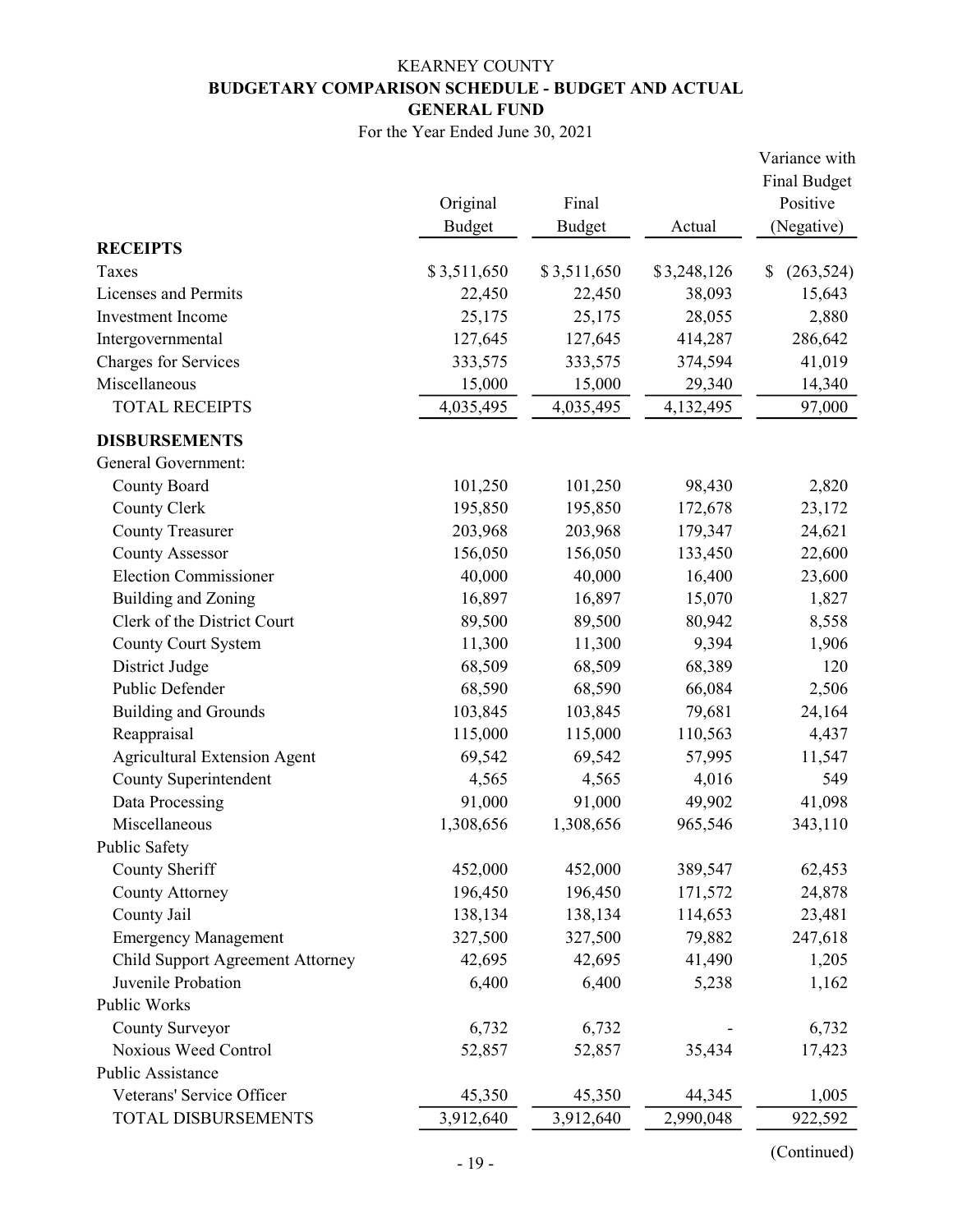## KEARNEY COUNTY BUDGETARY COMPARISON SCHEDULE - BUDGET AND ACTUAL GENERAL FUND

For the Year Ended June 30, 2021

|                                        | Original<br>Budget | Final<br>Budget | Actual      | Variance with<br>Final Budget<br>Positive<br>(Negative) |
|----------------------------------------|--------------------|-----------------|-------------|---------------------------------------------------------|
| <b>EXCESS (DEFICIENCY) OF RECEIPTS</b> |                    |                 |             |                                                         |
| <b>OVER DISBURSEMENTS</b>              | 122,855            | 122,855         | 1,142,447   | 1,019,592                                               |
| <b>OTHER FINANCING SOURCES (USES)</b>  |                    |                 |             |                                                         |
| Transfers in                           |                    |                 |             |                                                         |
| Transfers out                          | (1,122,919)        | (1,122,919)     | (1,122,919) |                                                         |
| <b>TOTAL OTHER FINANCING</b>           |                    |                 |             |                                                         |
| <b>SOURCES (USES)</b>                  | (1,122,919)        | (1,122,919)     | (1,122,919) |                                                         |
| Net Change in Fund Balance             | (1,000,064)        | (1,000,064)     | 19,528      | 1,019,592                                               |
| <b>FUND BALANCE - BEGINNING</b>        | 1,200,064          | 1,200,064       | 1,200,064   |                                                         |
| <b>FUND BALANCE - ENDING</b>           | 200,000            | \$<br>200,000   | \$1,219,592 | \$1,019,592                                             |
|                                        |                    |                 |             |                                                         |

(Concluded)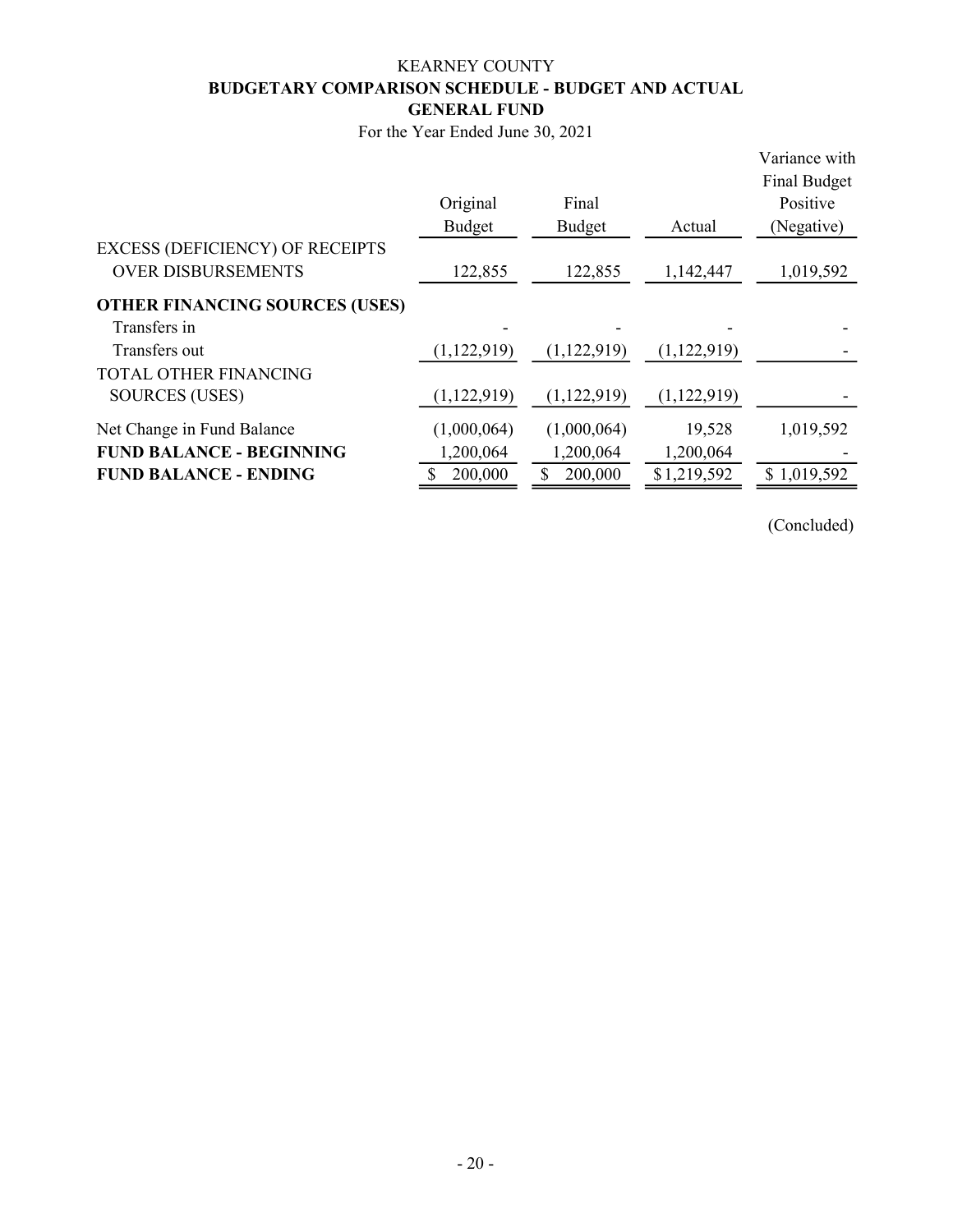## KEARNEY COUNTY BUDGETARY COMPARISON SCHEDULE - BUDGET AND ACTUAL MAJOR FUNDS

For the Year Ended June 30, 2021

|                                        |                           | Original<br><b>Budget</b> | Final<br><b>Budget</b> |                           | Actual     |              | Variance with<br>Final Budget<br>Positive<br>(Negative) |
|----------------------------------------|---------------------------|---------------------------|------------------------|---------------------------|------------|--------------|---------------------------------------------------------|
| <b>ROAD FUND</b>                       |                           |                           |                        |                           |            |              |                                                         |
| <b>RECEIPTS</b>                        |                           |                           |                        |                           |            |              |                                                         |
| Intergovernmental                      | \$                        | 1,393,042                 | \$<br>1,393,042        | \$                        | 1,612,792  | $\mathbb{S}$ | 219,750                                                 |
| <b>Charges for Services</b>            |                           |                           |                        |                           | 3,791      |              | 3,791                                                   |
| Miscellaneous                          |                           | 20,000                    | 20,000                 |                           | 16,069     |              | (3,931)                                                 |
| <b>TOTAL RECEIPTS</b>                  |                           | 1,413,042                 | 1,413,042              |                           | 1,632,652  |              | 219,610                                                 |
| <b>DISBURSEMENTS</b>                   |                           | 3,400,579                 | 3,400,579              |                           | 2,204,346  |              | 1,196,233                                               |
| <b>EXCESS (DEFICIENCY) OF RECEIPTS</b> |                           |                           |                        |                           |            |              |                                                         |
| <b>OVER DISBURSEMENTS</b>              |                           | (1,987,537)               | (1,987,537)            |                           | (571, 694) |              | 1,415,843                                               |
| OTHER FINANCING SOURCES (USES)         |                           |                           |                        |                           |            |              |                                                         |
| Transfers in                           |                           | 1,122,919                 | 1,122,919              |                           | 1,122,919  |              |                                                         |
| Transfers out                          |                           |                           |                        |                           |            |              |                                                         |
| TOTAL OTHER FINANCING                  |                           |                           |                        |                           |            |              |                                                         |
| <b>SOURCES (USES)</b>                  |                           | 1,122,919                 | 1,122,919              |                           | 1,122,919  |              |                                                         |
| Net Change in Fund Balance             |                           | (864, 618)                | (864, 618)             |                           | 551,225    |              | 1,415,843                                               |
| <b>FUND BALANCE - BEGINNING</b>        |                           | 1,064,618                 | 1,064,618              |                           | 1,064,618  |              |                                                         |
| <b>FUND BALANCE - ENDING</b>           | $\boldsymbol{\mathsf{S}}$ | 200,000                   | \$<br>200,000          | $\mathbb{S}$              | 1,615,843  | $\mathbb S$  | 1,415,843                                               |
| <b>INHERITANCE FUND</b>                |                           |                           |                        |                           |            |              |                                                         |
| <b>RECEIPTS</b>                        |                           |                           |                        |                           |            |              |                                                         |
| Taxes                                  | \$                        | 250,526                   | \$<br>250,526          | $\mathbb{S}$              | 596,063    | \$           | 345,537                                                 |
| <b>TOTAL RECEIPTS</b>                  |                           | 250,526                   | 250,526                |                           | 596,063    |              | 345,537                                                 |
| <b>DISBURSEMENTS</b>                   |                           | 2,801,000                 | 2,801,000              |                           | 410,461    |              | 2,390,539                                               |
| <b>EXCESS (DEFICIENCY) OF RECEIPTS</b> |                           |                           |                        |                           |            |              |                                                         |
| <b>OVER DISBURSEMENTS</b>              |                           | (2,550,474)               | (2,550,474)            |                           | 185,602    |              | 2,736,076                                               |
| Net Change in Fund Balance             |                           | (2,550,474)               | (2,550,474)            |                           | 185,602    |              | 2,736,076                                               |
| FUND BALANCE - BEGINNING               |                           | 2,550,474                 | 2,550,474              |                           | 2,550,474  |              |                                                         |
| <b>FUND BALANCE - ENDING</b>           | \$                        |                           | \$                     | $\boldsymbol{\mathsf{S}}$ | 2,736,076  | \$           | 2,736,076                                               |
|                                        |                           |                           |                        |                           |            |              |                                                         |

(Continued)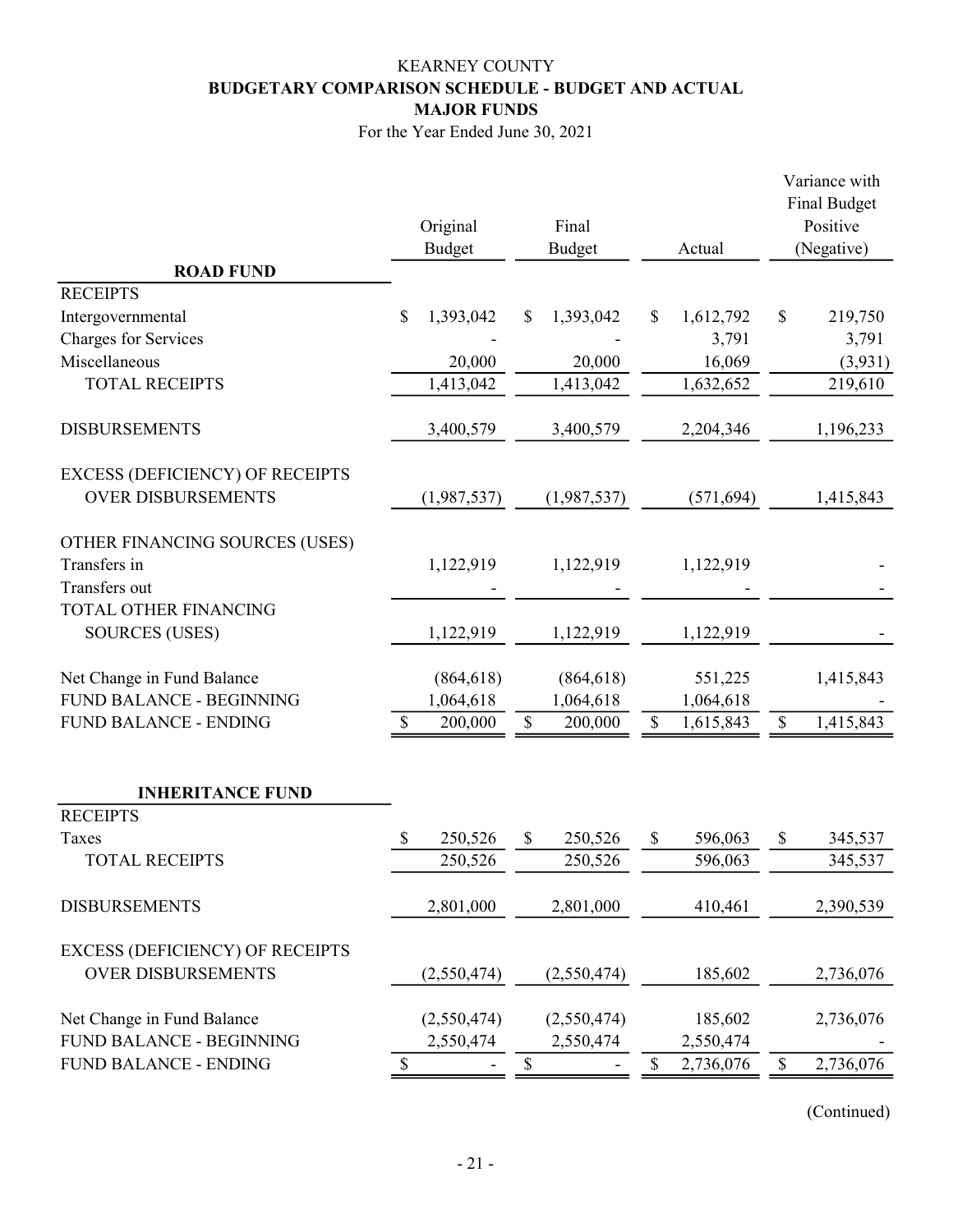## KEARNEY COUNTY BUDGETARY COMPARISON SCHEDULE - BUDGET AND ACTUAL MAJOR FUNDS

For the Year Ended June 30, 2021

|                                        |    |           |              |           |              |           |            | Variance with<br>Final Budget |  |  |
|----------------------------------------|----|-----------|--------------|-----------|--------------|-----------|------------|-------------------------------|--|--|
|                                        |    | Original  |              | Final     |              |           | Positive   |                               |  |  |
|                                        |    | Budget    | Budget       |           |              | Actual    | (Negative) |                               |  |  |
| <b>HOSPITAL BOND FUND</b>              |    |           |              |           |              |           |            |                               |  |  |
| <b>RECEIPTS</b>                        |    |           |              |           |              |           |            |                               |  |  |
| Taxes                                  | \$ | 856,000   | $\mathbb{S}$ | 856,000   | $\mathbb{S}$ | 783,808   | \$         | (72, 192)                     |  |  |
| Investment Income                      |    |           |              |           |              |           |            | (2)                           |  |  |
| Intergovernmental                      |    |           |              |           |              | 85,710    |            | 85,710                        |  |  |
| Charges for Services                   |    |           |              |           |              | (96)      |            | (96)                          |  |  |
| <b>TOTAL RECEIPTS</b>                  |    | 856,002   |              | 856,002   |              | 869,422   |            | 13,420                        |  |  |
| <b>DISBURSEMENTS</b>                   |    | 898,851   |              | 898,851   |              | 893,573   |            | 5,278                         |  |  |
| <b>EXCESS (DEFICIENCY) OF RECEIPTS</b> |    |           |              |           |              |           |            |                               |  |  |
| <b>OVER DISBURSEMENTS</b>              |    | (42, 849) |              | (42, 849) |              | (24, 151) |            | 18,698                        |  |  |
| Net Change in Fund Balance             |    | (42, 849) |              | (42, 849) |              | (24, 151) |            | 18,698                        |  |  |
| <b>FUND BALANCE - BEGINNING</b>        |    | 279,385   |              | 279,385   |              | 279,385   |            |                               |  |  |
| <b>FUND BALANCE - ENDING</b>           |    | 236,536   | \$           | 236,536   | \$           | 255,234   |            | 18,698                        |  |  |

(Concluded)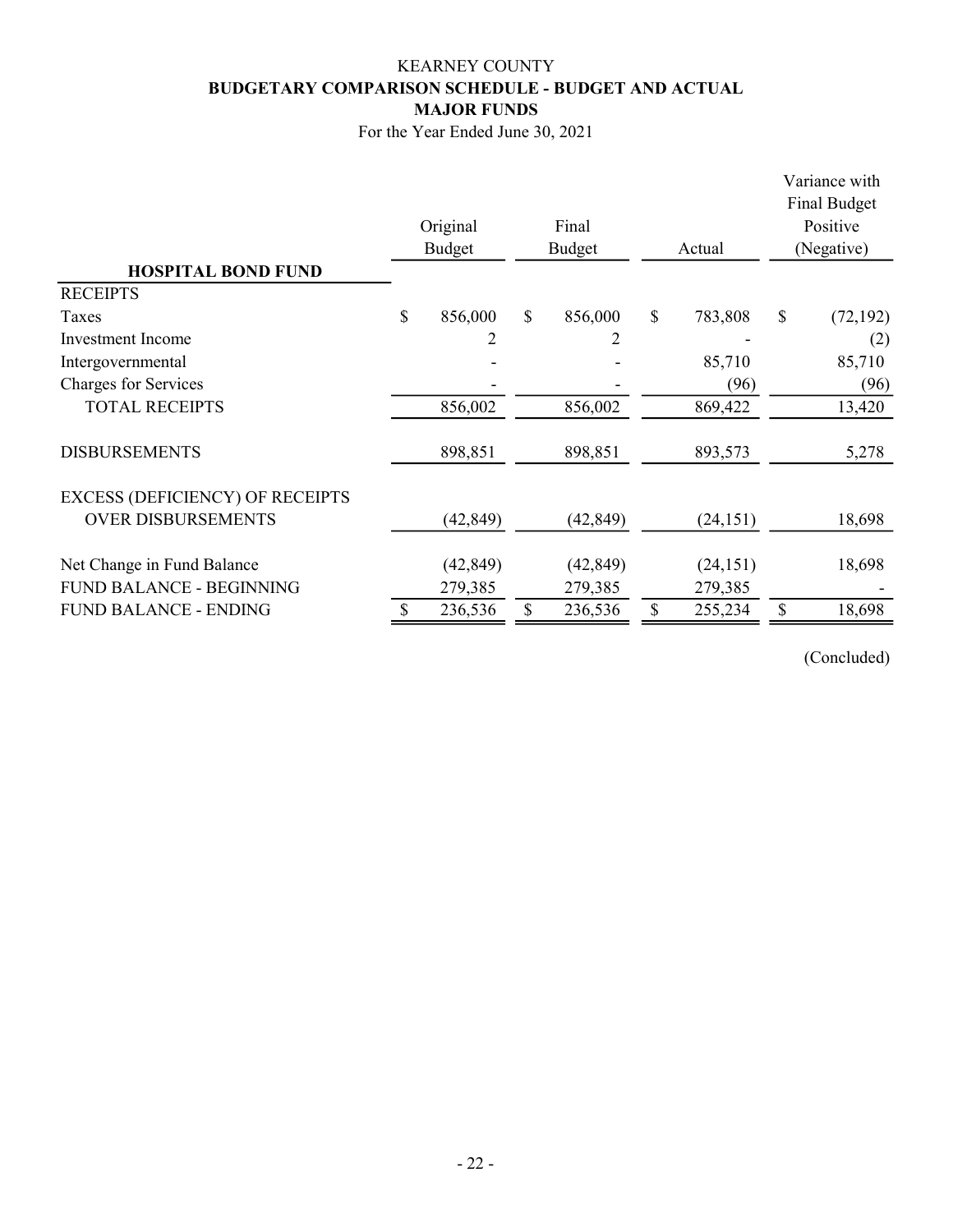## KEARNEY COUNTY BUDGETARY COMPARISON SCHEDULE - BUDGET AND ACTUAL NONMAJOR FUNDS

For the Year Ended June 30, 2021

|                                                                 |             | Original<br><b>Budget</b> |      | Final<br><b>Budget</b> |              | Actual                   | Variance with<br><b>Final Budget</b><br>Positive<br>(Negative) |               |  |
|-----------------------------------------------------------------|-------------|---------------------------|------|------------------------|--------------|--------------------------|----------------------------------------------------------------|---------------|--|
| <b>VISITOR'S PROMOTION FUND</b>                                 |             |                           |      |                        |              |                          |                                                                |               |  |
| Receipts<br>Disbursements                                       | \$          | 1,950                     | \$   | 1,950                  | \$           | 2,108                    | \$                                                             | 158<br>19,000 |  |
| Net Change in Fund Balance                                      |             | (19,000)<br>(17,050)      |      | (19,000)<br>(17,050)   |              | 2,108                    |                                                                | 19,158        |  |
| Fund Balance - Beginning                                        |             | 17,050                    |      | 17,050                 |              | 17,050                   |                                                                |               |  |
| Fund Balance - Ending                                           | \$          |                           | \$   |                        | \$           | 19,158                   | $\mathbb{S}$                                                   | 19,158        |  |
|                                                                 |             |                           |      |                        |              |                          |                                                                |               |  |
| <b>REGISTER OF DEEDS PRESERVATION</b><br>AND MODERNIZATION FUND |             |                           |      |                        |              |                          |                                                                |               |  |
| Receipts                                                        | \$          | 5,001                     | \$   | 5,001                  | \$           | 6,066                    | \$                                                             | 1,065         |  |
| Disbursements                                                   |             | (7, 284)                  |      | (7, 284)               |              | (3, 487)                 |                                                                | 3,797         |  |
| Net Change in Fund Balance                                      |             | (2, 283)                  |      | (2, 283)               |              | 2,579                    |                                                                | 4,862         |  |
| Fund Balance - Beginning                                        |             | 2,283                     |      | 2,283                  |              | 2,283                    |                                                                |               |  |
| Fund Balance - Ending                                           | $\mathbb S$ |                           | $\$$ |                        | $\$$         | 4,862                    | $\mathbb{S}% _{n}^{X\rightarrow\mathbb{R}}$                    | 4,862         |  |
| <b>EMPLOYMENT SECURITY FUND</b>                                 |             |                           |      |                        |              |                          |                                                                |               |  |
| Receipts                                                        | \$          |                           | \$   |                        | \$           |                          | \$                                                             | (1)           |  |
| Disbursements                                                   |             | (15,800)                  |      | (15,800)               |              |                          |                                                                | 15,800        |  |
| Net Change in Fund Balance                                      |             | (15,799)                  |      | (15,799)               |              |                          |                                                                | 15,799        |  |
| Fund Balance - Beginning                                        |             | 15,799                    |      | 15,799                 |              | 15,799                   |                                                                |               |  |
| Fund Balance - Ending                                           | \$          |                           | \$   |                        | \$           | 15,799                   | $\mathbb{S}$                                                   | 15,799        |  |
| <b>RELIEF MEDICAL FUND</b>                                      |             |                           |      |                        |              |                          |                                                                |               |  |
| Receipts                                                        | \$          | 2                         | \$   | 2                      | \$           | 4                        | \$                                                             | 2             |  |
| Disbursements                                                   |             | (22, 825)                 |      | (22, 825)              |              |                          |                                                                | 22,825        |  |
| Net Change in Fund Balance                                      |             | (22, 823)                 |      | (22, 823)              |              | $\overline{\mathcal{L}}$ |                                                                | 22,827        |  |
| Fund Balance - Beginning                                        |             | 22,823                    |      | 22,823                 |              | 22,823                   |                                                                |               |  |
| Fund Balance - Ending                                           | \$          |                           | \$   |                        | \$           | 22,827                   | \$                                                             | 22,827        |  |
| <b>STOP PROGRAM FUND</b>                                        |             |                           |      |                        |              |                          |                                                                |               |  |
| Receipts                                                        | \$          | 811                       | $\$$ | 811                    | $\mathbb{S}$ | 1,543                    | $\$$                                                           | 732           |  |
| Disbursements                                                   |             | (6,600)                   |      | (6,600)                |              | (1,686)                  |                                                                | 4,914         |  |
| Net Change in Fund Balance                                      |             | (5,789)                   |      | (5,789)                |              | (143)                    |                                                                | 5,646         |  |
| Fund Balance - Beginning                                        |             | 5,789                     |      | 5,789                  |              | 5,789                    |                                                                |               |  |
| Fund Balance - Ending                                           | \$          |                           | $\$$ |                        | $\$$         | 5,646                    | \$                                                             | 5,646         |  |
|                                                                 |             |                           |      |                        |              |                          |                                                                |               |  |

(Continued)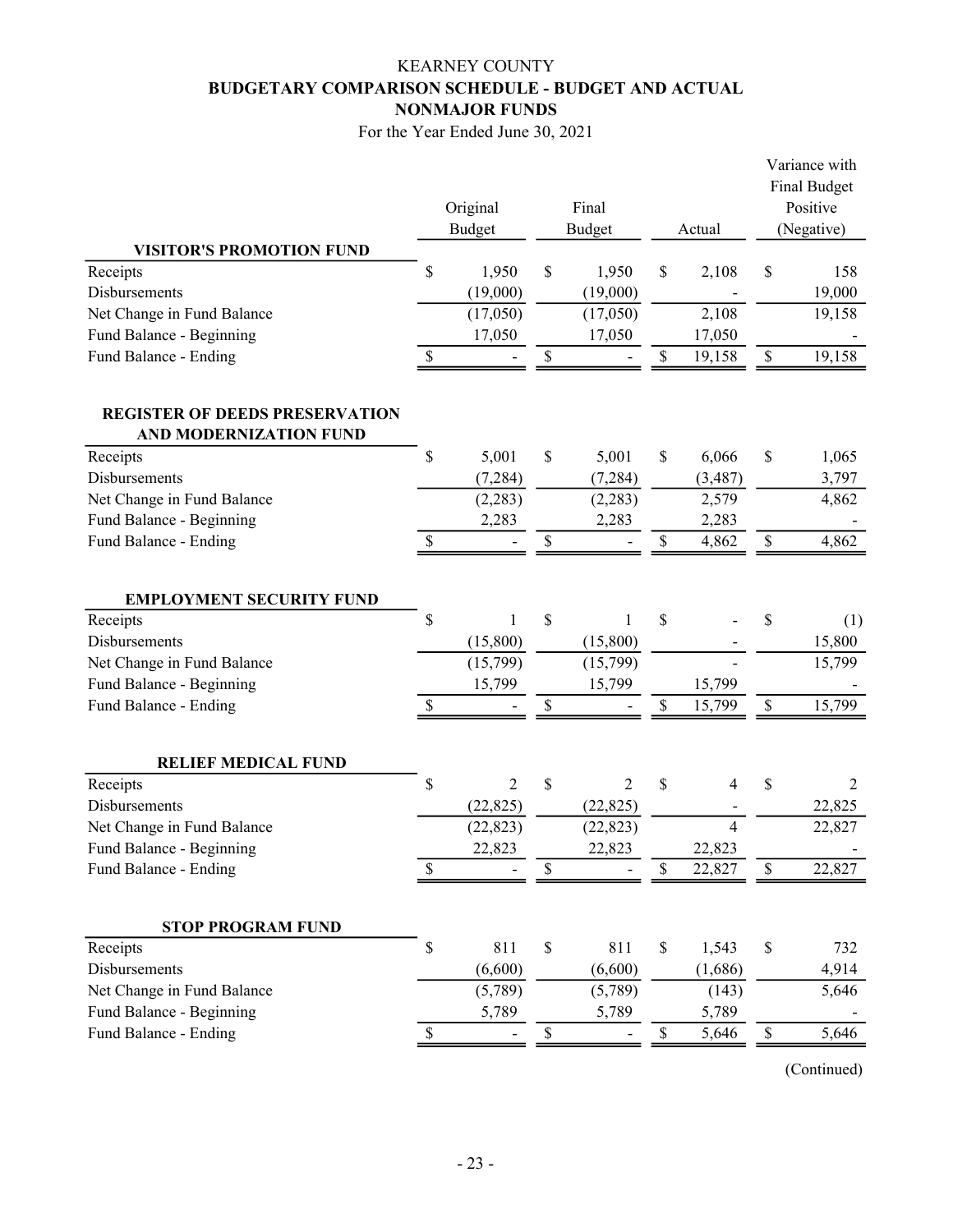## KEARNEY COUNTY BUDGETARY COMPARISON SCHEDULE - BUDGET AND ACTUAL NONMAJOR FUNDS

For the Year Ended June 30, 2021

|                                                                 |               | Original<br><b>Budget</b> | Final<br><b>Budget</b> | Actual                   | Variance with<br>Final Budget<br>Positive<br>(Negative) |          |  |
|-----------------------------------------------------------------|---------------|---------------------------|------------------------|--------------------------|---------------------------------------------------------|----------|--|
| <b>COUNTY DRUG LAW ENFORCEMENT</b><br><b>AND EDUCATION FUND</b> |               |                           |                        |                          |                                                         |          |  |
| Receipts                                                        | \$            |                           | \$                     | \$                       | \$                                                      |          |  |
| Disbursements                                                   |               | (1, 121)                  | (1, 121)               |                          |                                                         | 1,121    |  |
| Net Change in Fund Balance                                      |               | (1, 121)                  | (1, 121)               |                          |                                                         | 1,121    |  |
| Fund Balance - Beginning<br>Fund Balance - Ending               | \$            | 1,121                     | \$<br>1,121            | \$<br>1,121<br>1,121     | $\$$                                                    | 1,121    |  |
|                                                                 |               |                           |                        |                          |                                                         |          |  |
| FEDERAL GRANT FUND                                              |               |                           |                        |                          |                                                         |          |  |
| Receipts                                                        | \$            | 10,535                    | \$<br>10,535           | \$<br>7,453              | \$                                                      | (3,082)  |  |
| Disbursements                                                   |               | (120,000)                 | (120,000)              |                          |                                                         | 120,000  |  |
| Net Change in Fund Balance                                      |               | (109, 465)                | (109, 465)             | 7,453                    |                                                         | 116,918  |  |
| Fund Balance - Beginning<br>Fund Balance - Ending               |               | 109,465                   | 109,465                | \$<br>109,465<br>116,918 | \$                                                      | 116,918  |  |
|                                                                 | \$            |                           | \$                     |                          |                                                         |          |  |
| <b>COVID AMERICAN RESCUE PLAN FUND</b>                          |               |                           |                        |                          |                                                         |          |  |
| Receipts                                                        | \$            |                           | \$                     | \$<br>630,789            | \$                                                      | 630,789  |  |
| Disbursements                                                   |               |                           |                        |                          |                                                         |          |  |
| Net Change in Fund Balance                                      |               |                           |                        | 630,789                  |                                                         | 630,789  |  |
| Fund Balance - Beginning                                        |               |                           |                        |                          |                                                         |          |  |
| Fund Balance - Ending                                           | <sup>\$</sup> |                           | \$                     | \$<br>630,789            | $\$$                                                    | 630,789  |  |
| 911 WIRELESS SERVICE FUND                                       |               |                           |                        |                          |                                                         |          |  |
| Receipts                                                        | \$            | 56,253                    | \$<br>56,253           | \$<br>50,502             | \$                                                      | (5,751)  |  |
| Disbursements                                                   |               | (56, 253)                 | (56, 253)              | (24,746)                 |                                                         | 31,507   |  |
| Transfers in                                                    |               |                           |                        |                          |                                                         |          |  |
| Transfers out                                                   |               | (338)                     | (338)                  | (26,094)                 |                                                         | (25,756) |  |
| Net Change in Fund Balance                                      |               | (338)                     | (338)                  | (338)                    |                                                         |          |  |
| Fund Balance - Beginning                                        |               | 338                       | 338                    | 338                      |                                                         |          |  |
| Fund Balance - Ending                                           | \$            |                           | \$                     | \$                       | \$                                                      |          |  |
| 911 WIRELESS SERVICE HOLDING FUND                               |               |                           |                        |                          |                                                         |          |  |
| Receipts                                                        | \$            | 1                         | \$                     | \$                       | \$                                                      | (1)      |  |
| Disbursements                                                   |               | (121, 664)                | (121, 664)             |                          |                                                         | 121,664  |  |
| Transfers in                                                    |               | 338                       | 338                    | 338                      |                                                         |          |  |
| Transfers out                                                   |               |                           |                        |                          |                                                         |          |  |
| Net Change in Fund Balance                                      |               | (121, 325)                | (121, 325)             | 338                      |                                                         | 121,663  |  |
| Fund Balance - Beginning                                        |               | 121,325                   | 121,325                | 121,325                  |                                                         |          |  |
| Fund Balance - Ending                                           | S             |                           | \$                     | \$<br>121,663            | \$                                                      | 121,663  |  |

(Continued)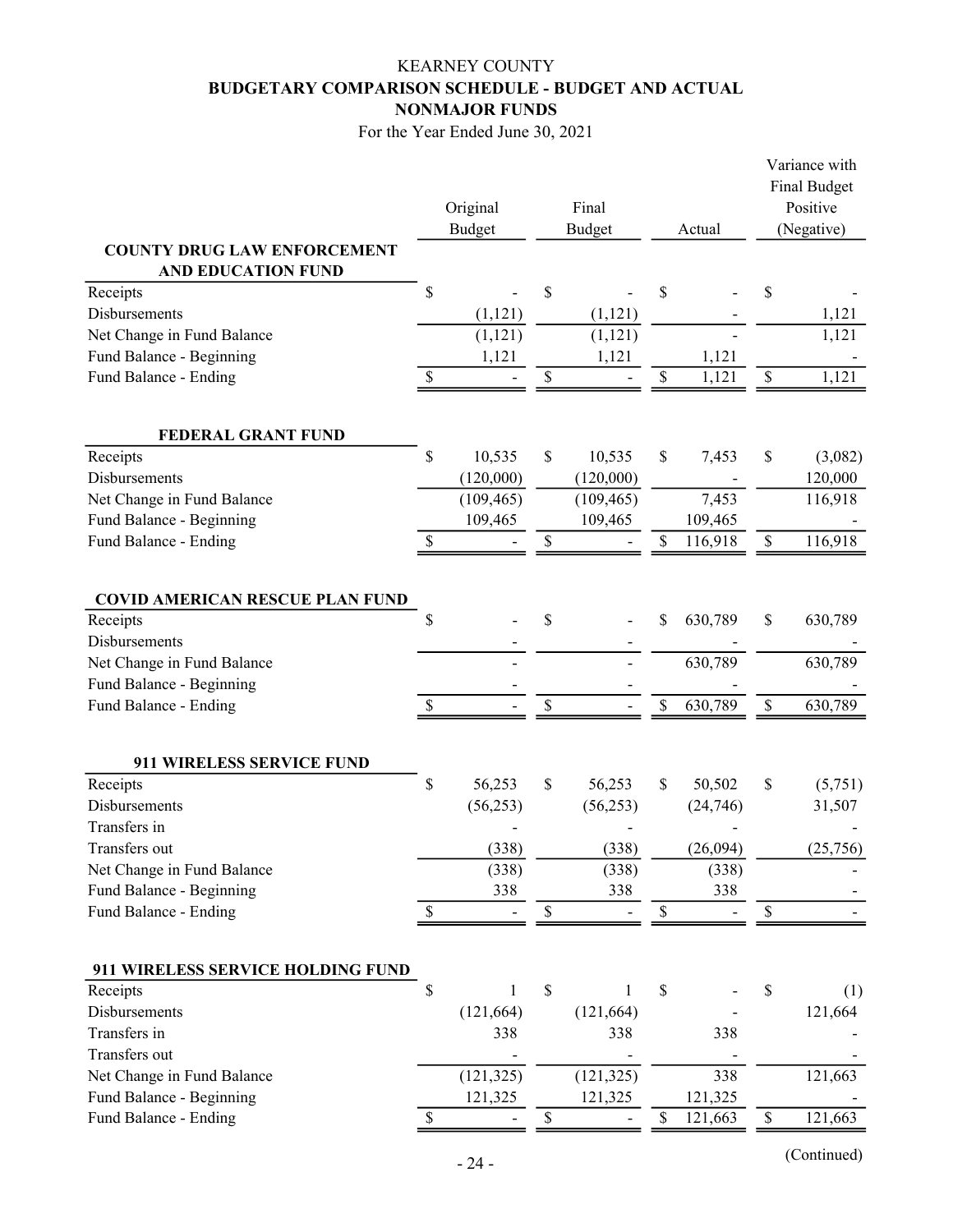## KEARNEY COUNTY BUDGETARY COMPARISON SCHEDULE - BUDGET AND ACTUAL NONMAJOR FUNDS

For the Year Ended June 30, 2021

|                                    |    | Original<br>Budget | Final<br><b>Budget</b> |     | Actual     |              | Variance with<br>Final Budget<br>Positive<br>(Negative) |
|------------------------------------|----|--------------------|------------------------|-----|------------|--------------|---------------------------------------------------------|
| <b>HOSPITAL MAINTENANCE FUND</b>   |    |                    |                        |     |            |              |                                                         |
| Receipts                           | S  | 11,913,050         | \$11,913,050           | S.  | 405,519    | S.           | (11,507,531)                                            |
| <b>Disbursements</b>               |    | (14, 371, 576)     | (14,371,576)           |     | (406, 341) |              | 13,965,235                                              |
| Proceeds from Sale of Bonds        |    | 2,454,599          | 2,454,599              |     |            |              | (2,454,599)                                             |
| Net Change in Fund Balance         |    | (3,927)            | (3,927)                |     | (822)      |              | 3,105                                                   |
| Fund Balance - Beginning           |    | 3,927              | 3,927                  |     | 3,927      |              |                                                         |
| Fund Balance - Ending              | \$ |                    | \$                     | S   | 3,105      | \$           | 3,105                                                   |
| <b>CENTRAL COMMUNICATIONS FUND</b> |    |                    |                        |     |            |              |                                                         |
| Receipts                           | \$ | 229,999            | \$<br>229,999          | S.  | 227,875    | $\mathbb{S}$ | (2,124)                                                 |
| <b>Disbursements</b>               |    | (274, 935)         | (274, 935)             |     | (245, 447) |              | 29,488                                                  |
| Transfers in                       |    |                    |                        |     | 25,756     |              | 25,756                                                  |
| Transfers out                      |    |                    |                        |     |            |              |                                                         |
| Net Change in Fund Balance         |    | (44, 936)          | (44, 936)              |     | 8,184      |              | 53,120                                                  |
| Fund Balance - Beginning           |    | 89,936             | 89,936                 |     | 89,936     |              |                                                         |
| Fund Balance - Ending              |    | 45,000             | \$<br>45,000           | \$. | 98,120     | \$           | 53,120                                                  |

(Concluded)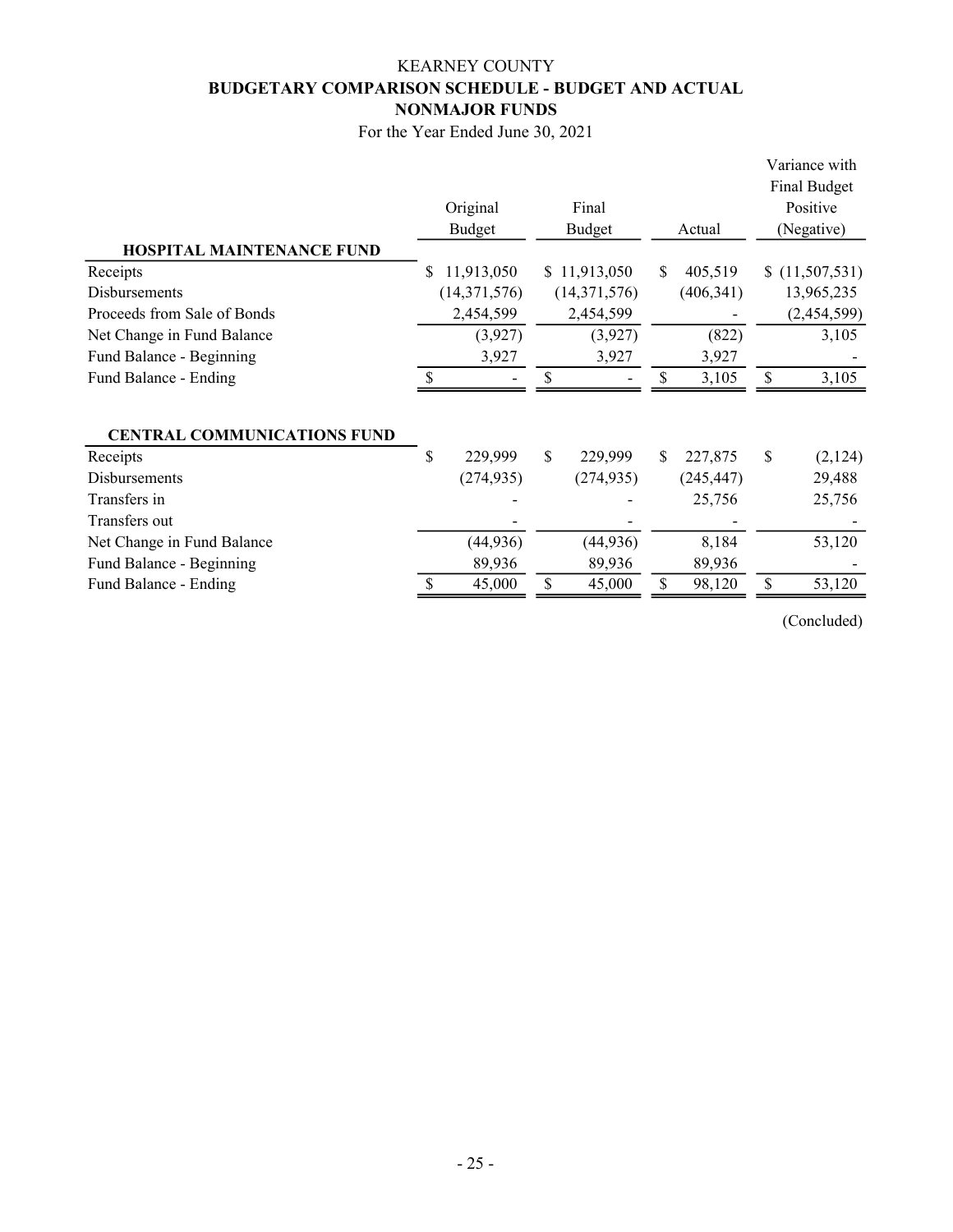## KEARNEY COUNTY COMBINING STATEMENT OF RECEIPTS, DISBURSEMENTS, AND CHANGES IN CASH BASIS FUND BALANCES NONMAJOR FUNDS

For the Year Ended June 30, 2021

|                                                    |    | Visitor's |                           | Register of Deeds  |                           |               | Relief  |                |  |
|----------------------------------------------------|----|-----------|---------------------------|--------------------|---------------------------|---------------|---------|----------------|--|
|                                                    |    | Promotion |                           | Preservation and   |                           | Employment    | Medical |                |  |
|                                                    |    | Fund      |                           | Modernization Fund |                           | Security Fund |         | Fund           |  |
| <b>RECEIPTS</b>                                    |    |           |                           |                    |                           |               |         |                |  |
| Taxes                                              | \$ | 2,108     | \$                        |                    | \$                        |               | \$      |                |  |
| Investment Income                                  |    |           |                           |                    |                           |               |         |                |  |
| Intergovernmental                                  |    |           |                           |                    |                           |               |         | 4              |  |
| Charges for Services                               |    |           |                           | 6,066              |                           |               |         |                |  |
| <b>TOTAL RECEIPTS</b>                              |    | 2,108     |                           | 6,066              |                           |               |         | $\overline{4}$ |  |
| <b>DISBURSEMENTS</b>                               |    |           |                           |                    |                           |               |         |                |  |
| General Government                                 |    |           |                           | 3,487              |                           |               |         |                |  |
| Public Safety                                      |    |           |                           |                    |                           |               |         |                |  |
| Health and Sanitation                              |    |           |                           |                    |                           |               |         |                |  |
| TOTAL DISBURSEMENTS                                |    |           |                           | 3,487              |                           |               |         |                |  |
|                                                    |    |           |                           |                    |                           |               |         |                |  |
| <b>EXCESS (DEFICIENCY) OF RECEIPTS</b>             |    |           |                           |                    |                           |               |         |                |  |
| <b>OVER DISBURSEMENTS</b>                          |    | 2,108     |                           | 2,579              |                           |               |         | 4              |  |
| <b>OTHER FINANCING SOURCES (USES)</b>              |    |           |                           |                    |                           |               |         |                |  |
| Transfers in                                       |    |           |                           |                    |                           |               |         |                |  |
| Transfers out                                      |    |           |                           |                    |                           |               |         |                |  |
| TOTAL OTHER FINANCING                              |    |           |                           |                    |                           |               |         |                |  |
| <b>SOURCES (USES)</b>                              |    |           |                           |                    |                           |               |         |                |  |
|                                                    |    |           |                           |                    |                           |               |         |                |  |
| Net Change in Fund Balances                        |    | 2,108     |                           | 2,579              |                           |               |         | 4              |  |
| <b>FUND BALANCES - BEGINNING</b>                   |    | 17,050    |                           | 2,283              |                           | 15,799        |         | 22,823         |  |
| <b>FUND BALANCES - ENDING</b>                      | S  | 19,158    | \$                        | 4,862              | \$                        | 15,799        | \$      | 22,827         |  |
| <b>FUND BALANCES:</b>                              |    |           |                           |                    |                           |               |         |                |  |
| Restricted for:                                    |    |           |                           |                    |                           |               |         |                |  |
| Visitor Promotion                                  |    |           |                           |                    |                           |               |         |                |  |
|                                                    |    | 19,158    |                           |                    |                           |               |         |                |  |
| 911 Emergency Services<br>Drug Education           |    |           |                           |                    |                           |               |         |                |  |
| Preservation of Records                            |    |           |                           | 4,862              |                           |               |         |                |  |
| <b>Federal Relief</b>                              |    |           |                           |                    |                           |               |         |                |  |
|                                                    |    |           |                           |                    |                           |               |         |                |  |
| <b>Hospital Services</b><br>Committed to:          |    |           |                           |                    |                           |               |         |                |  |
|                                                    |    |           |                           |                    |                           |               |         |                |  |
| Law Enforcement                                    |    |           |                           |                    |                           |               |         |                |  |
| Aid and Assistance                                 |    |           |                           |                    |                           |               |         | 22,827         |  |
| Unemployment                                       |    |           |                           |                    |                           | 15,799        |         |                |  |
| Economic Development<br><b>TOTAL FUND BALANCES</b> | \$ | 19,158    | $\boldsymbol{\mathsf{S}}$ | 4,862              | $\boldsymbol{\mathsf{S}}$ | 15,799        | \$      | 22,827         |  |
|                                                    |    |           |                           |                    |                           |               |         |                |  |

(Continued)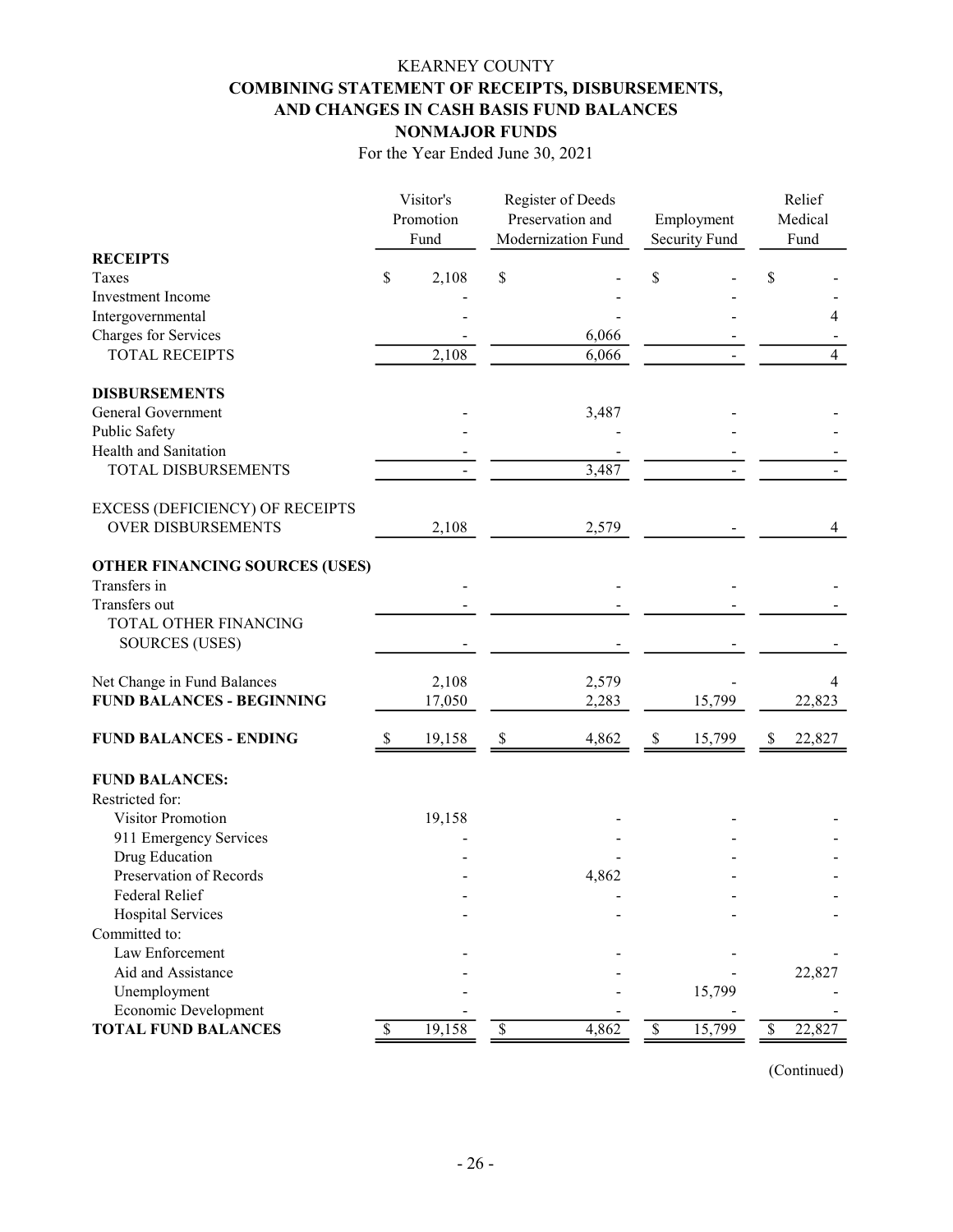## KEARNEY COUNTY COMBINING STATEMENT OF RECEIPTS, DISBURSEMENTS, AND CHANGES IN CASH BASIS FUND BALANCES NONMAJOR FUNDS

For the Year Ended June 30, 2021

| <b>RECEIPTS</b>                                                 | <b>STOP</b><br>Program<br>Fund |                | County Drug Law<br>Enforcement and<br><b>Education Fund</b> |                          | Federal<br><b>Grant Fund</b> | <b>COVID</b><br>American<br>Rescue Plan<br>Fund | 911 Wireless<br>Service Fund |
|-----------------------------------------------------------------|--------------------------------|----------------|-------------------------------------------------------------|--------------------------|------------------------------|-------------------------------------------------|------------------------------|
| Taxes                                                           | \$                             |                | \$                                                          | \$                       |                              | \$                                              | \$<br>50,502                 |
| Investment Income                                               |                                |                |                                                             |                          | 290                          |                                                 |                              |
| Intergovernmental                                               |                                |                |                                                             |                          | 7,163                        | 630,789                                         |                              |
| Charges for Services                                            |                                | 1,543          |                                                             |                          |                              |                                                 |                              |
| <b>TOTAL RECEIPTS</b>                                           |                                | 1,543          |                                                             |                          | 7,453                        | 630,789                                         | 50,502                       |
| <b>DISBURSEMENTS</b>                                            |                                |                |                                                             |                          |                              |                                                 |                              |
| General Government                                              |                                |                |                                                             |                          |                              |                                                 |                              |
| Public Safety                                                   |                                | 1,686          |                                                             |                          |                              |                                                 | 24,746                       |
| Health and Sanitation                                           |                                |                |                                                             |                          |                              |                                                 |                              |
| TOTAL DISBURSEMENTS                                             |                                | 1,686          |                                                             |                          |                              |                                                 | 24,746                       |
| EXCESS (DEFICIENCY) OF RECEIPTS<br><b>OVER DISBURSEMENTS</b>    |                                | (143)          |                                                             |                          | 7,453                        | 630,789                                         | 25,756                       |
| <b>OTHER FINANCING SOURCES (USES)</b>                           |                                |                |                                                             |                          |                              |                                                 |                              |
| Transfers in                                                    |                                |                |                                                             |                          |                              |                                                 |                              |
| Transfers out                                                   |                                |                |                                                             |                          |                              |                                                 | (26,094)                     |
| TOTAL OTHER FINANCING                                           |                                |                |                                                             |                          |                              |                                                 |                              |
| <b>SOURCES (USES)</b>                                           |                                |                |                                                             |                          |                              |                                                 | (26,094)                     |
| Net Change in Fund Balances<br><b>FUND BALANCES - BEGINNING</b> |                                | (143)<br>5,789 | 1,121                                                       |                          | 7,453<br>109,465             | 630,789                                         | (338)<br>338                 |
| <b>FUND BALANCES - ENDING</b>                                   | <sup>S</sup>                   | 5,646          | \$<br>1,121                                                 | <sup>S</sup>             | 116,918                      | \$<br>630,789                                   | \$                           |
| <b>FUND BALANCES:</b><br>Restricted for:                        |                                |                |                                                             |                          |                              |                                                 |                              |
| Visitor Promotion                                               |                                |                |                                                             |                          |                              |                                                 |                              |
| 911 Emergency Services                                          |                                |                |                                                             |                          |                              |                                                 |                              |
| Drug Education                                                  |                                |                | 1,121                                                       |                          |                              |                                                 |                              |
| Preservation of Records                                         |                                |                |                                                             |                          |                              |                                                 |                              |
| Federal Relief                                                  |                                |                |                                                             |                          |                              | 630,789                                         |                              |
| <b>Hospital Services</b>                                        |                                |                |                                                             |                          |                              |                                                 |                              |
| Committed to:                                                   |                                |                |                                                             |                          |                              |                                                 |                              |
| Law Enforcement                                                 |                                | 5,646          |                                                             |                          |                              |                                                 |                              |
| Aid and Assistance                                              |                                |                |                                                             |                          |                              |                                                 |                              |
| Unemployment                                                    |                                |                |                                                             |                          |                              |                                                 |                              |
| Economic Development                                            |                                |                |                                                             |                          | 116,918                      |                                                 |                              |
| <b>TOTAL FUND BALANCES</b>                                      |                                | 5,646          | \$<br>1,121                                                 | $\overline{\mathcal{S}}$ | 116,918                      | \$<br>630,789                                   | \$                           |

(Continued)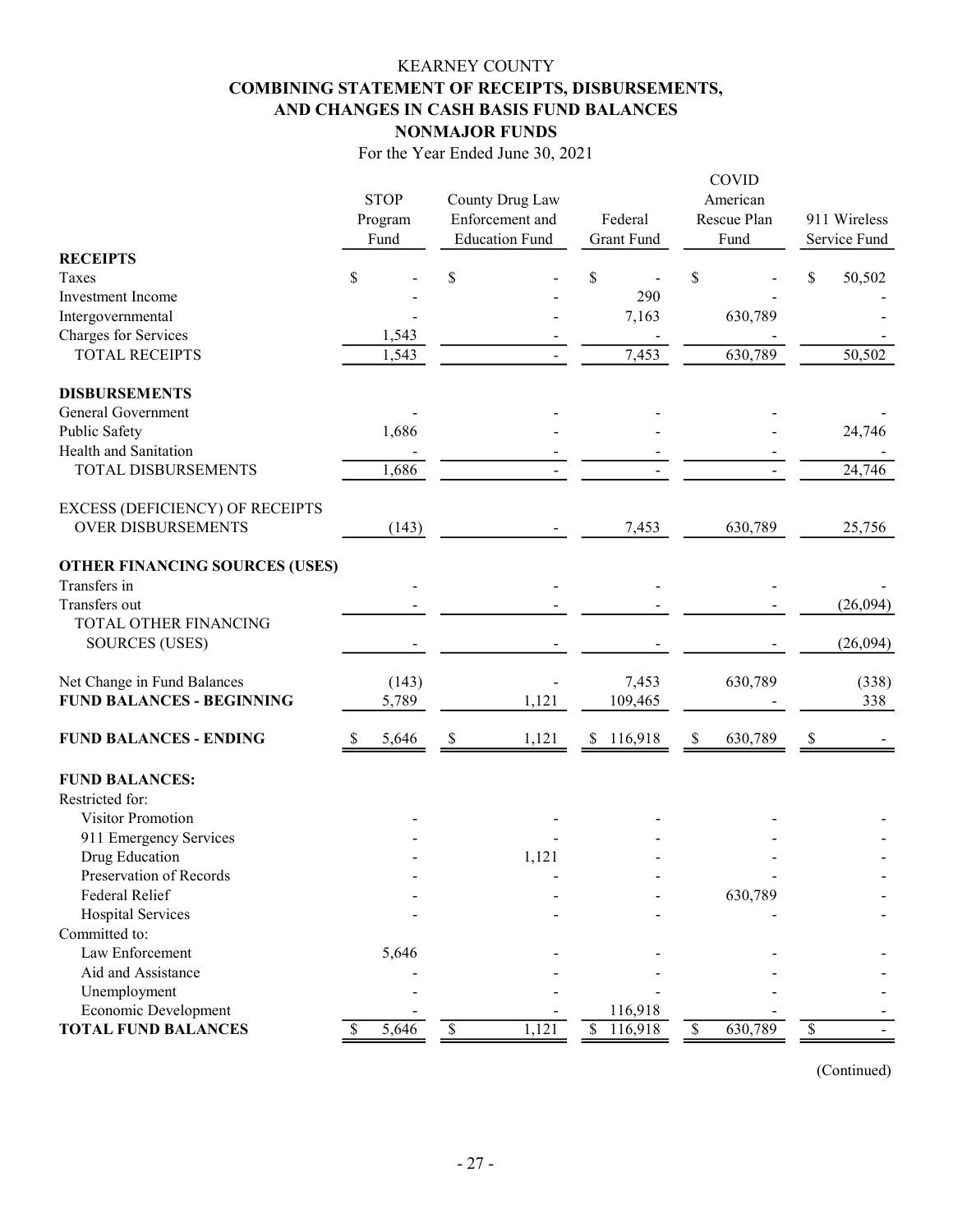## KEARNEY COUNTY COMBINING STATEMENT OF RECEIPTS, DISBURSEMENTS, AND CHANGES IN CASH BASIS FUND BALANCES NONMAJOR FUNDS

For the Year Ended June 30, 2021

|                                                                     | 911 Wireless        | Hospital      | Central        |                                        |
|---------------------------------------------------------------------|---------------------|---------------|----------------|----------------------------------------|
|                                                                     | Service             | Maintenance   | Communications | Total Nonmajor                         |
|                                                                     | <b>Holding Fund</b> | Fund          | Fund           | Funds                                  |
| <b>RECEIPTS</b>                                                     |                     |               |                |                                        |
| Taxes                                                               | \$                  | \$<br>365,523 | \$<br>150,052  | \$<br>568,185                          |
| Investment Income                                                   |                     |               |                | 290                                    |
| Intergovernmental                                                   |                     | 40,041        | 77,840         | 755,837                                |
| Charges for Services                                                |                     | (45)          | (17)           | 7,547                                  |
| <b>TOTAL RECEIPTS</b>                                               |                     | 405,519       | 227,875        | 1,331,859                              |
| <b>DISBURSEMENTS</b>                                                |                     |               |                |                                        |
| General Government                                                  |                     |               |                | 3,487                                  |
| Public Safety                                                       |                     |               | 245,447        | 271,879                                |
| Health and Sanitation                                               |                     | 406,341       |                | 406,341                                |
| TOTAL DISBURSEMENTS                                                 |                     | 406,341       | 245,447        | 681,707                                |
|                                                                     |                     |               |                |                                        |
| <b>EXCESS (DEFICIENCY) OF RECEIPTS</b><br><b>OVER DISBURSEMENTS</b> |                     | (822)         | (17, 572)      | 650,152                                |
|                                                                     |                     |               |                |                                        |
| <b>OTHER FINANCING SOURCES (USES)</b>                               |                     |               |                |                                        |
| Transfers in                                                        | 338                 |               | 25,756         | 26,094                                 |
| Transfers out                                                       |                     |               |                | (26,094)                               |
| TOTAL OTHER FINANCING                                               |                     |               |                |                                        |
| <b>SOURCES (USES)</b>                                               | 338                 |               | 25,756         |                                        |
| Net Change in Fund Balances                                         | 338                 | (822)         | 8,184          | 650,152                                |
| <b>FUND BALANCES - BEGINNING</b>                                    | 121,325             | 3,927         | 89,936         | 389,856                                |
| <b>FUND BALANCES - ENDING</b>                                       | 121,663             | \$<br>3,105   | \$<br>98,120   | \$<br>1,040,008                        |
|                                                                     |                     |               |                |                                        |
| <b>FUND BALANCES:</b>                                               |                     |               |                |                                        |
| Restricted for:                                                     |                     |               |                |                                        |
| <b>Visitor Promotion</b>                                            |                     |               |                | 19,158                                 |
| 911 Emergency Services                                              | 121,663             |               | 98,120         | 219,783                                |
| Drug Education                                                      |                     |               |                | 1,121                                  |
| Preservation of Records                                             |                     |               |                | 4,862                                  |
| Federal Relief                                                      |                     |               |                | 630,789                                |
| <b>Hospital Services</b>                                            |                     | 3,105         |                | 3,105                                  |
| Committed to:                                                       |                     |               |                |                                        |
| Law Enforcement                                                     |                     |               |                | 5,646                                  |
| Aid and Assistance                                                  |                     |               |                | 22,827                                 |
| Unemployment                                                        |                     |               |                | 15,799                                 |
| Economic Development                                                |                     |               |                | 116,918                                |
| <b>TOTAL FUND BALANCES</b>                                          | 121,663<br>\$       | $\$$<br>3,105 | 98,120<br>\$   | $\boldsymbol{\mathsf{S}}$<br>1,040,008 |

(Concluded)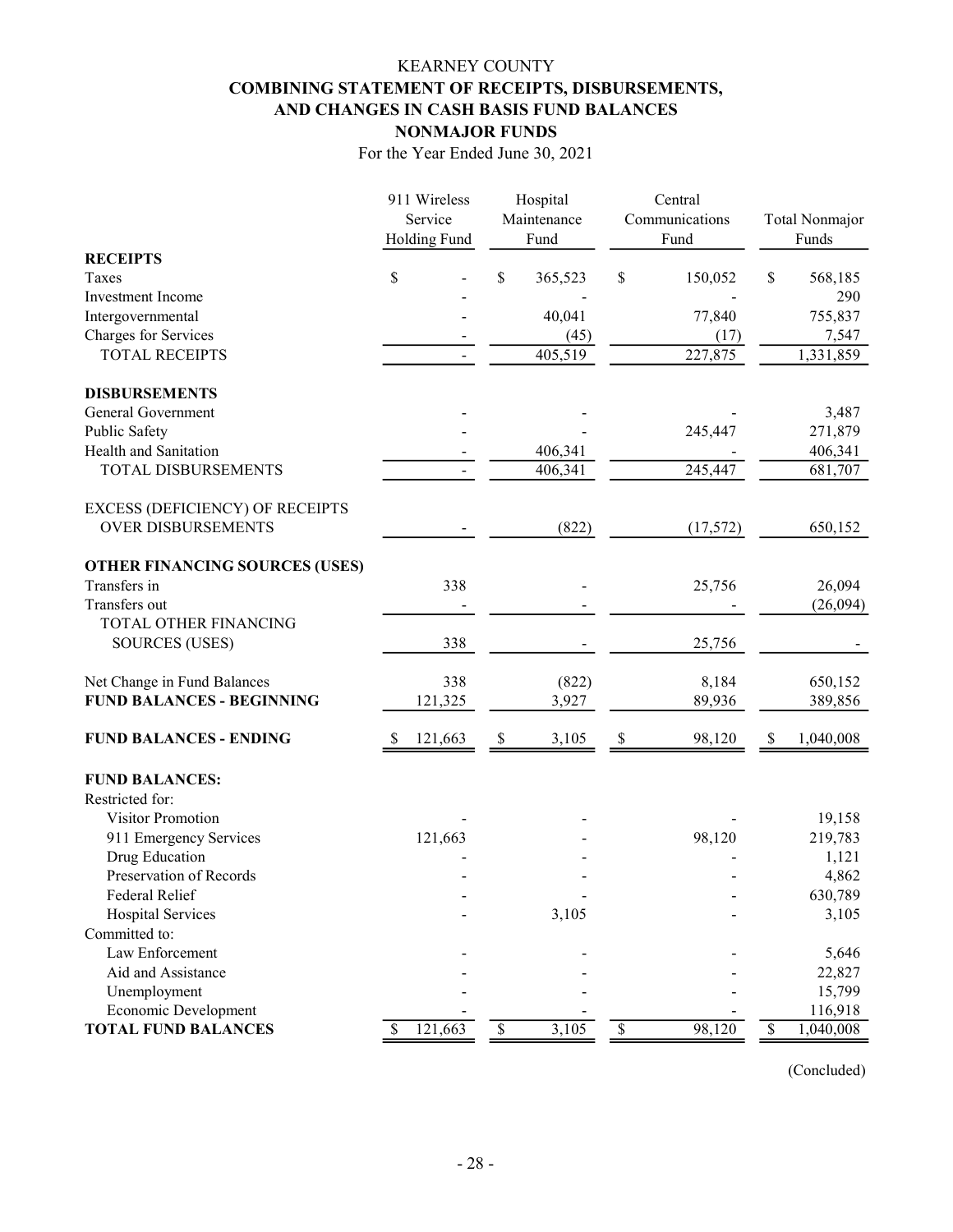## KEARNEY COUNTY SCHEDULE OF OFFICE ACTIVITIES

For the Year Ended June 30, 2021

|                               | County<br>Clerk |       |               | Clerk of the<br>District Court | County<br>Sheriff |          | Highway<br>Superintendent |        |             | Veterans'<br>Service<br>Officer | County<br>Planning and<br>Zoning |       |    | Total   |
|-------------------------------|-----------------|-------|---------------|--------------------------------|-------------------|----------|---------------------------|--------|-------------|---------------------------------|----------------------------------|-------|----|---------|
| <b>BALANCES JULY 1, 2020</b>  | <sup>S</sup>    | 4,435 | \$            | 11,853                         | \$                | 13,448   | \$                        |        | \$          | 458                             | \$                               |       | S  | 30,194  |
| <b>RECEIPTS</b>               |                 |       |               |                                |                   |          |                           |        |             |                                 |                                  |       |    |         |
| Taxes                         |                 |       |               |                                |                   | 24,563   |                           |        |             |                                 |                                  |       |    | 24,563  |
| Licenses and Permits          |                 | 700   |               |                                |                   | 670      |                           |        |             |                                 |                                  | 1,650 |    | 3,020   |
| Intergovernmental             |                 |       |               |                                |                   |          |                           |        |             | 1,500                           |                                  |       |    | 1,500   |
| <b>Charges for Services</b>   | 73,522          |       |               | 5,836                          |                   | 21,882   |                           |        |             |                                 |                                  |       |    | 101,240 |
| Miscellaneous                 |                 |       |               |                                |                   |          |                           | 16,069 |             |                                 |                                  |       |    | 16,069  |
| <b>State Fees</b>             | 96,972          |       |               | 6,905                          |                   |          |                           |        |             |                                 |                                  |       |    | 103,877 |
| Other Liabilities             |                 |       |               | 285,201                        |                   | 29,083   |                           |        |             |                                 |                                  |       |    | 314,284 |
| <b>TOTAL RECEIPTS</b>         | 171,194         |       |               | 297,942                        |                   | 76,198   |                           | 16,069 |             | 1,500                           |                                  | 1,650 |    | 564,553 |
| <b>DISBURSEMENTS</b>          |                 |       |               |                                |                   |          |                           |        |             |                                 |                                  |       |    |         |
| Payments to County Treasurer  | 73,903          |       |               | 5,904                          |                   | 43,828   |                           | 16,069 |             |                                 |                                  | 1,650 |    | 141,354 |
| Payments to State Treasurer   | 96,972          |       |               | 9,662                          |                   |          |                           |        |             |                                 |                                  |       |    | 106,634 |
| Petty Cash                    |                 |       |               |                                |                   |          |                           |        |             | 291                             |                                  |       |    | 291     |
| Other Liabilities             |                 |       |               | 268,046                        |                   | 28,794   |                           |        |             |                                 |                                  |       |    | 296,840 |
| TOTAL DISBURSEMENTS           | 170,875         |       |               | 283,612                        |                   | 72,622   |                           | 16,069 |             | 291                             |                                  | 1,650 |    | 545,119 |
| <b>BALANCES JUNE 30, 2021</b> | <sup>8</sup>    | 4,754 | \$            | 26,183                         |                   | \$17,024 | \$                        |        | \$          | 1,667                           |                                  |       | \$ | 49,628  |
| <b>BALANCES CONSIST OF:</b>   |                 |       |               |                                |                   |          |                           |        |             |                                 |                                  |       |    |         |
| Due to County Treasurer       | \$              | 4,754 | $\mathcal{S}$ | 341                            | \$                | 14,405   | \$                        |        | \$          | 1,667                           | $\mathcal{S}$                    |       | \$ | 21,167  |
| Due to State Treasurer        |                 |       |               | 327                            |                   |          |                           |        |             |                                 |                                  |       |    | 327     |
| Due to Others                 |                 |       |               | 25,515                         |                   | 2,619    |                           |        |             |                                 |                                  |       |    | 28,134  |
| <b>BALANCES JUNE 30, 2021</b> | \$              | 4,754 | $\$$          | 26,183                         | \$                | 17,024   | $\boldsymbol{\mathsf{S}}$ |        | $\mathbb S$ | 1,667                           | $\boldsymbol{\mathsf{S}}$        |       | \$ | 49,628  |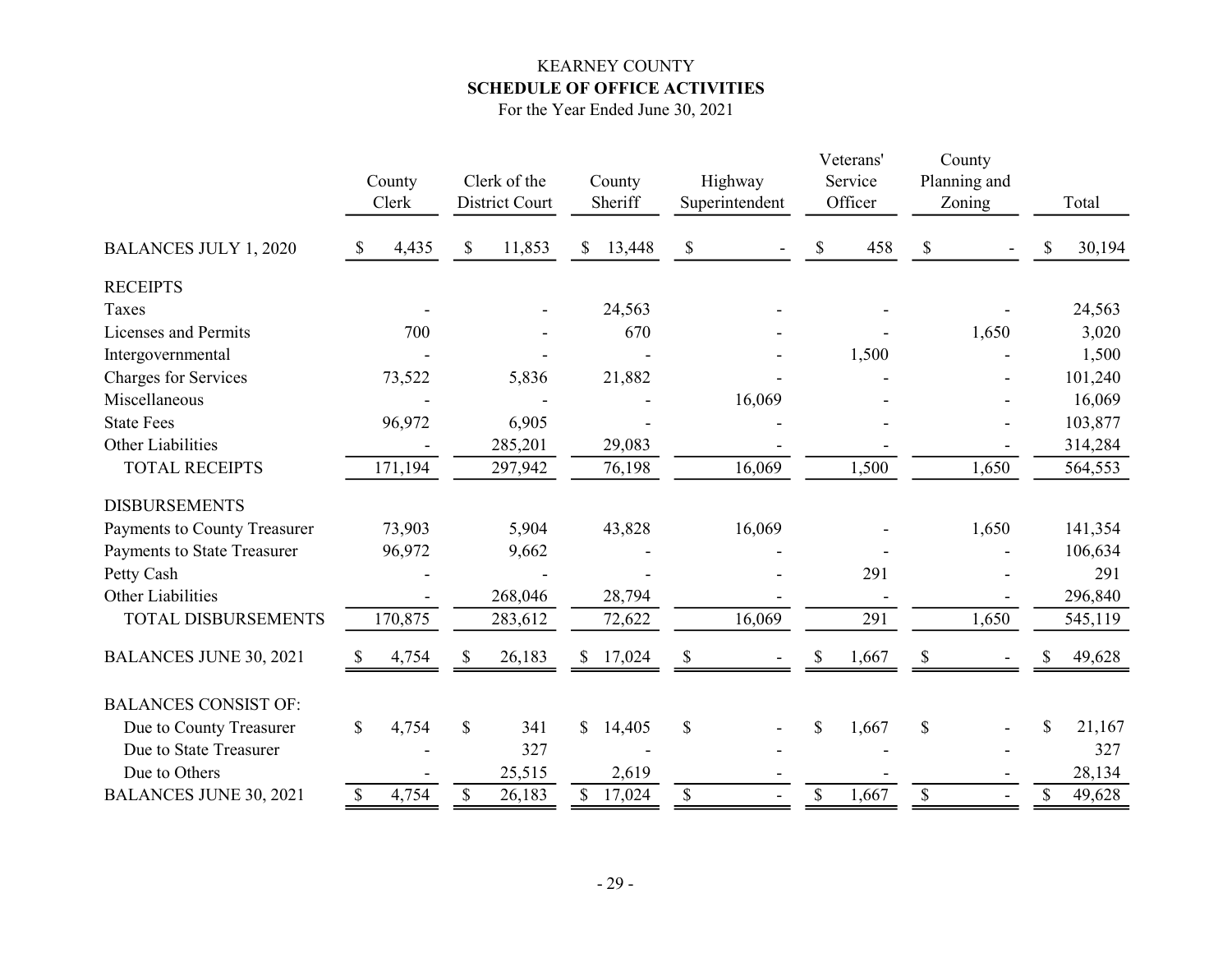## KEARNEY COUNTY SCHEDULE OF TAXES CERTIFIED AND COLLECTED FOR ALL POLITICAL SUBDIVISIONS IN THE COUNTY

June 30, 2021

| Item                                            | 2016         | 2017         | 2018         | 2019         | 2020            |
|-------------------------------------------------|--------------|--------------|--------------|--------------|-----------------|
| Tax Certified by Assessor                       |              |              |              |              |                 |
| <b>Real Estate</b>                              | \$20,952,097 | \$20,945,702 | \$20,981,389 | \$21,352,499 | \$21,940,918    |
| Personal and Specials                           | 1,184,413    | 1,142,744    | 1,044,862    | 1,012,202    | 1,076,224       |
| Total                                           | 22,136,510   | 22,088,446   | 22,026,251   | 22,364,701   | 23,017,142      |
| Corrections                                     |              |              |              |              |                 |
| Additions                                       | 2,012        | 59,721       | 686          | 865          | 1,482           |
| Deductions                                      | (1, 721)     | (15,020)     | (15,085)     | (9, 834)     | (1,772)         |
| Net Additions/                                  |              |              |              |              |                 |
| (Deductions)                                    | 291          | 44,701       | (14,399)     | (8,969)      | (290)           |
| Corrected Certified Tax                         | 22,136,801   | 22,133,147   | 22,011,852   | 22,355,732   | 23,016,852      |
| Net Tax Collected by<br>County Treasurer during |              |              |              |              |                 |
| <b>Fiscal Year Ending:</b>                      |              |              |              |              |                 |
| June 30, 2017                                   | 14,232,553   |              |              |              |                 |
| June 30, 2018                                   | 7,897,764    | 14,524,150   |              |              |                 |
| June 30, 2019                                   | 3,278        | 7,600,784    | 14,194,792   |              |                 |
| June 30, 2020                                   | 2,254        | 6,498        | 7,810,781    | 14,516,829   |                 |
| June 30, 2021                                   | 399          | 436          | 4,585        | 7,836,141    | 15,145,041      |
| <b>Total Net Collections</b>                    | 22,136,248   | 22,131,868   | 22,010,158   | 22,352,970   | 15,145,041      |
|                                                 |              |              |              |              |                 |
| <b>Total Uncollected Tax</b>                    | 553          | \$<br>1,279  | \$<br>1,694  | 2,762<br>S   | 7,871,811<br>\$ |
| Percentage Uncollected Tax                      | $0.00\%$     | 0.01%        | 0.01%        | 0.01%        | 34.20%          |

Note: Tax refunds are netted against tax collections to determine Net Tax Collected.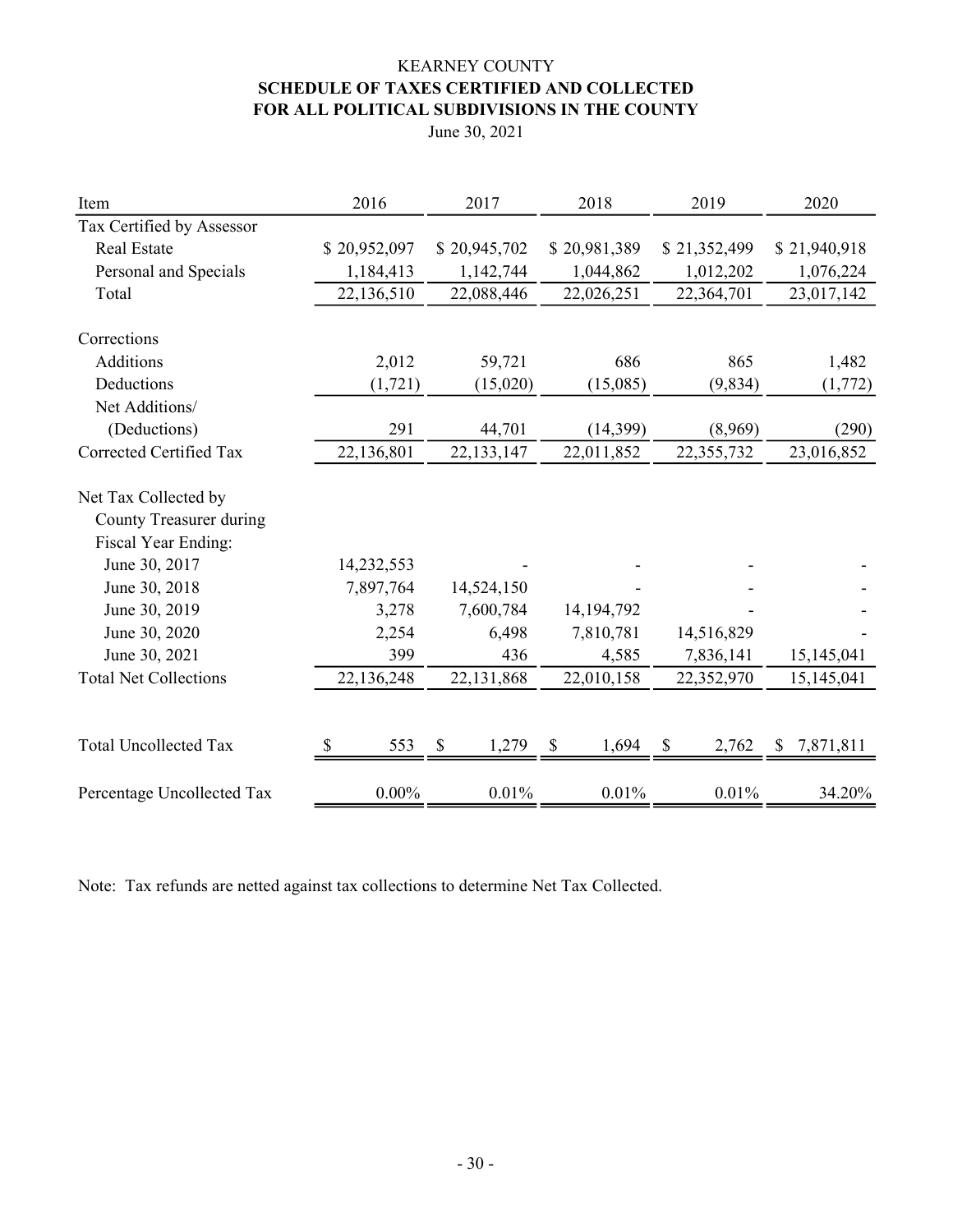

# **NEBRASKA AUDITOR OF PUBLIC ACCOUNTS**

Charlie Janssen Charlie.Janssen@nebraska.gov State Auditor PO Box 98917 State Capitol, Suite 2303 Lincoln, Nebraska 68509 402-471-2111, FAX 402-471-3301 auditors.nebraska.gov

## KEARNEY COUNTY

## **INDEPENDENT AUDITOR'S REPORT ON INTERNAL CONTROL OVER FINANCIAL REPORTING AND ON COMPLIANCE AND OTHER MATTERS BASED ON AN AUDIT OF FINANCIAL STATEMENTS PERFORMED IN ACCORDANCE WITH**  *GOVERNMENT AUDITING STANDARDS*

Board of Supervisors Kearney County, Nebraska

We have audited, in accordance with auditing standards generally accepted in the United States of America and the standards applicable to financial audits contained in *Government Auditing Standards* issued by the Comptroller General of the United States, the financial statements of the governmental activities, each major fund, and the aggregate remaining fund information of Kearney County, as of and for the year ended June 30, 2021, and the related notes to the financial statements, which collectively comprise Kearney County's basic financial statements, and have issued our report thereon dated May 31, 2022. The report notes the financial statements were prepared on the basis of cash receipts and disbursements and do not include the financial data of the Kearney County Hospital, a component unit of Kearney County.

#### **Internal Control Over Financial Reporting**

In planning and performing our audit of the financial statements, we considered Kearney County's internal control over financial reporting (internal control) to determine the audit procedures that are appropriate in the circumstances for the purpose of expressing our opinions on the financial statements, but not for the purpose of expressing an opinion on the effectiveness of Kearney County's internal control. Accordingly, we do not express an opinion on the effectiveness of the County's internal control.

A deficiency in internal control exists when the design or operation of a control does not allow management or employees, in the normal course of performing their assigned functions, to prevent, or detect and correct, misstatements on a timely basis. A material weakness is a deficiency, or a combination of deficiencies, in internal control such that there is a reasonable possibility that a material misstatement of the County's financial statements will not be prevented, or detected and corrected, on a timely basis. A significant deficiency is a deficiency, or combination of deficiencies, in internal control that is less severe than a material weakness, yet important enough to merit attention by those charged with governance.

Our consideration of internal control was for the limited purpose described in the preceding paragraph and was not designed to identify all deficiencies in internal control that might be material weaknesses or significant deficiencies and, therefore, material weaknesses or significant deficiencies may exist that were not identified. Given these limitations, during our audit we did not identify any deficiencies in internal control that we consider to be material weaknesses. We consider the following deficiency in the County's internal control to be a significant deficiency:

• The County offices lacked a segregation of duties, as one person could handle all aspects of processing a transaction from beginning to end. Good internal control includes a plan of organization, procedures, and records designed to safeguard assets and provide reliable financial records. Inadequate segregation of duties could lead to the misappropriation of assets or improper reporting. Due to a limited number of personnel, an adequate segregation of duties may not be possible without additional cost.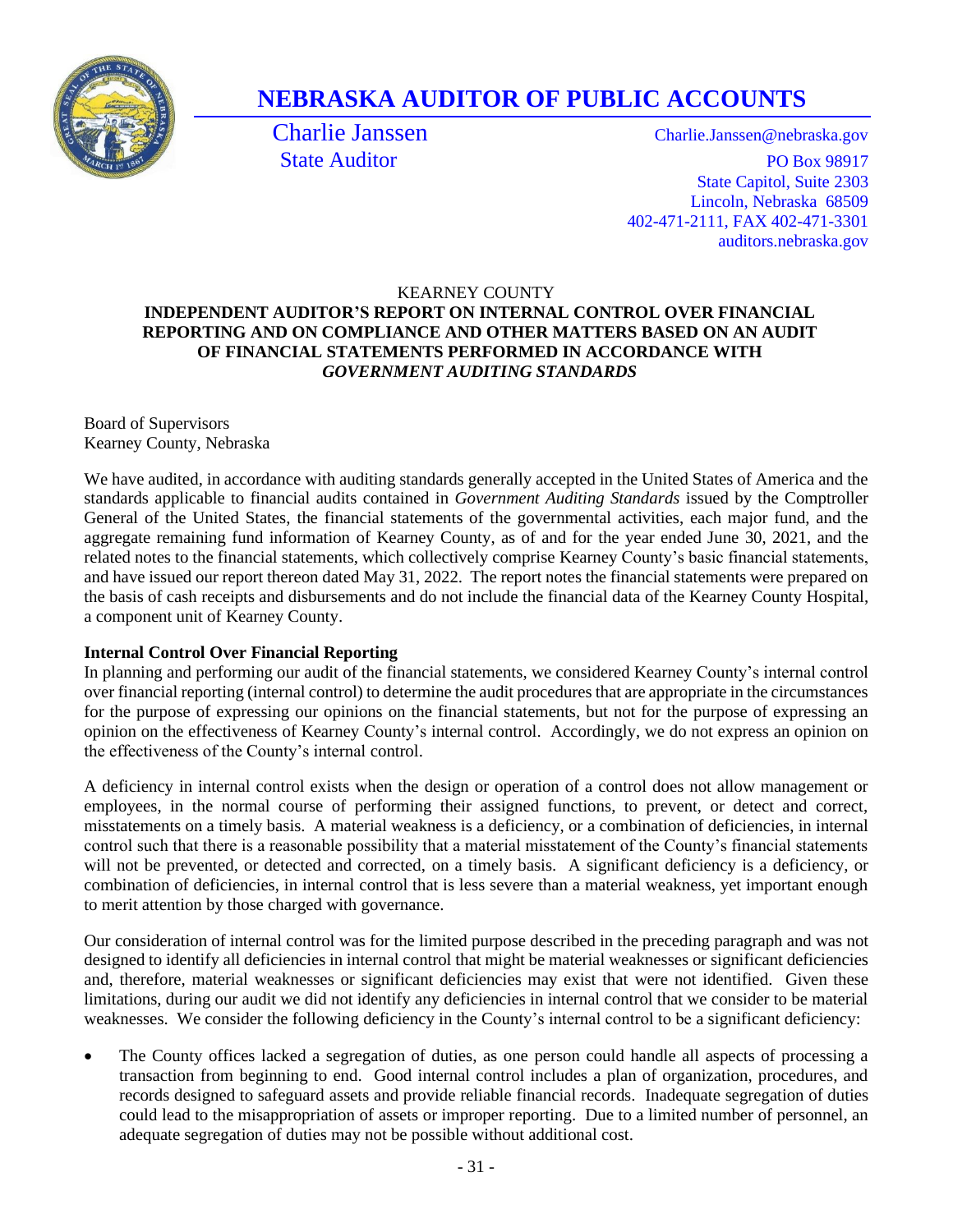#### **Compliance and Other Matters**

As part of obtaining reasonable assurance about whether Kearney County's financial statements are free of material misstatement, we performed tests of its compliance with certain provisions of laws, regulations, contracts, and grant agreements, noncompliance with which could have a direct and material effect on the determination of financial statement amounts. However, providing an opinion on compliance with those provisions was not an objective of our audit and, accordingly, we do not express such an opinion. The results of our tests disclosed no instances of noncompliance or other matters that are required to be reported under *Government Auditing Standards*.

#### **Additional Items**

We also noted certain matters that we reported to the management of Kearney County in a separate letter dated May 31, 2022.

#### **Kearney County's Response to Finding**

Kearney County declined to respond to the finding described above.

#### **Purpose of this Report**

The purpose of this report is solely to describe the scope of our testing of internal control and compliance and the result of that testing, and not to provide an opinion on the effectiveness of the County's internal control or on compliance. This report is an integral part of an audit performed in accordance with *Government Auditing Standards* in considering the County's internal control and compliance. Accordingly, this communication is not suitable for any other purpose.

Mark Dey

Mark Avery, CPA May 31, 2022 Assistant Deputy Auditor Lincoln, Nebraska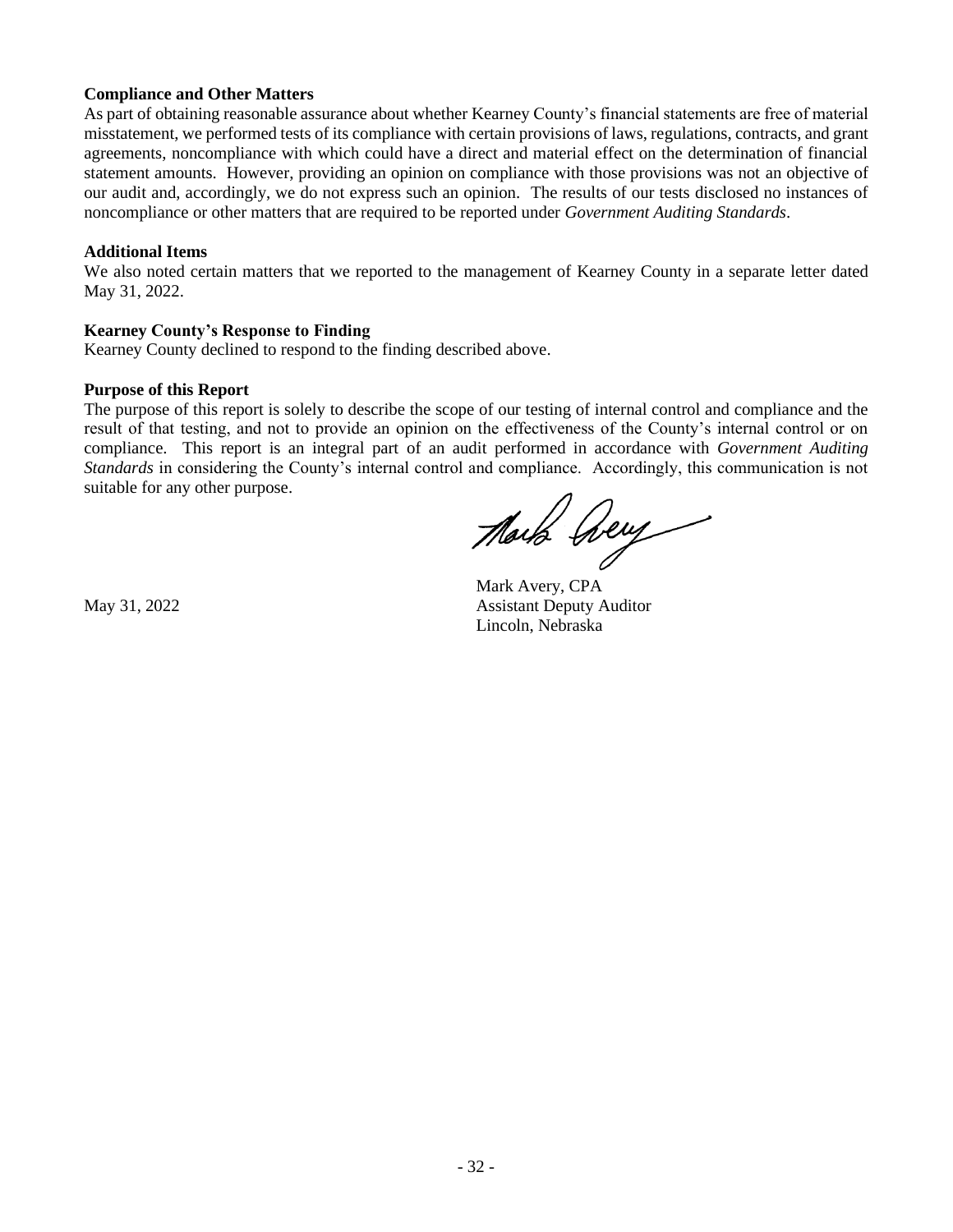

# **NEBRASKA AUDITOR OF PUBLIC ACCOUNTS**

Charlie Janssen Charlie.Janssen@nebraska.gov State Auditor PO Box 98917 State Capitol, Suite 2303 Lincoln, Nebraska 68509 402-471-2111, FAX 402-471-3301 auditors.nebraska.gov

May 31, 2022

Board of Supervisors Kearney County, Nebraska

Dear Supervisors:

We have audited the basic financial statements of Kearney County (County) for the fiscal year ended June 30, 2021, and have issued our report thereon dated May 31, 2022. In planning and performing our audit of the basic financial statements of the County, we considered internal control in order to determine our auditing procedures for the purpose of expressing our opinion on the basic financial statements. An audit does not include examining the effectiveness of internal control and does not provide assurance on internal control. We also performed tests of the County's compliance with certain provisions of laws, regulations, contracts, and grants.

During our audit, we noted certain matters involving internal control over financial reporting and other operational matters that are presented here. These comments and recommendations are intended to improve the internal control over financial reporting or result in operational efficiencies in the following areas:

## **COUNTY BOARD**

## **Report Compliance**

During the fiscal year, we noted the following issues:

- For the 2020 audit report, the County Board did not publish "a brief statement disclosing the conclusion of the examination and audit and that such audit report is on file with the county clerk," as required by Neb. Rev. Stat. § 23-1608(2) (Reissue 2012). Typically, the release of the audit report would be included in the "brief statement of the proceedings" of the County Board – which, per Neb. Rev. Stat. § 23-122 (Reissue 2012), is required to be published within 10 working days of each meeting. However, the fiscal year 2020 audit report was issued on January 20, 2021, which was one day after the County Board meeting on January 19, 2021. The next meeting did not occur until February 16, 2021, which was more than 10 working days after the release of the audit report. However, neither the January 19 nor the February 16 meeting minutes, which were published in compliance with § 23-1608(2), mentioned the release of the audit report.
- We noted that the County Sheriff failed to report to the County Board the total amount collected on distress warrants by August 1, 2020, as required by Neb. Rev. Stat. § 77-1719.01 (Reissue 2018). According to a discussion with the County Sheriff's office, the report was prepared on August 1 and presented to the County Board in September 2020. However, a review of the County Board meeting minutes found no mention of the County Sheriff's Distress Warrant Report during either August 2020 or September 2020.

Section 23-1608(1) provides, in relevant part, "Each county board shall cause an examination and a complete and comprehensive annual audit to be made of the books, accounts, records, and affairs of all county officers in the county." Subsection (2) of that same statute adds, "The county board shall cause to be published in the same manner as the proceedings of the county board a brief statement disclosing the conclusion of the examination and audit and that such audit report is on file with the county clerk."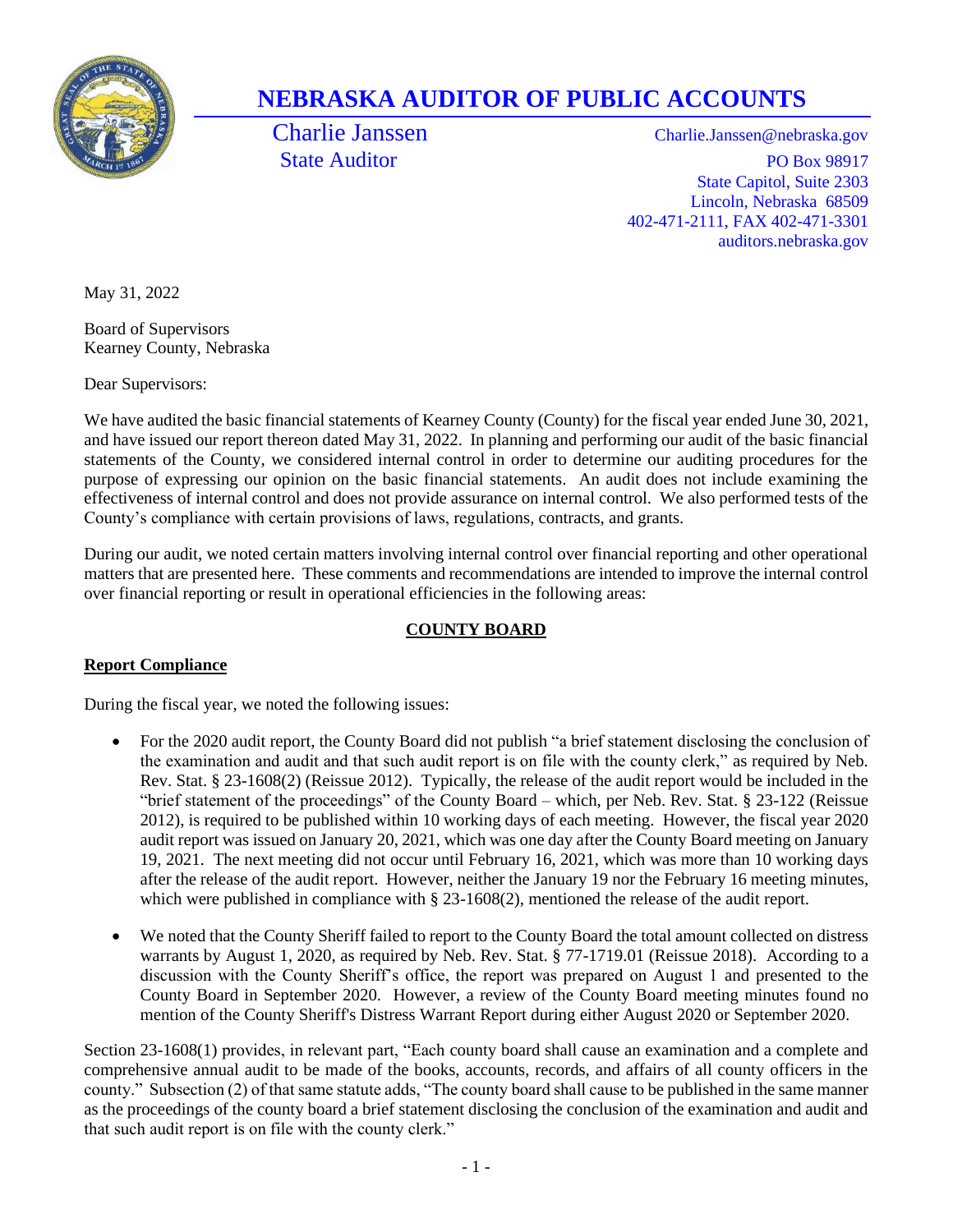Section 23-122 states, in part, the following:

*The county board of all counties having a population of less than one hundred fifty thousand inhabitants shall cause to be published, within ten working days after the close of each annual, regular, or special meeting of the board, a brief statement of the proceedings thereof . . . .*

Section 77-1719.01 states, "On or before August 1 of each year, the sheriff shall report to the county board showing the total amount collected on current distress warrants and the amount remaining uncollected."

Good internal controls require procedures to ensure compliance with both the requirements in § 23-1608(2) to publish a timely statement regarding a recently released audit report and in § 77-1719.01 for the presentation of the County Sheriff's Distress Warrant Report by August 1 annually.

Without such procedures, there is an increased risk of not only statutory noncompliance but also a lack of transparency and/or accountability to the taxpayers and the general public alike.

> We recommend the County Board implement procedures to ensure compliance with § 23-1608(2) by publishing the required statement within 10 working days after the release of an annual audit report. Those same procedures should ensure also that County Sheriff's Distress Warrant Report is presented on or before August 1 of each year, as required by § 77-1719.01.

### **COUNTY TREASURER**

#### **Trust Fund Balances**

As of June 30, 2021, the balances of the trust funds maintained by the County Treasurer totaled \$18,383. The County Treasurer was unable, however, to provide support for \$828 of the total balances held in one trust fund for partial tax payment collections. Due to the lack of support, we were unable to determine the age of the balances held.

Good internal controls and sound business practices require procedures to ensure that trust funds maintained by the County are reviewed on an ongoing, timely basis to allow for the identification and resolution of any errors, omissions, and/or irregularities found with the balances thereof.

Without such procedures, there is an increased risk of trust fund balance errors, omissions, and/or irregularities not being detected and resolved in a timely manner.

A similar finding was noted in the past two audits.

We recommend the County Treasurer implement procedures to ensure the performance of ongoing, detailed, and timely reviews of all trust fund balances, so any errors, omissions, and/or irregularities may be promptly identified and resolved.

## **COUNTY OVERALL**

#### **Segregation of Duties**

Good internal control includes a plan of organization, procedures, and records designed to safeguard assets and provide reliable financial records. A system of internal control should include a proper segregation of duties, so no one individual is capable of handling all phases of a transaction from beginning to end.

We noted that the offices of the County each lacked a segregation of duties, as one person could handle all aspects of processing a transaction from beginning to end. A lack of segregation of duties increases the risk of possible errors or irregularities; however, due to a limited number of personnel, an adequate segregation of duties may not be possible without additional cost.